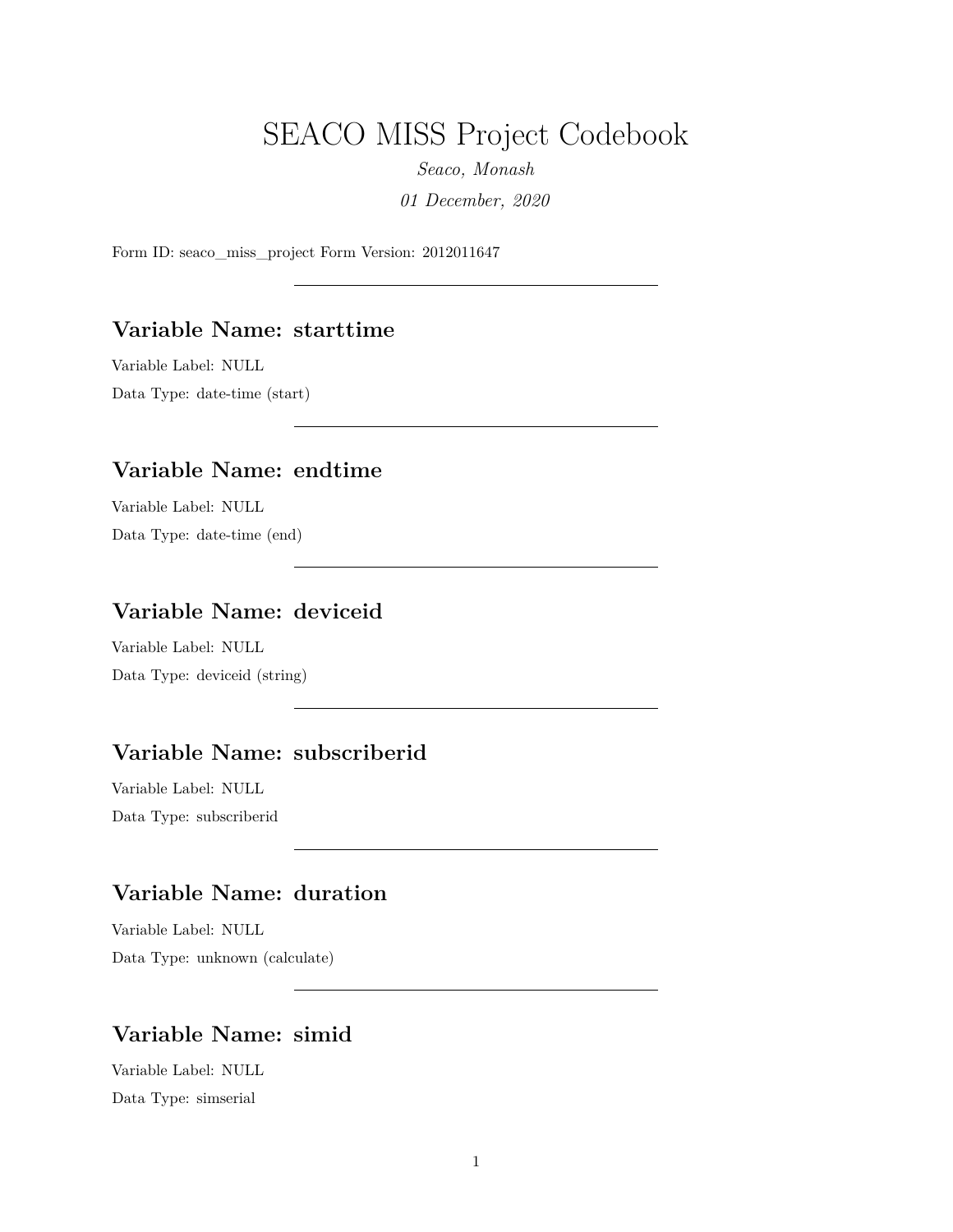## **Variable Name: devicephonenum**

Variable Label: NULL Data Type: phonenumber

## **Variable Name: dc\_namelist**

Variable Label: 1) Please select your name: Data Type: factor (select one)

| Value               | Label |
|---------------------|-------|
| de password de name |       |

## **Variable Name: dc\_name**

Variable Label: NULL

Data Type: unknown (calculate)

## **Variable Name: dc\_type**

Variable Label: NULL Data Type: unknown (calculate)

#### **Variable Name: dc\_id**

Variable Label: 2) Please key in your password: Data Type: string

## **Variable Name: sensitive\_response**

Variable Label: NULL Data Type: calculate\_here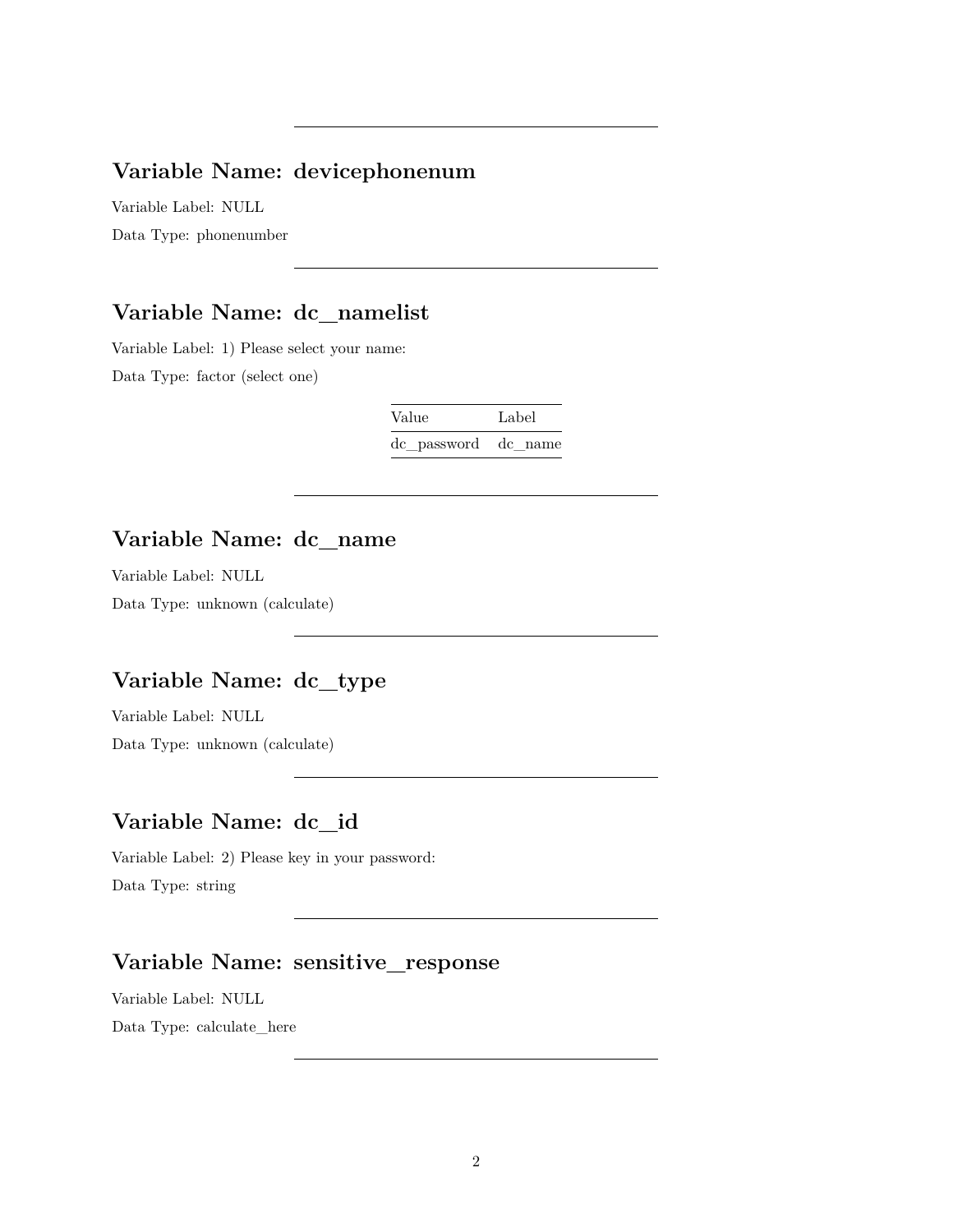### **Variable Name: trigger1**

Variable Label: Starting the enrollment of a new baby/babies here.

Data Type: acknowledge

## **Variable Name: HouseDetails\_Mukim**

Variable Label: 4) Which Mukim is that dwelling in?

Data Type: factor (select one)

| Value Label |                |
|-------------|----------------|
| 1           | Bekok          |
| 2           | Chaah          |
| 3           | Gemereh        |
| 4           | Jabi           |
| 5           | Sungai Segamat |

#### **Variable Name: HouseDetails\_Batu**

Variable Label: 5) Which Batu is that dwelling along? Data Type: string

## **Variable Name: HouseDetails\_Area**

Variable Label: 6) Type of the Taman/Kampung/Felda/Felcra/Quarters of that dwelling?

Data Type: factor (select one)

| Label          |
|----------------|
| Taman          |
| Kampung        |
| Felda          |
| Felcra         |
| Quarters       |
| Not applicable |
|                |

## **Variable Name: HouseDetails\_Area2**

Variable Label: 7) Please specify the Taman/Kampung/Felda/Felcra/Quarters of that dwelling?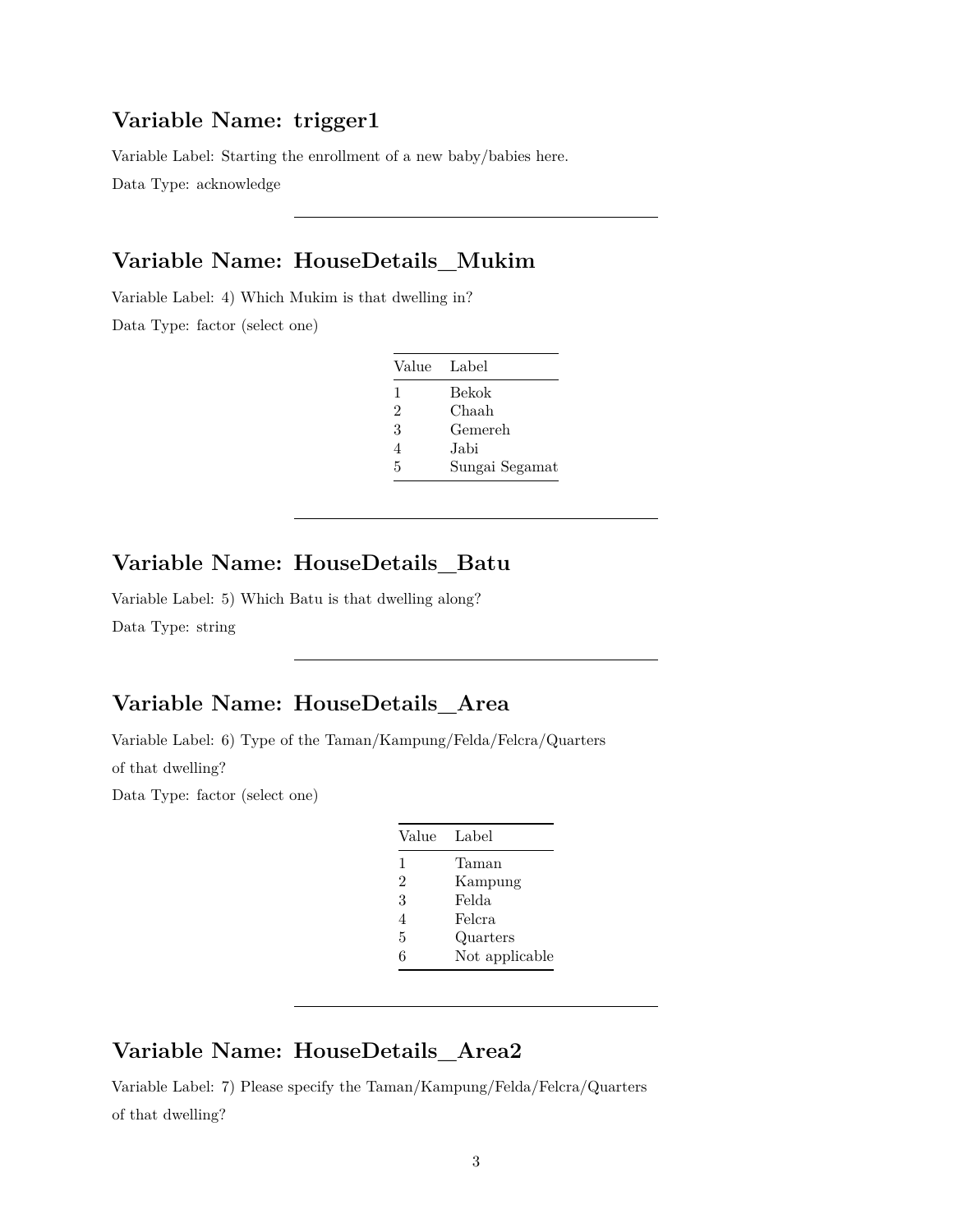## **Variable Name: HouseDetails\_Area3**

Variable Label: 8) Type of the Taman/Kampung/Felda/Felcra/Quarters of that dwelling?

Data Type: factor (select one)

| Value          | Label          |
|----------------|----------------|
| 1              | Taman          |
| $\mathfrak{D}$ | Kampung        |
| 3              | Felda          |
| 4              | Felcra         |
| 5              | Quarters       |
| հ              | Not applicable |

## **Variable Name: HouseDetails\_Area4**

Variable Label: 9) Please specify the Taman/Kampung/Felda/Felcra/Quarters of that dwelling? Data Type: string

## **Variable Name: HouseDetails\_Street**

Variable Label: 10) Type of the Street/Lorong of that dwelling? Data Type: factor (select one)

| Value Label    |                |
|----------------|----------------|
| $\mathbf{I}$   | Jalan          |
| $\mathfrak{D}$ | Lorong         |
| З              | Not applicable |

### **Variable Name: HouseDetails\_Street2**

Variable Label: 11) Please specify the Street name/Lorong of that dwelling? Data Type: string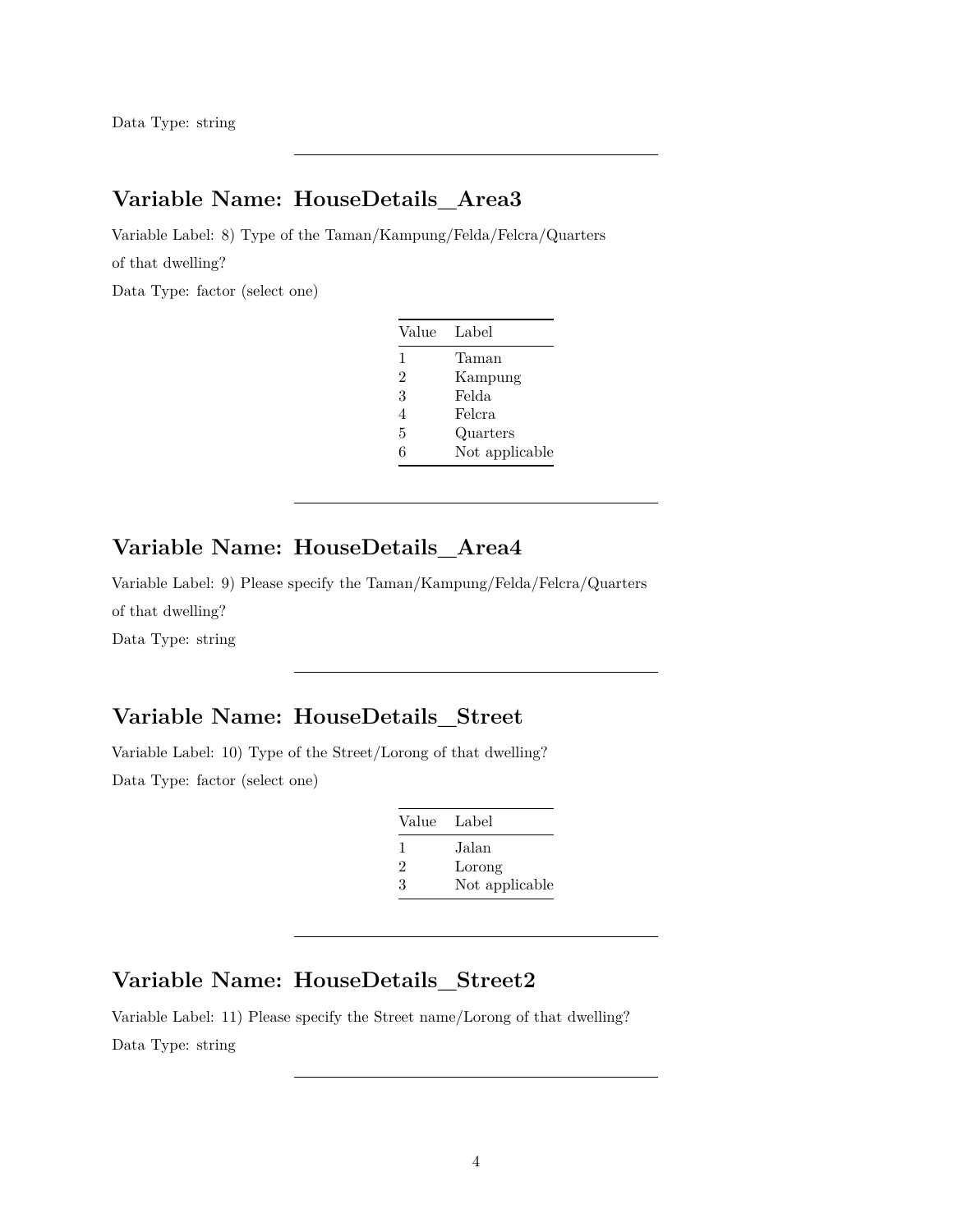#### **Variable Name: HouseDetails\_Street3**

Variable Label: 12) Type of the Street/Lorong of that dwelling? Data Type: factor (select one)

| Value Label    |
|----------------|
| Jalan          |
| Lorong         |
| Not applicable |
|                |

### **Variable Name: HouseDetails\_Street4**

Variable Label: 13) Please specify the Street name/Lorong of that dwelling? Data Type: string

## **Variable Name: HouseDetails\_Number**

Variable Label: 14) Type of the Lot number/House number/Pole number of that dwelling? Data Type: factor (select one)

| Value Label    |                |
|----------------|----------------|
| 1              | Lot            |
| $\mathfrak{D}$ | Number         |
| 3              | Pole number    |
|                | Not applicable |

## **Variable Name: HouseDetails\_Number2**

Variable Label: 15) Please specify the Lot number/House number/Pole number of that dwelling? Data Type: string

#### **Variable Name: HouseDetails\_Number3**

Variable Label: 16) Type of the Lot number/House number/Pole number of that dwelling? Data Type: factor (select one)

| Value Label |             |
|-------------|-------------|
| 1           | Lot         |
| 2           | Number      |
| 3           | Pole number |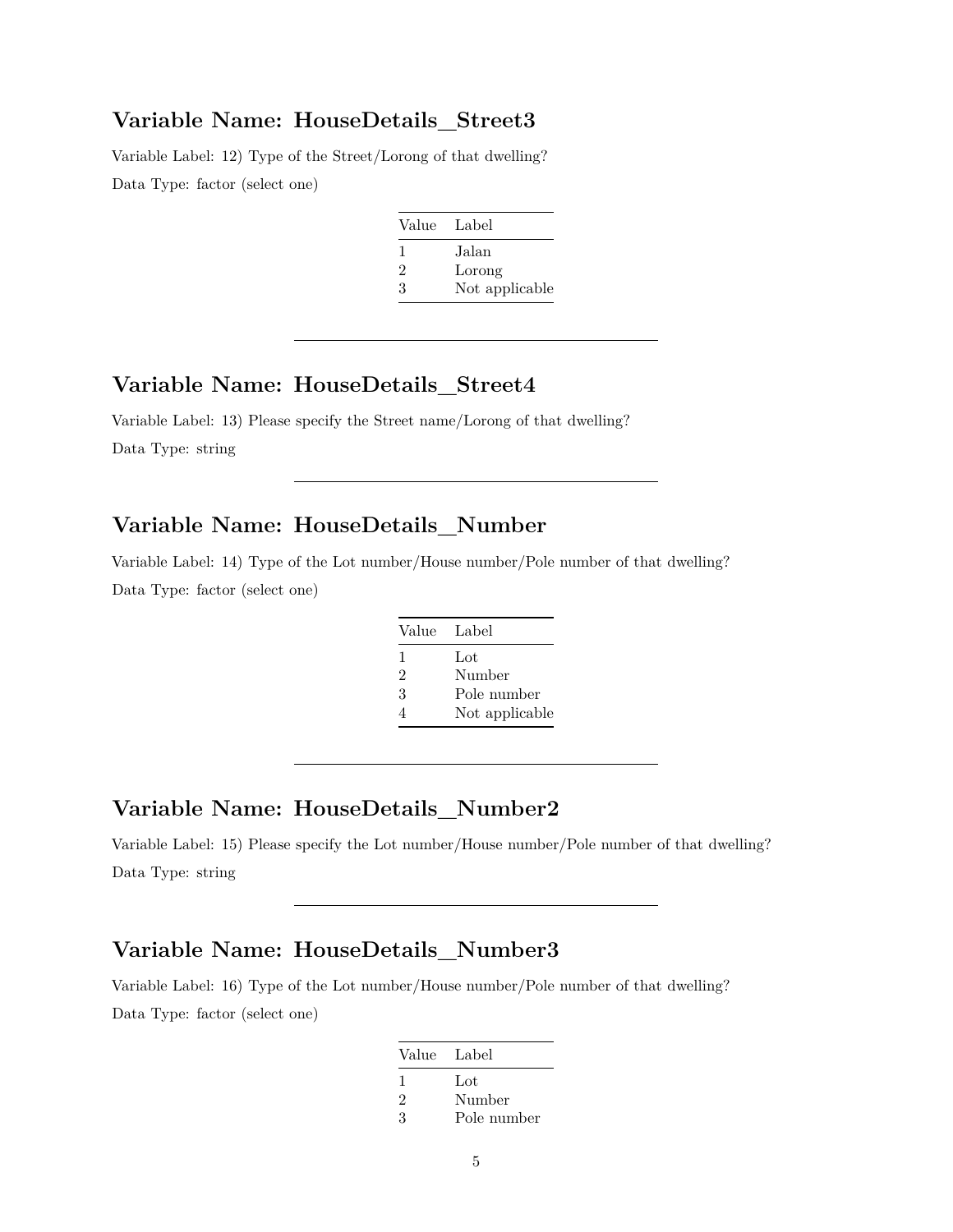Value Label 4 Not applicable

### **Variable Name: HouseDetails\_Number4**

Variable Label: 17) Please specify the Lot number/House number/Pole number of that dwelling? Data Type: string

## **Variable Name: ibu\_nama**

Variable Label: 18) Enter the mother's FULL name Data Type: string

### **Variable Name: agree\_no**

Variable Label: 19) Respondent's Status Data Type: factor (select one)

| Value Label                 |
|-----------------------------|
| Agree                       |
| Reject                      |
| Empty/Moved                 |
| Not at Home (Uncontactable) |
| Overdue                     |
|                             |

## **Variable Name: infant\_8**

Variable Label: 20) How many weeks old of baby today?

Data Type: factor (select one)

|          | Value Label                    |
|----------|--------------------------------|
|          | Less than or equal to 16 weeks |
| $\Omega$ | More than 16 weeks             |

## **Variable Name: infant\_8a**

Variable Label: 21) Please state the weeks old of baby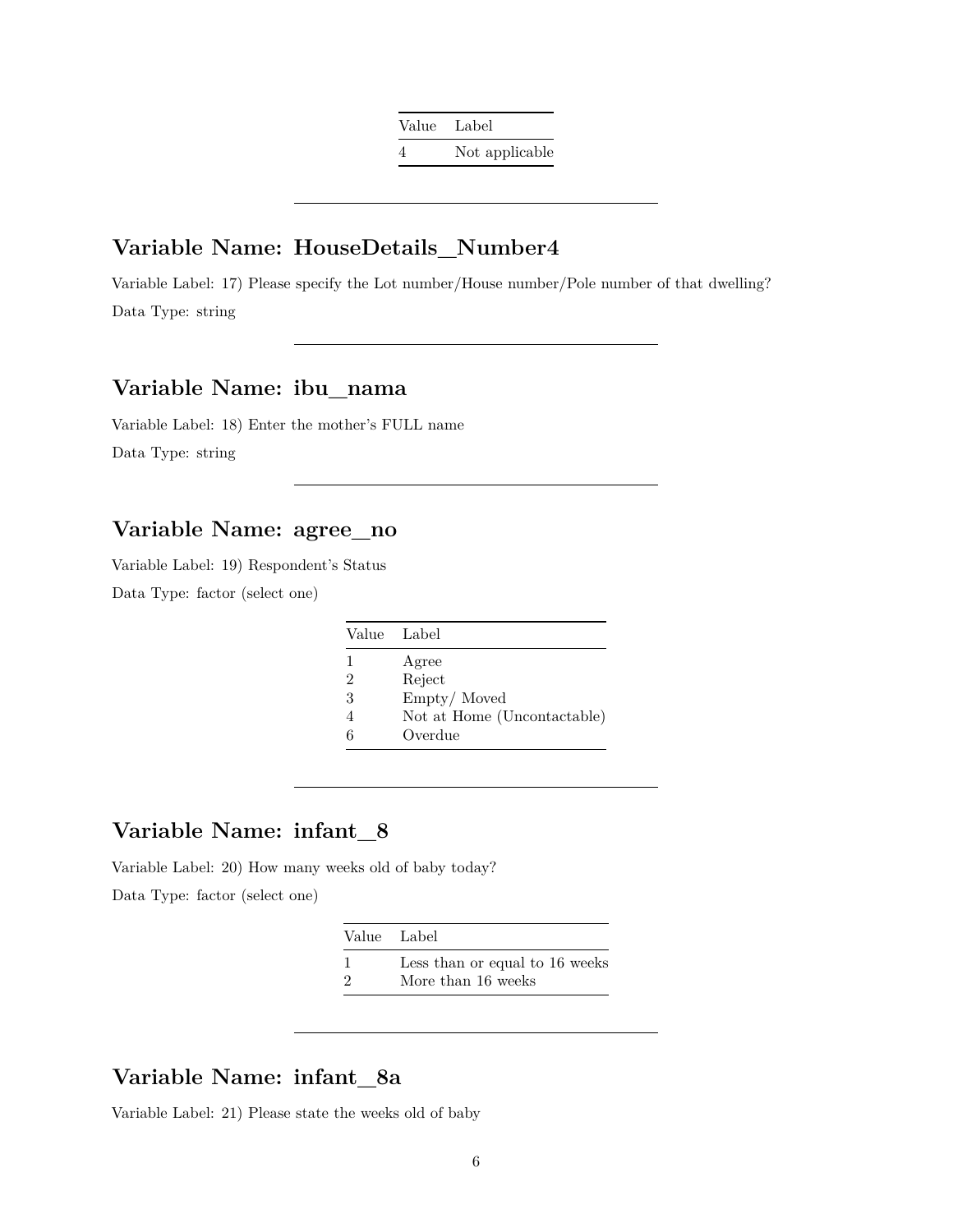## **Variable Name: infant\_eligible**

Variable Label: For less that 19 weeks Data Type: begin\_group

## **Variable Name: visit\_0**

Variable Label: Visit Data Type: begin\_group

## **Variable Name: nric\_available**

Variable Label: 22) Can you see the \${ibu\_nama}'s NRIC (MyKAD, MyPR, MyTentera, etc.)? Data Type: factor (select one)

| Label |
|-------|
| Yes   |
| Nο    |
|       |

#### **Variable Name: nric1**

Variable Label: 23) Enter \${ibu\_nama}'s NRIC (MyKAD, MyKID, MyPolis, MyTentera, MyPR, etc.) Data Type: string

### **Variable Name: nric2**

Variable Label: 24) Re-enter \${ibu\_nama}'s NRIC (MyKAD, MyKID, MyPolis, MyTentera, MyPR, etc.) Data Type: string

# **Variable Name: type\_of\_id**

Variable Label: 25) If you cannot see the NRIC, what form of ID is recorded on the SEACO Form/Maternal health record?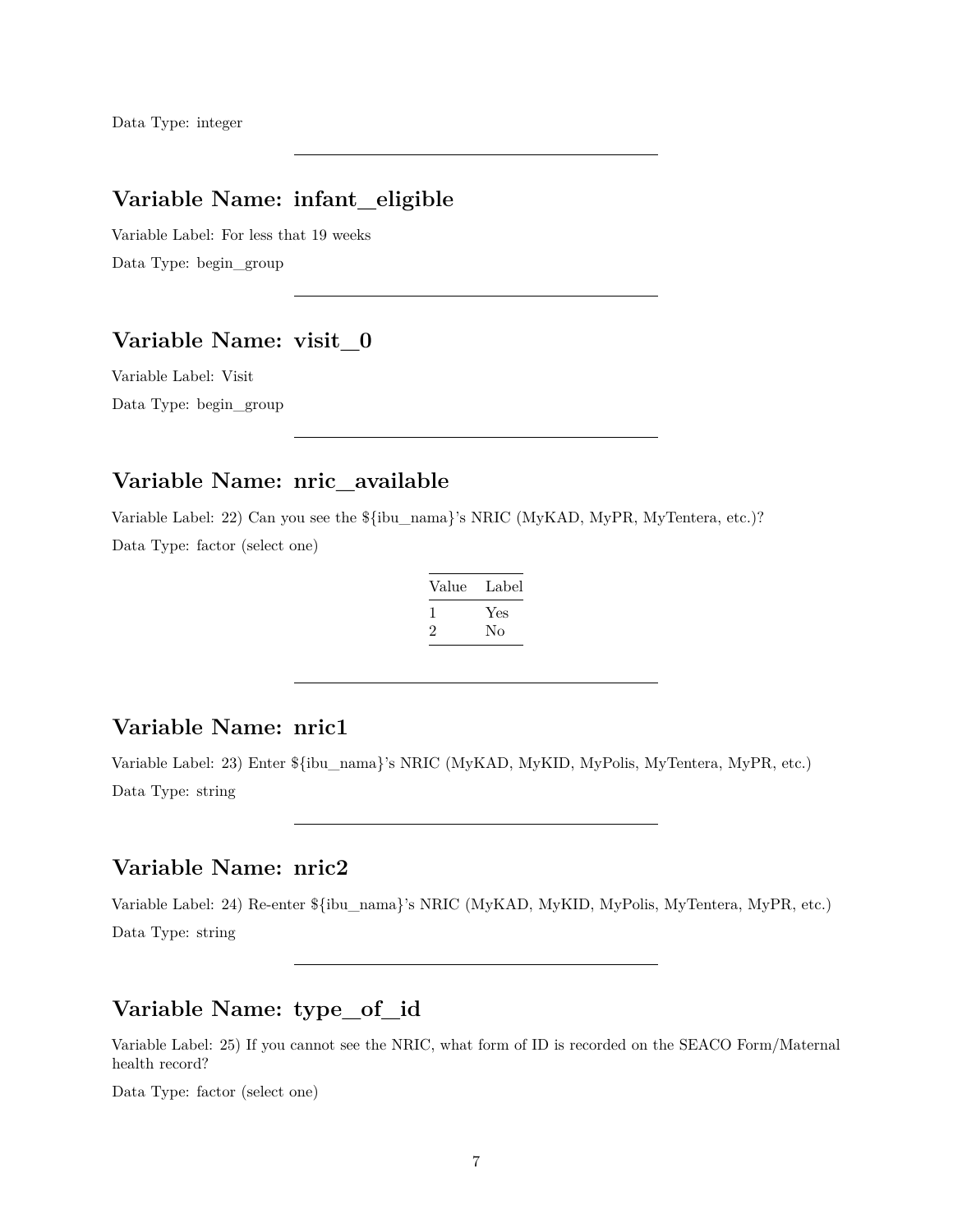|               | Value Label                          |
|---------------|--------------------------------------|
| 1             | Don't have any of the ID             |
| $\mathcal{D}$ | Other Malaysian Government issued ID |
| 3             | Foreign passport                     |
|               | Other                                |
| .5            | ID Missing (I will ask the Mother)   |

## **Variable Name: other\_id**

Variable Label: 26) Enter the ID number they have Data Type: string

### **Variable Name: dob\_ic\_key\_1**

Variable Label: Verify Date of Birth.

Data Type: unknown (calculate)

### **Variable Name: dob\_04**

Variable Label: 26.b) Is the date of birth shown correct? Data Type: factor (select one)

| Value   | Label |
|---------|-------|
|         | Yes   |
| $\cdot$ | Nο    |

## **Variable Name: ibu\_dob**

Variable Label: 27) What is the mother's date of birth Data Type: date

## **Variable Name: contactno**

Variable Label: 28) Participant contact number Data Type: string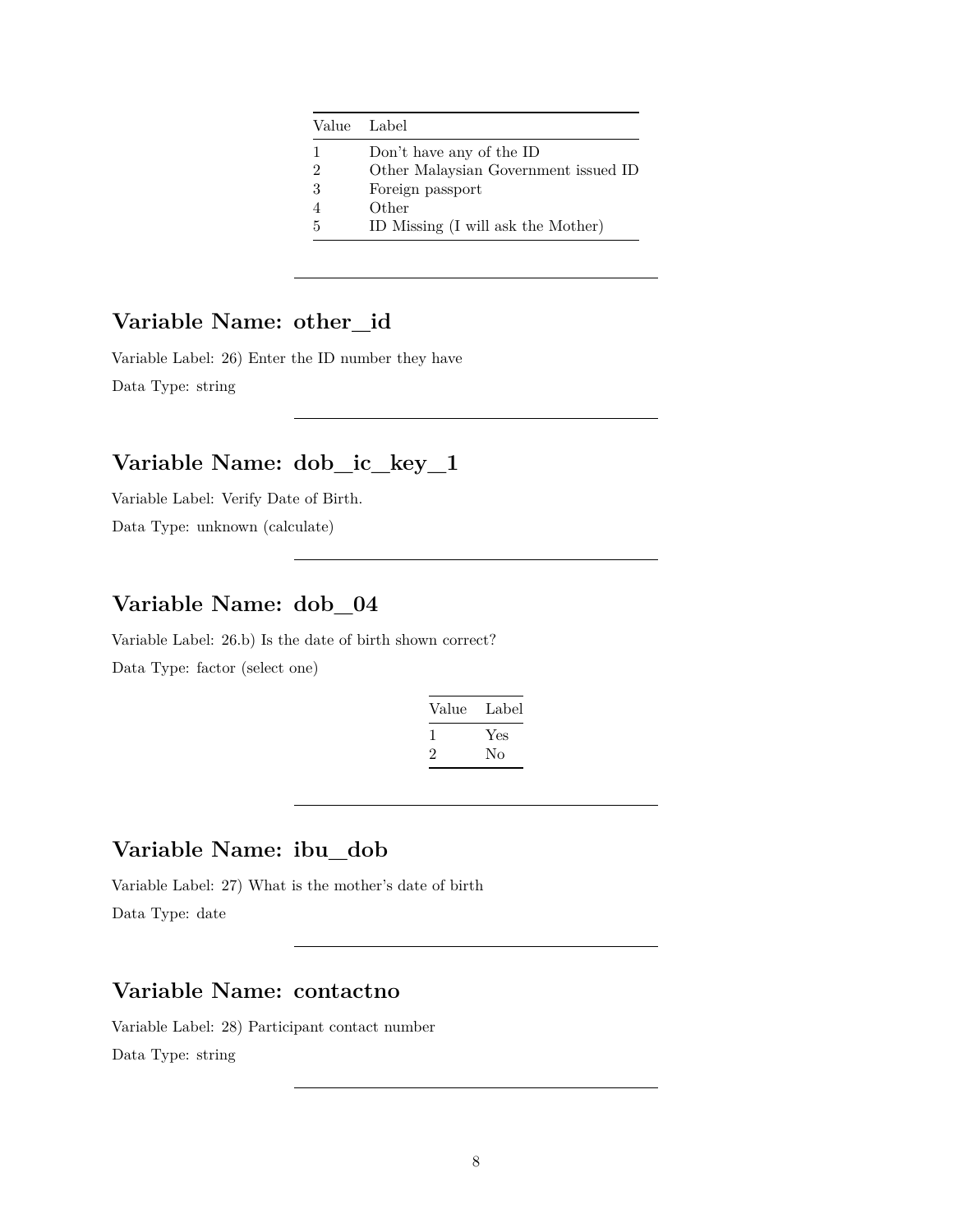# **Variable Name: occupation**

Variable Label: 29) What is the mother's occupation? Data Type: factor (select one)

> Value Label -9 Refused 1 Student 2 Working full-time 3 Working part-time 4 Casual jobs 5 Homemaker 6 Self-employed 7 Retired 8 Unemployed (unable to work) 9 Unemployed (able to work)

# **Variable Name: HouseDetails\_present**

Variable Label: 30) Is the SEACO Barcode available?

Data Type: factor (select one)

| Value | Label     |  |
|-------|-----------|--|
| '2    | Yes<br>Nο |  |

# **Variable Name: HouseDetails\_reason**

Variable Label: 31) Why is there no Barcode?

Data Type: factor (select one)

| Value | Label                                          |
|-------|------------------------------------------------|
|       | The household is not part of SEACO             |
|       | The Barcode was removed                        |
|       | The Barcode is missing/lost                    |
|       | The household is part of SEACO, but no Barcode |
|       | was ever attached to the house                 |

## **Variable Name: HouseDetails\_ID**

Variable Label: 32) Try to record the barcode with the camera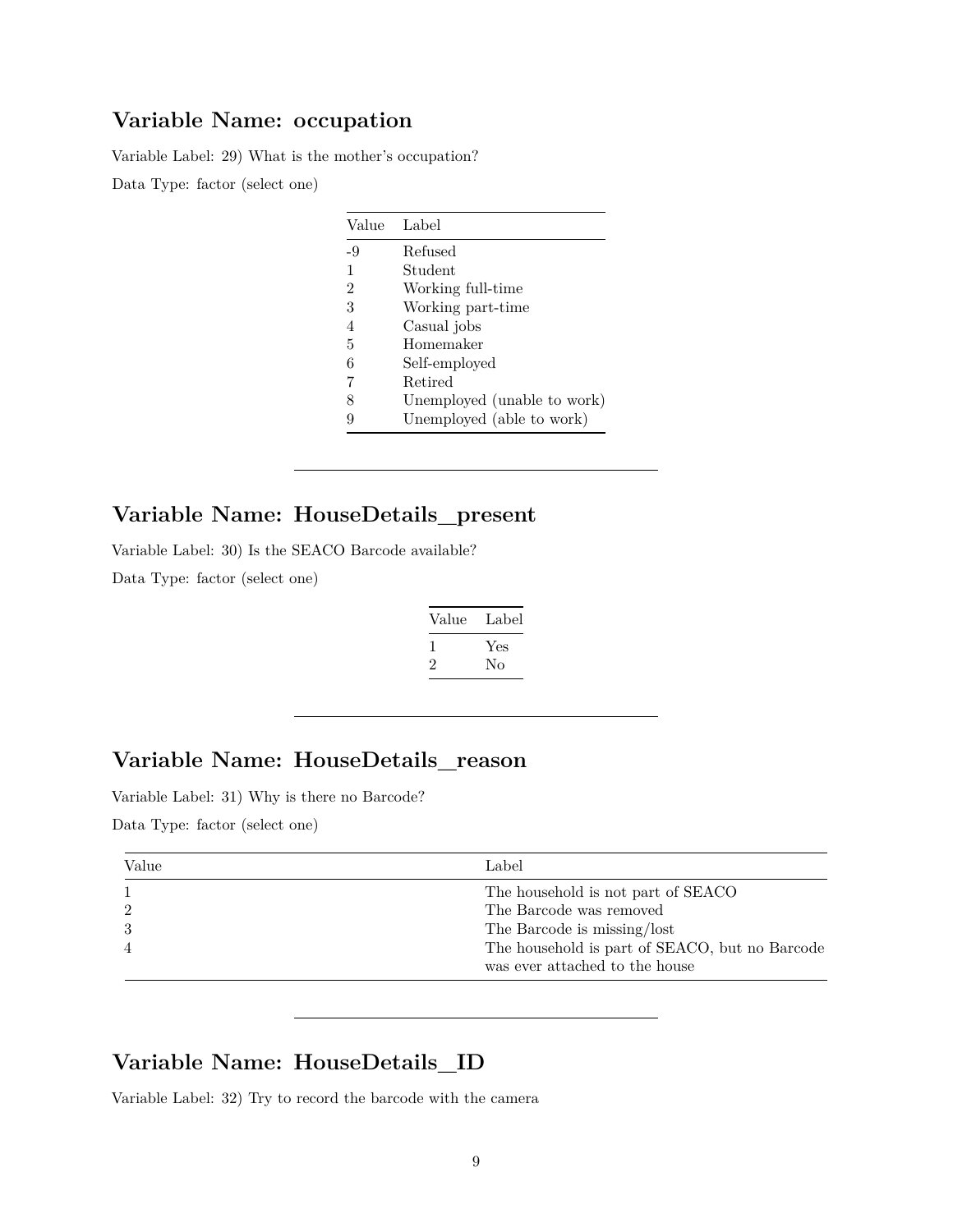## **Variable Name: HouseDetails\_ID\_manual**

Variable Label: 33) The barcode was not recorded. Enter it. Data Type: string

### **Variable Name: visit\_0**

Variable Label: NULL Data Type: end\_group

## **Variable Name: picture**

Variable Label: 34) Please take picture of the consent form Data Type: image

## **Variable Name: trigger\_3**

Variable Label: 34.a) We do not have consent to continue. Save and Close the form. Data Type: acknowledge

### **Variable Name: trigger1b**

Variable Label: This is the start of questions for the follow-up visit Data Type: acknowledge

#### **Variable Name: screen\_1**

Variable Label: 35) Is the mother the principal carer? Data Type: factor (select one)

| Value | Label |
|-------|-------|
|       | Yes   |

For example: baby is fully taken care by the mother or after working hours (if the mother works) 2 | No For example: baby is not taken care by the mother and is passed on to the family or other person or the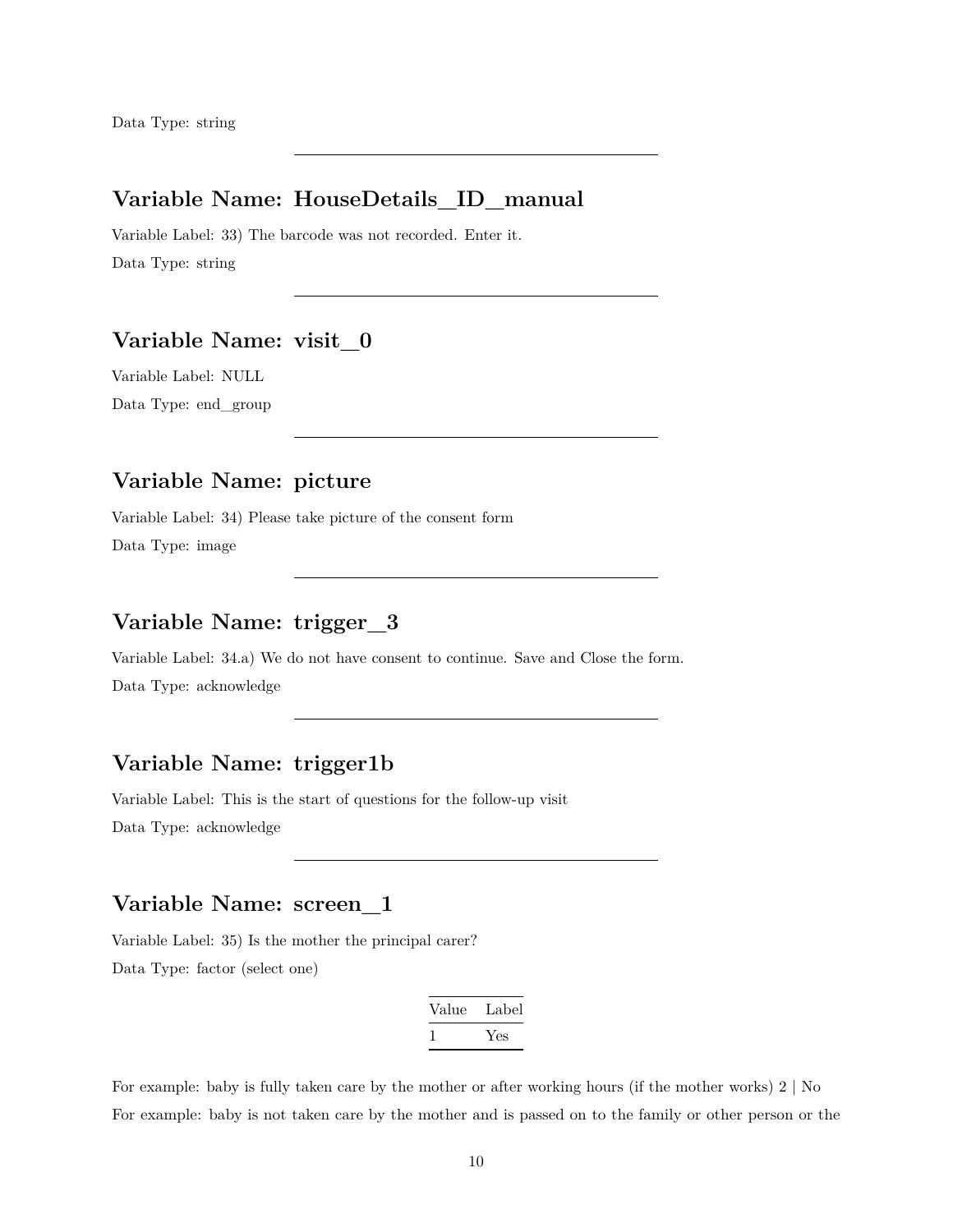mother does not live with the baby \*\*\*  $\#$  Variable Name: screen\_2 Variable Label: 36) How many weeks after the birth did the mother cease to be the principal carer?

Data Type: factor (select one)

|               | Value Label                             |
|---------------|-----------------------------------------|
| 1             | 1 week or less                          |
| $\mathcal{D}$ | More than 1 week, but less than 1 month |
| 3             | 1 month or more, but less than 2 Months |
|               | 2 Months or more                        |
|               |                                         |

## **Variable Name: screen\_3**

Variable Label: 37) Who is the principal carer now? Data Type: factor (select one)

|   | Value Label                  |
|---|------------------------------|
| 1 | The mother's mother          |
| 2 | The mother's mother-in-law   |
| 3 | One of the mother's siblings |
| 4 | Another blood relation       |
| 5 | Another person               |

## **Variable Name: screen\_4**

Variable Label: 38) Why is the Mother no longer the principal carer? Data Type: factor (select one)

|    | Value Label                |
|----|----------------------------|
| -8 | Refused to answer          |
| 1  | Had to leave home for work |
| 2  | Could not cope             |
| 3  | Abandoned the baby         |
|    | Other                      |

## **Variable Name: screen\_5**

Variable Label: 39) How many infants were born? (Recent births) Data Type: integer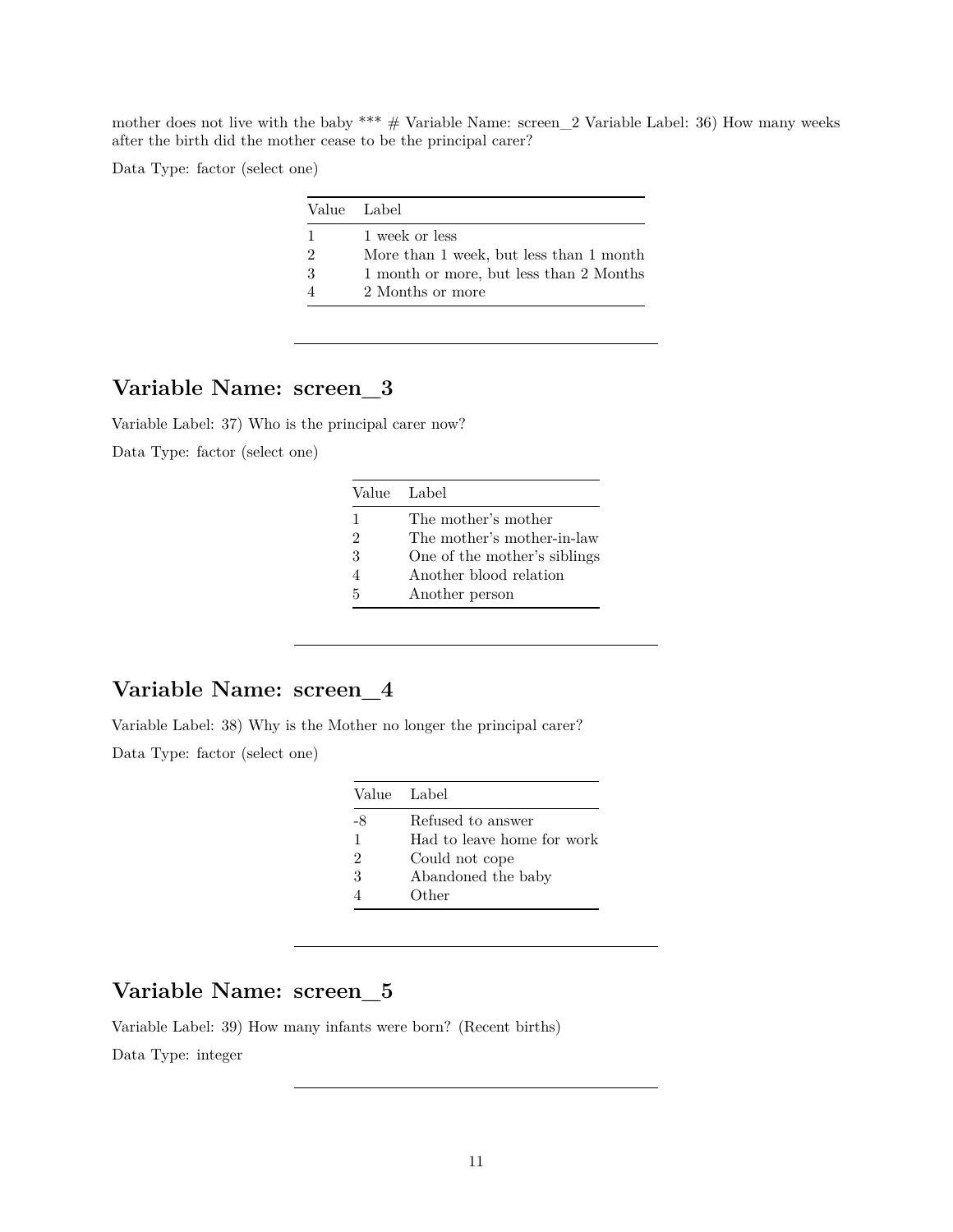## **Variable Name: mum**

Variable Label: Mother Data Type: begin\_group

## **Variable Name: mum\_0a**

Variable Label: 40) What is your Nationality?

Data Type: factor (select one)

| Label             |
|-------------------|
| Refused to answer |
| Malaysian         |
| Singaporean       |
| Indonesian        |
| Indian            |
| Vietnamese        |
| Other             |
|                   |

### **Variable Name: mum\_0b**

Variable Label: 41) What is your ethnicity? Data Type: factor (select multiple)

| Value        | Label             |
|--------------|-------------------|
| -8           | Refused to answer |
| $\mathbf{1}$ | Malay             |
| 2            | Indian            |
| 3            | Chinese           |
| 4            | Orang Asli        |
| 5            | Other Bumiputera  |
| 6            | Other             |

### **Variable Name: mum\_0b\_Other**

Variable Label: 42) Please state others

Data Type: string

## **Variable Name: mum\_0c**

Variable Label: 43) What is your religion?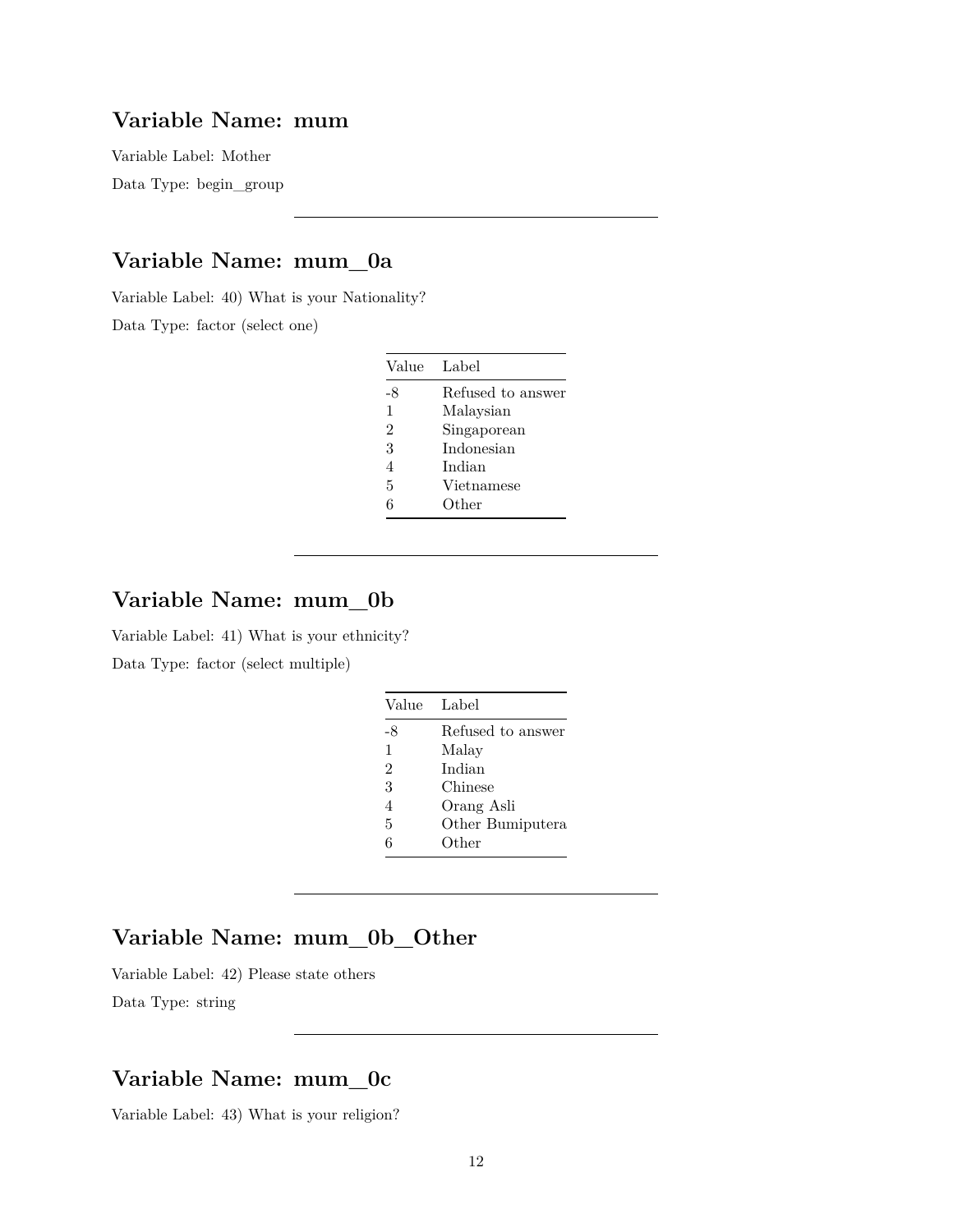Data Type: factor (select one)

| Value          | Label              |
|----------------|--------------------|
| -8             | Refused to answer  |
| 1              | Islam              |
| $\overline{2}$ | <b>Buddhism</b>    |
| 3              | Hindu              |
| $\overline{4}$ | Sikh               |
| 5              | Christian          |
| 6              | Taoist             |
| 7              | Animist            |
| 8              | Athiest / Agnostic |
| 9              | Other              |

# **Variable Name: mum\_0c\_Other**

Variable Label: 44) Please state others

Data Type: string

## **Variable Name: mum\_0d**

Variable Label: 45) What is the highest level of schooling you have achieved? Data Type: factor (select one)

| Value          | Label                                        |
|----------------|----------------------------------------------|
| -8             | Refused to answer                            |
| 1              | Never attended school                        |
| $\overline{2}$ | Attended but did not complete primary school |
| 3              | Completed primary school                     |
| 4              | Started high school                          |
| 5              | Finished form 3                              |
| 6              | Finished form 5                              |
|                | Finished form 6                              |
| 8              | Started college (Diploma)                    |
| 9              | Finished college (Diploma)                   |
| 10             | Started university (Degree))                 |
| 11             | Finished university (Degree))                |
| 12             | Masters                                      |
| 13             | PhD                                          |
|                |                                              |

## **Variable Name: mum\_1a**

Variable Label: 46) At the time of the birth, what was your marital status?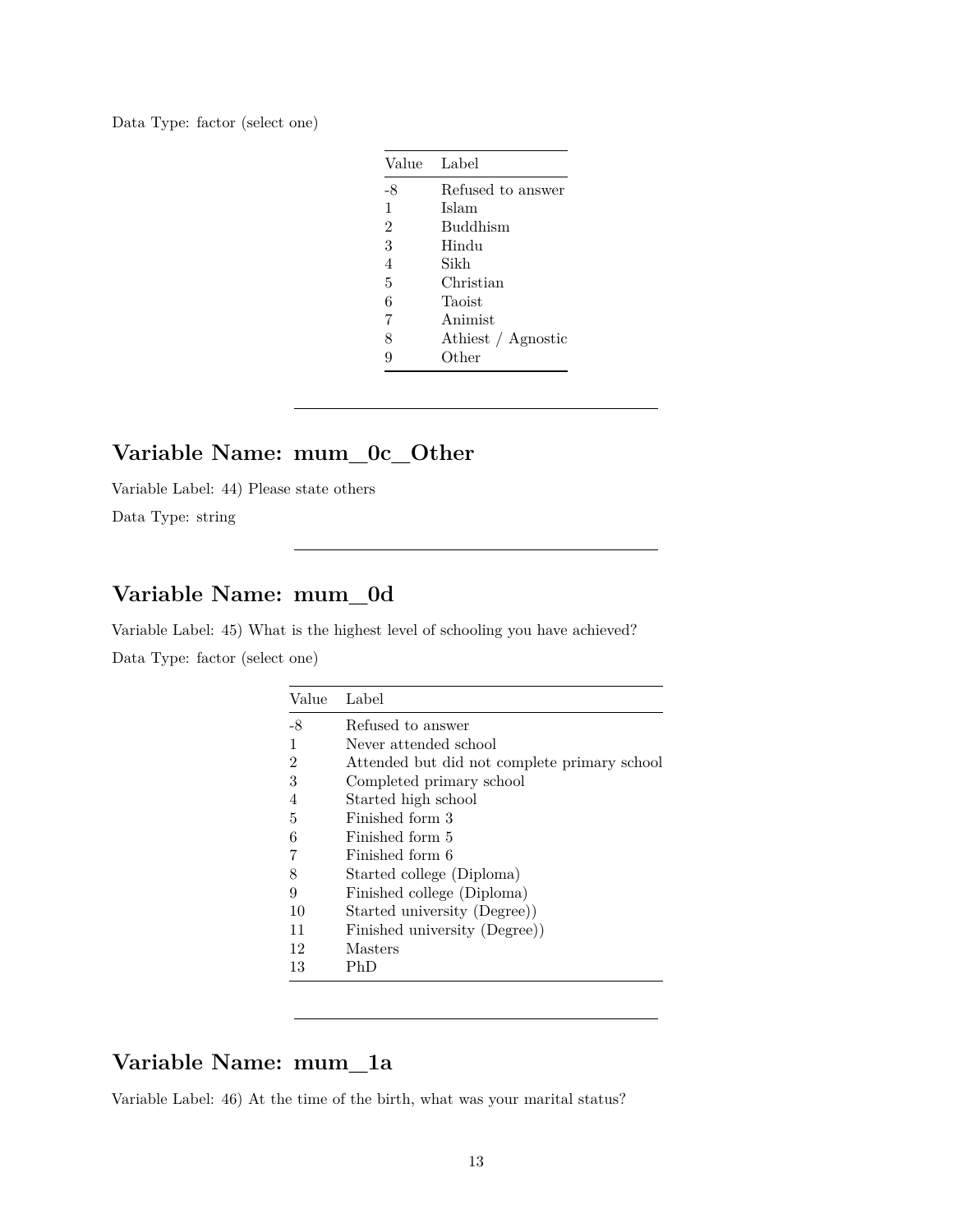Data Type: factor (select one)

| Value | - Label                                 |
|-------|-----------------------------------------|
| -8    | Refused to answer                       |
| 1     | Single                                  |
| 2     | Married                                 |
| 3     | Separated / Living Apart (Not Divorced) |
|       | Divorced                                |
| 5     | Widow / Widower                         |

## **Variable Name: mum\_1aa**

Variable Label: 47) How long have you been married (years)? Data Type: integer

## **Variable Name: mum\_1ab**

Variable Label: 48) How long have you been married (months)? Data Type: integer

## **Variable Name: mum\_1ac**

Variable Label: 49) What is your husband's FULL name? Data Type: string

### **Variable Name: husband\_occupation**

Variable Label: 50) What is the husband's occupation? Data Type: factor (select one)

| Value          | Label                       |
|----------------|-----------------------------|
| -9             | Refused                     |
| 1              | Student                     |
| $\overline{2}$ | Working full-time           |
| 3              | Working part-time           |
| 4              | Casual jobs                 |
| 5              | Homemaker                   |
| 6              | Self-employed               |
| 7              | Retired                     |
| 8              | Unemployed (unable to work) |
|                | Unemployed (able to work)   |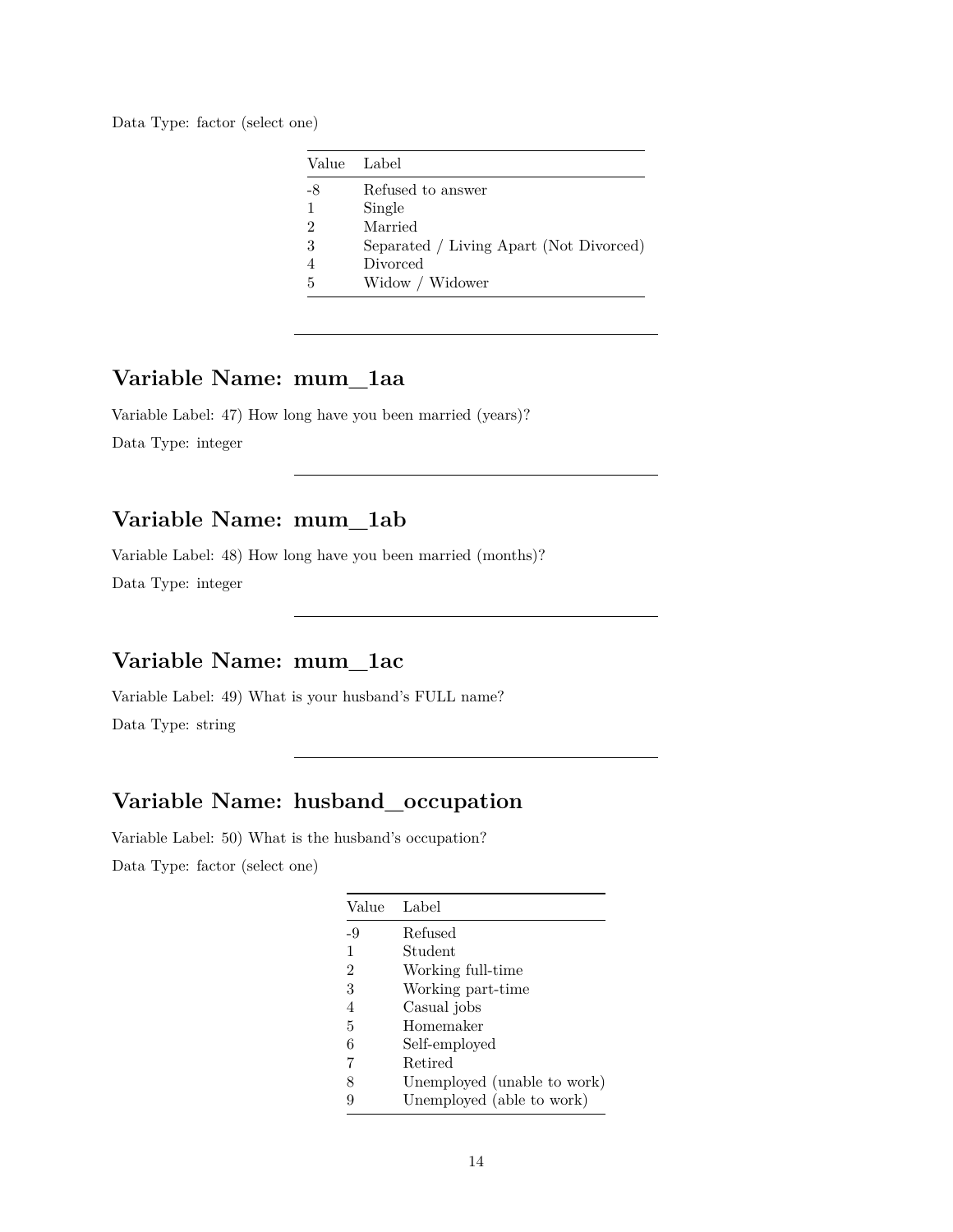#### **Variable Name: husband\_nric\_available**

Variable Label: 51) Can you see the  $\{\text{flu} \quad \text{nama}\}'$ s husband NRIC (MyKAD, MyPR, MyTentera, etc.)? Data Type: factor (select one)

| Value | Label |
|-------|-------|
| 1     | Yes   |
| 2     | Nο    |

## **Variable Name: husband\_nric1**

Variable Label: 52) Enter \${ibu\_nama}'s husband NRIC (MyKAD, MyKID, MyPolis, MyTentera, MyPR, etc.)

Data Type: string

## **Variable Name: husband\_nric2**

Variable Label: 53) Re-enter \${ibu\_nama}'s husband NRIC (MyKAD, MyKID, MyPolis, MyTentera, MyPR, etc.)

Data Type: string

# **Variable Name: husband\_type\_of\_id**

Variable Label: 54) If you cannot see the husband NRIC, what form of ID is recorded on the SEACO Form/Maternal health record?

Data Type: factor (select one)

|   | Value Label                          |
|---|--------------------------------------|
| 1 | Don't have any of the ID             |
| 2 | Other Malaysian Government issued ID |
| 3 | Foreign passport                     |
|   | Other                                |
| 5 | ID Missing (I will ask the Mother)   |

### **Variable Name: husband\_other\_id**

Variable Label: 55) Enter the ID number they have

Data Type: string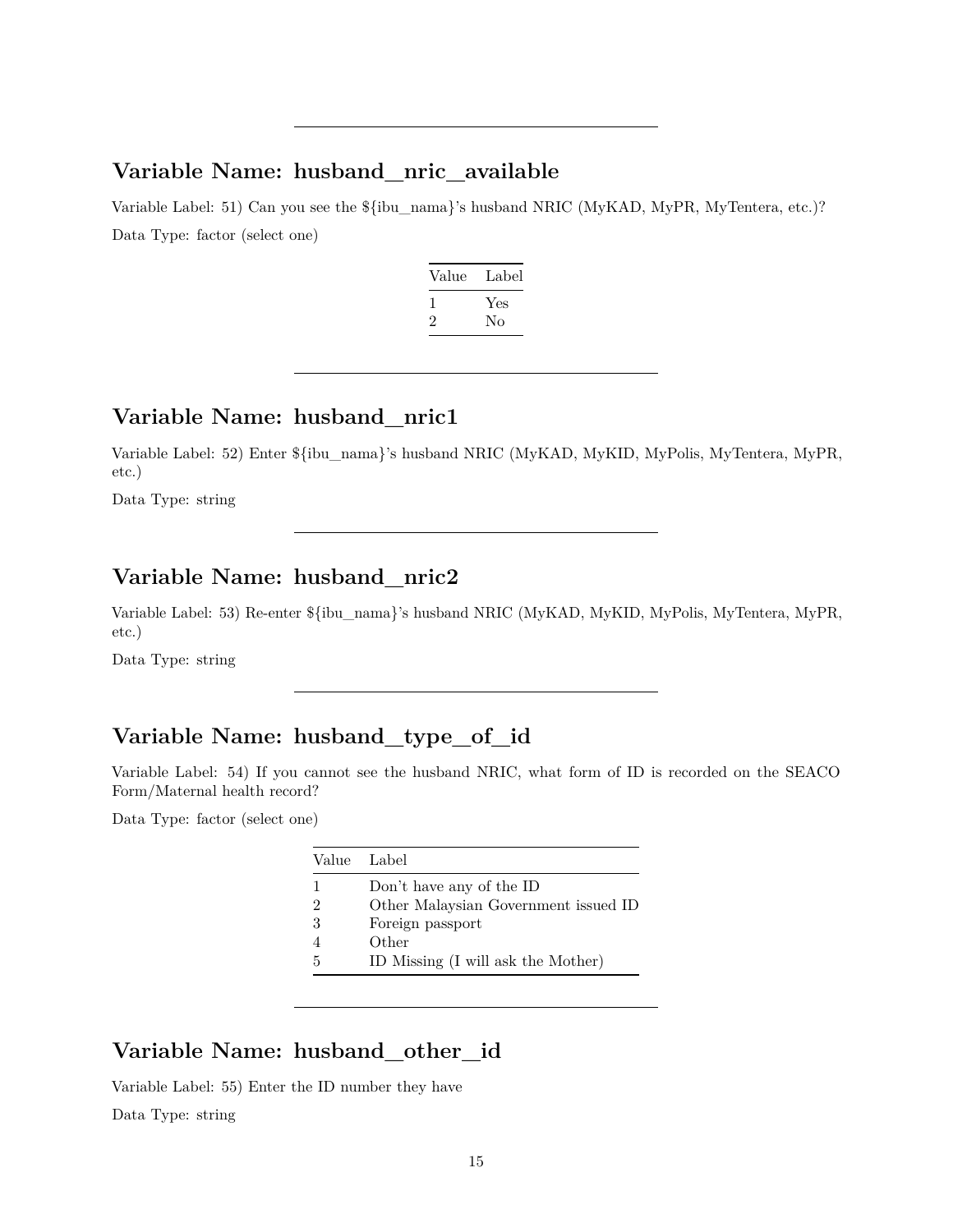## **Variable Name: mum\_1b**

Variable Label: 56) Are you in a polygamous marriage? Data Type: factor (select one)

| Value | Label |
|-------|-------|
|       | Yes   |
| '2    | Nο    |
|       |       |

# **Variable Name: mum\_1c**

Variable Label: 57) Which wife are you? Data Type: factor (select one)

| Value Label    |                   |
|----------------|-------------------|
| -8             | Refused to answer |
| 1              | First             |
| $\overline{2}$ | Second            |
| 3              | Third             |
|                | Fourth            |

## **Variable Name: mum\_1d**

Variable Label: 58) How many times have you been pregnant before? (Including recent births and abortion) Data Type: integer

### **Variable Name: mum\_1e**

Variable Label: 59) How many live births have had before? (Including recent births) Data Type: integer

## **Variable Name: mum\_1f**

Variable Label: 60) Number of living children you have excluding the recent birth: Data Type: string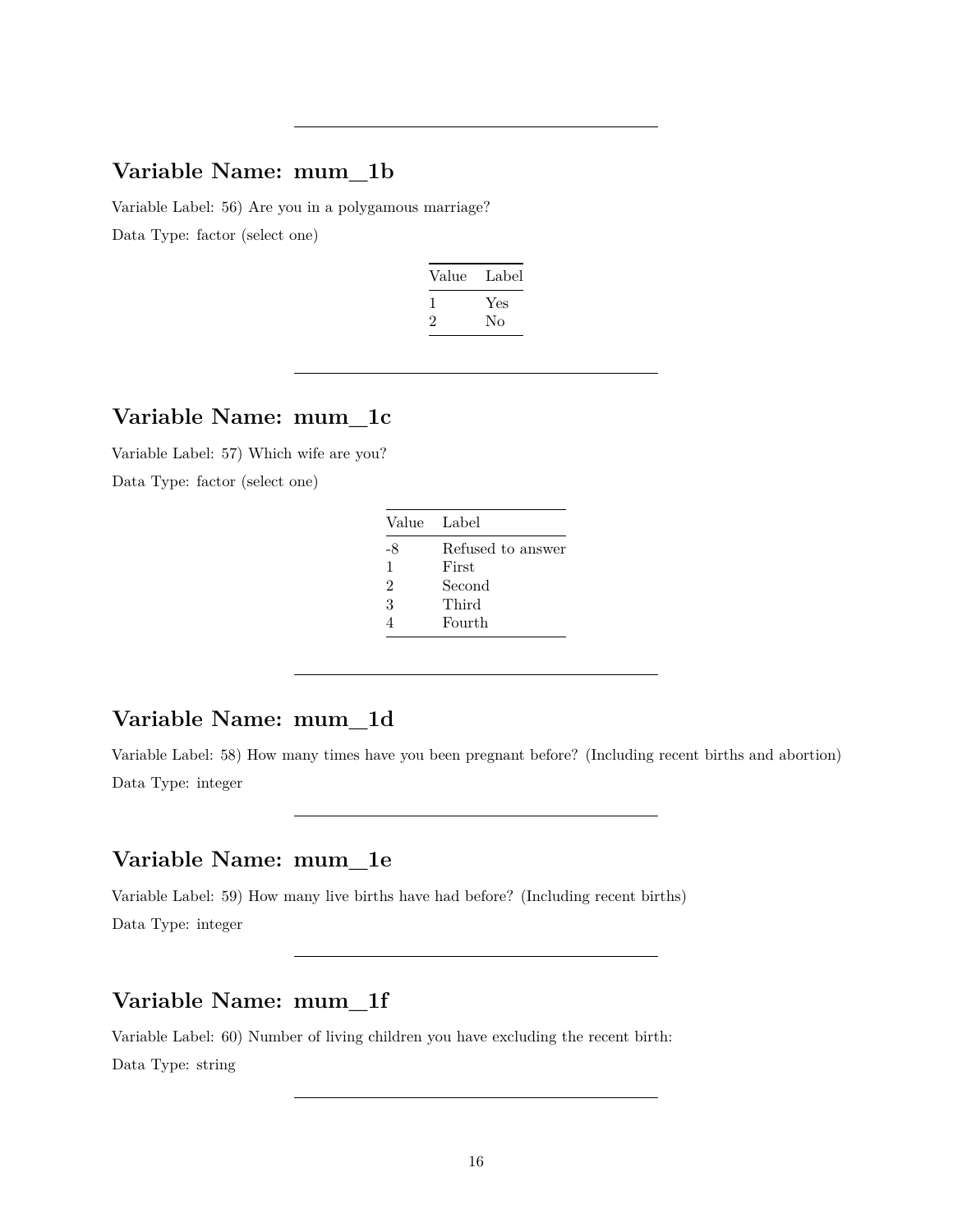## **Variable Name: mum\_1g**

Variable Label: 61) Which of the following conditions did you have prior to this recent pregnancy? Data Type: factor (select multiple)

| Value Label |                                      |
|-------------|--------------------------------------|
| -8          | Refused to answer                    |
|             | NO COMPLICATIONS                     |
| 1           | Diabetes (not GDM)                   |
| 2           | Hypertension (not pregnancy related) |
| 3           | A Heart Condition                    |
| 4           | Thalassaemia                         |
| 5           | Anaemia                              |
| 6           | Asthma                               |
|             | TВ                                   |
|             | Other                                |

### **Variable Name: mum\_1g\_other**

Variable Label: 62) If the 'other', please specify.

Data Type: string

## **Variable Name: mum\_1h**

Variable Label: 63) Which of the following conditions did you develop during this recent pregnancy? Data Type: factor (select multiple)

| Value Label       |                                  |
|-------------------|----------------------------------|
| $\mathbf{\Omega}$ | NO HEALTH CONDITIONS             |
|                   | <b>Gestational Diabetes</b>      |
| $\mathfrak{D}$    | Hypertension (Pregnancy related) |
| २                 | Other                            |

### **Variable Name: mum\_1h\_other**

Variable Label: 64) If 'Other', please state.

Data Type: string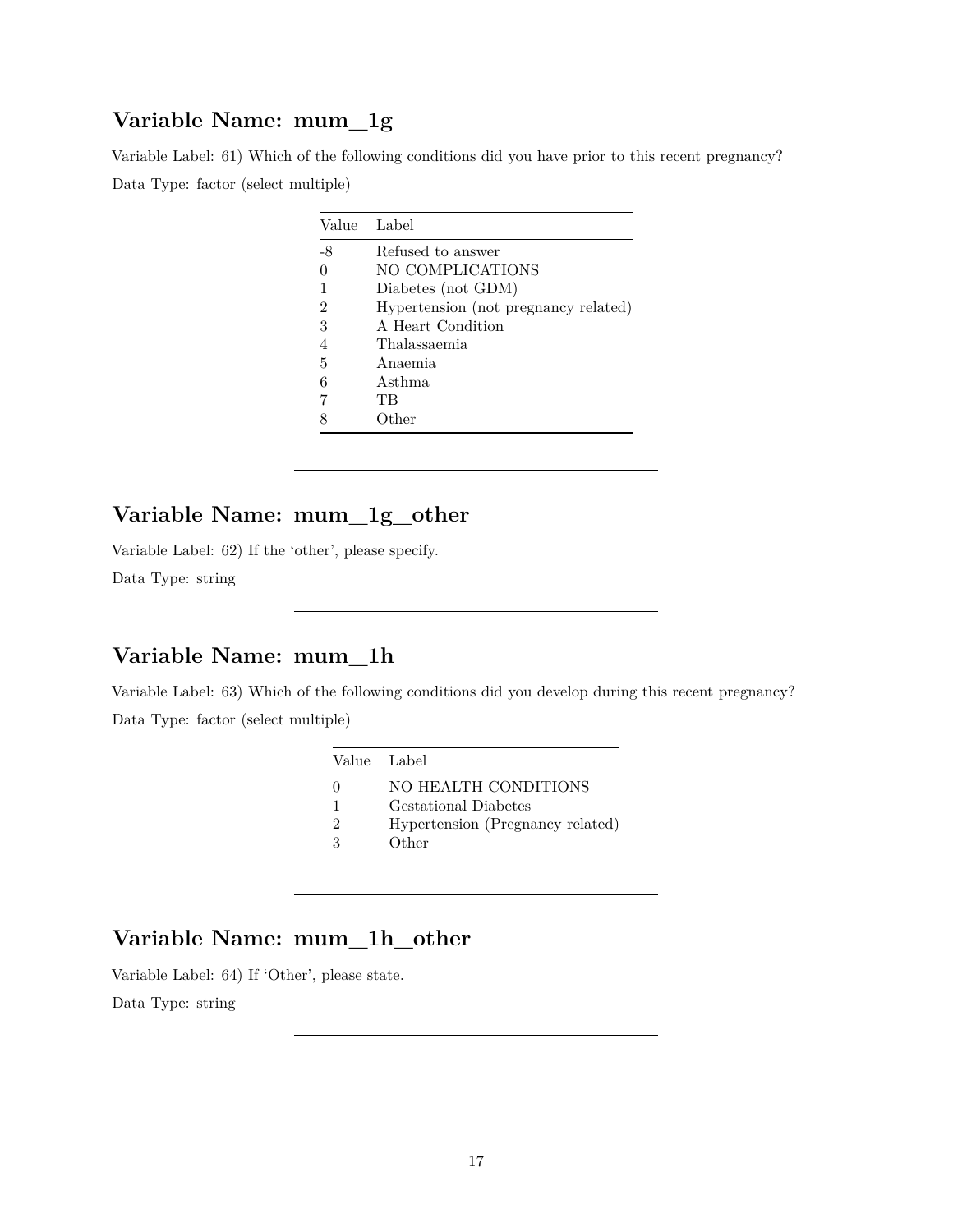## **Variable Name: mum\_1i**

Variable Label: 65) Did you take regular medication during this recent pregnancy (including vitamins or herbal medicines)?

Data Type: factor (select one)

| Value Label |                   |
|-------------|-------------------|
| -8          | Refused to answer |
| 1           | Yes               |
| 2           | Nο                |

## **Variable Name: mum\_1j**

Variable Label: 66) What type of regular medication did you take during this recent pregnancy? Data Type: factor (select multiple)

|               | Value Label                                        |
|---------------|----------------------------------------------------|
| -8            | Refused to answer                                  |
| -1            | Medication for diabetes prescribed by a doctor     |
| $\mathcal{D}$ | Medication for hypertension prescribed by a doctor |
| 3             | Iron supplement tablets                            |
|               | Vitamin supplement tablets                         |
|               |                                                    |

## **Variable Name: mum\_1k**

Variable Label: 67) Did you ever smoke during your most recent pregnancy?

Data Type: factor (select one)

| Value | Label |
|-------|-------|
|       | Yes   |
| ۰,    | Nο    |

### **Variable Name: mum\_1m**

Variable Label: 68) Did anyone living in the house smoke around you during your most recent pregnancy? Data Type: factor (select one)

| Value | Label |
|-------|-------|
|       | Yes   |
| '2    | Nο    |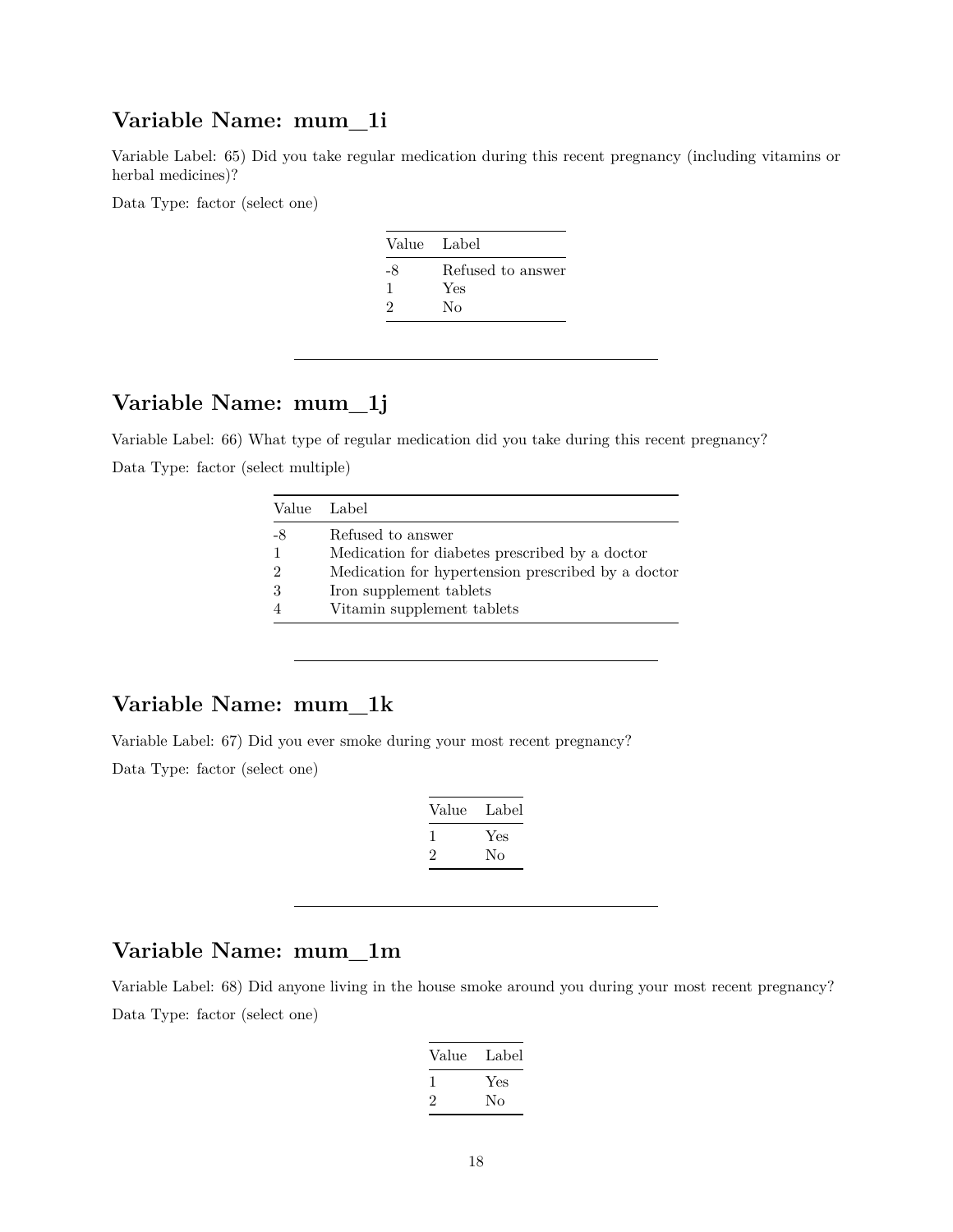## **Variable Name: mum\_1n**

Variable Label: 69) Does anyone currently living in the house smoke? Data Type: factor (select one)

| Value        | Label |
|--------------|-------|
| $\mathbf{I}$ | Yes   |
| $\cdot$      | Nο    |
|              |       |

# **Variable Name: mum\_1**

Variable Label: 70) Since the birth, what support have you had? (Select all that apply) Data Type: factor (select multiple)

| Value Label    |                                                               |
|----------------|---------------------------------------------------------------|
| -8             | Refused to answer                                             |
| $\mathbf{1}$   | No support, sole carer                                        |
| $\overline{2}$ | Someone to help with baby-care, if I were sick                |
| 3              | Someone to take me or the baby a clinic or hospital if needed |
| $\overline{4}$ | Someone to talk to about any problems                         |
| 5              | Financial support                                             |

## **Variable Name: mum\_2**

Variable Label: 71) Who is your primary support?

| Value          | Label             |
|----------------|-------------------|
| -8             | Refused to answer |
| 1              | Husband           |
| $\overline{2}$ | Mother            |
| 3              | Father            |
| 4              | Mother-in-law     |
| 5              | Extended family   |
| 6              | Friend            |
| 7              | Paid help         |
| 8              | None of the above |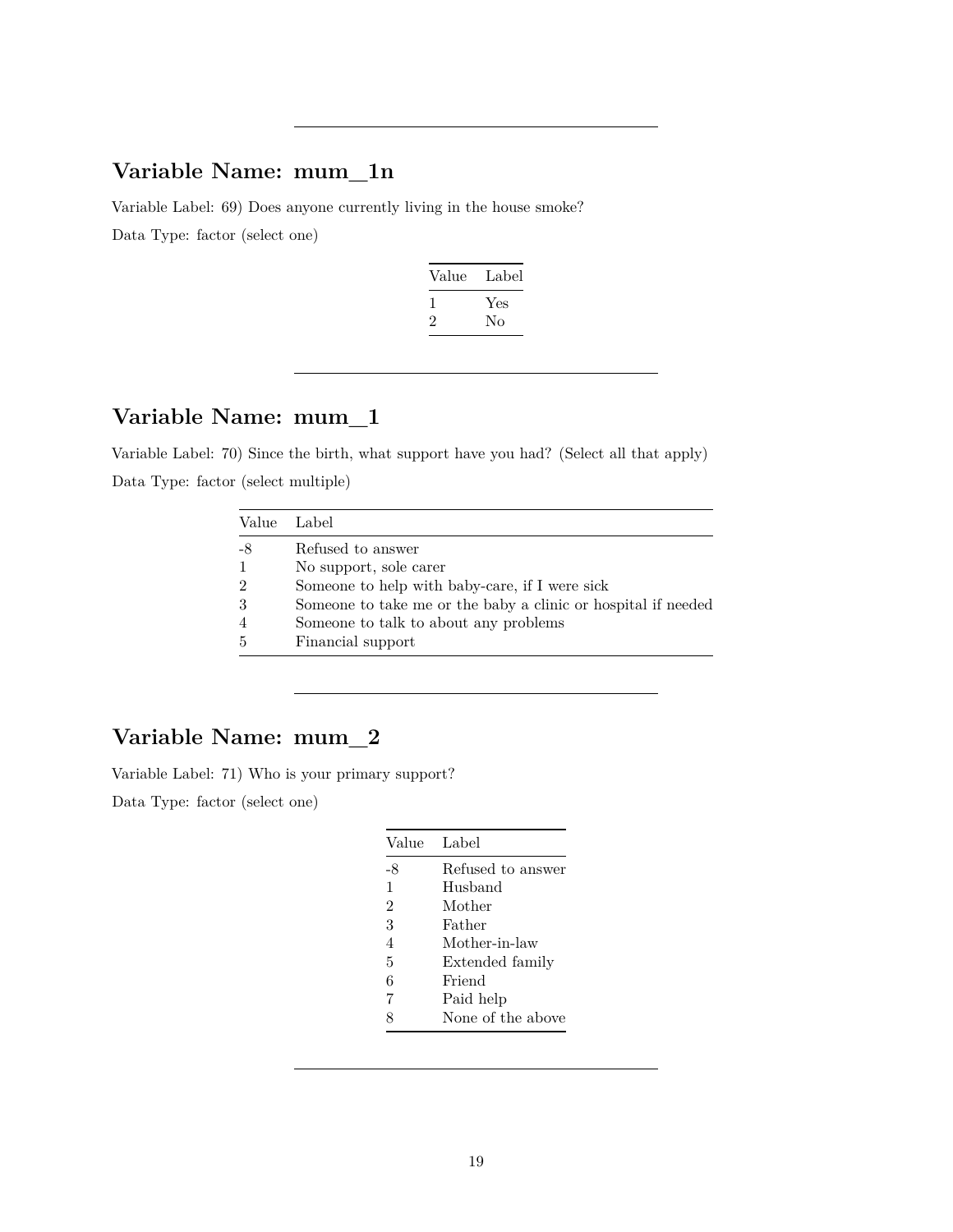## **Variable Name: mum\_3**

Variable Label: 72) Did you ever breastfeed you baby/babies?

Data Type: factor (select one)

| Value Label |                   |
|-------------|-------------------|
| -8          | Refused to answer |
| ı           | Yes               |
| 9           | Nο                |

## **Variable Name: mum\_4**

Variable Label: 73) Why didn't you breastfeed? Data Type: factor (select one)

|    | Value Label                    |
|----|--------------------------------|
| -8 | Refused to answer              |
|    | Did not want to                |
| 2  | Wanted to, but was not able to |
| ર  | Was not allowed to             |

## **Variable Name: mum\_5**

Variable Label: 74) Are you still breastfeeding?

Data Type: factor (select one)

| Value Label |                   |
|-------------|-------------------|
| -8          | Refused to answer |
| 1           | Yes               |
| 2           | No                |

### **Variable Name: mum\_6**

Variable Label: 75) Why did you stop?

|               | Value Label                                              |
|---------------|----------------------------------------------------------|
| -8            | Refused to answer                                        |
|               | Difficult for the baby                                   |
| $\mathcal{D}$ | Difficult for me (e.g., sore, cracked, bleeding nipples) |
| 3             | Insufficient milk (the baby was always hungry)           |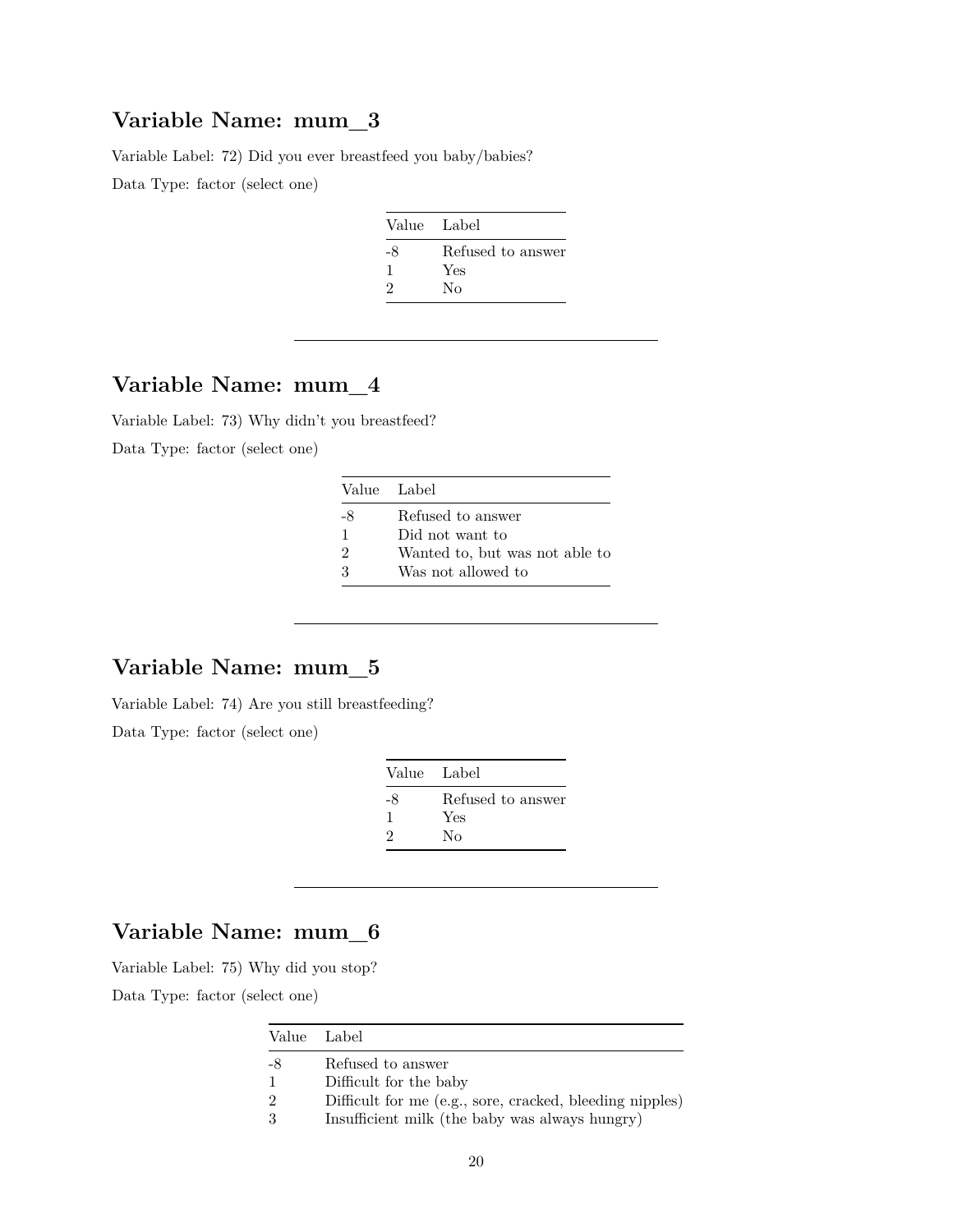|   | Value Label                         |
|---|-------------------------------------|
| 4 | Insufficient weight gain            |
| 5 | Baby unwell                         |
| 6 | I was unwell                        |
|   | Other responsibilities (e.g., work) |
| 8 | Felt it was the right time          |
| 9 | Other                               |

## **Variable Name: mum\_6\_other**

Variable Label: 76) If 'Other', please state. Data Type: string

## **Variable Name: mum\_6a**

Variable Label: 77) How old was your baby when you stopped breastfeeding Data Type: integer

## **Variable Name: mum\_7**

Variable Label: 78) Are you exclusively breastfeeding? Data Type: factor (select one)

| Value Label |                   |
|-------------|-------------------|
| -8          | Refused to answer |
|             | Yes               |
| 2           | Nο                |

### **Variable Name: mum\_8**

Variable Label: 79) For how many weeks did you exclusively breastfeed?

Data Type: decimal

# **Variable Name: mum\_9**

Variable Label: 80) Why did you stop exclusive breastfeeding?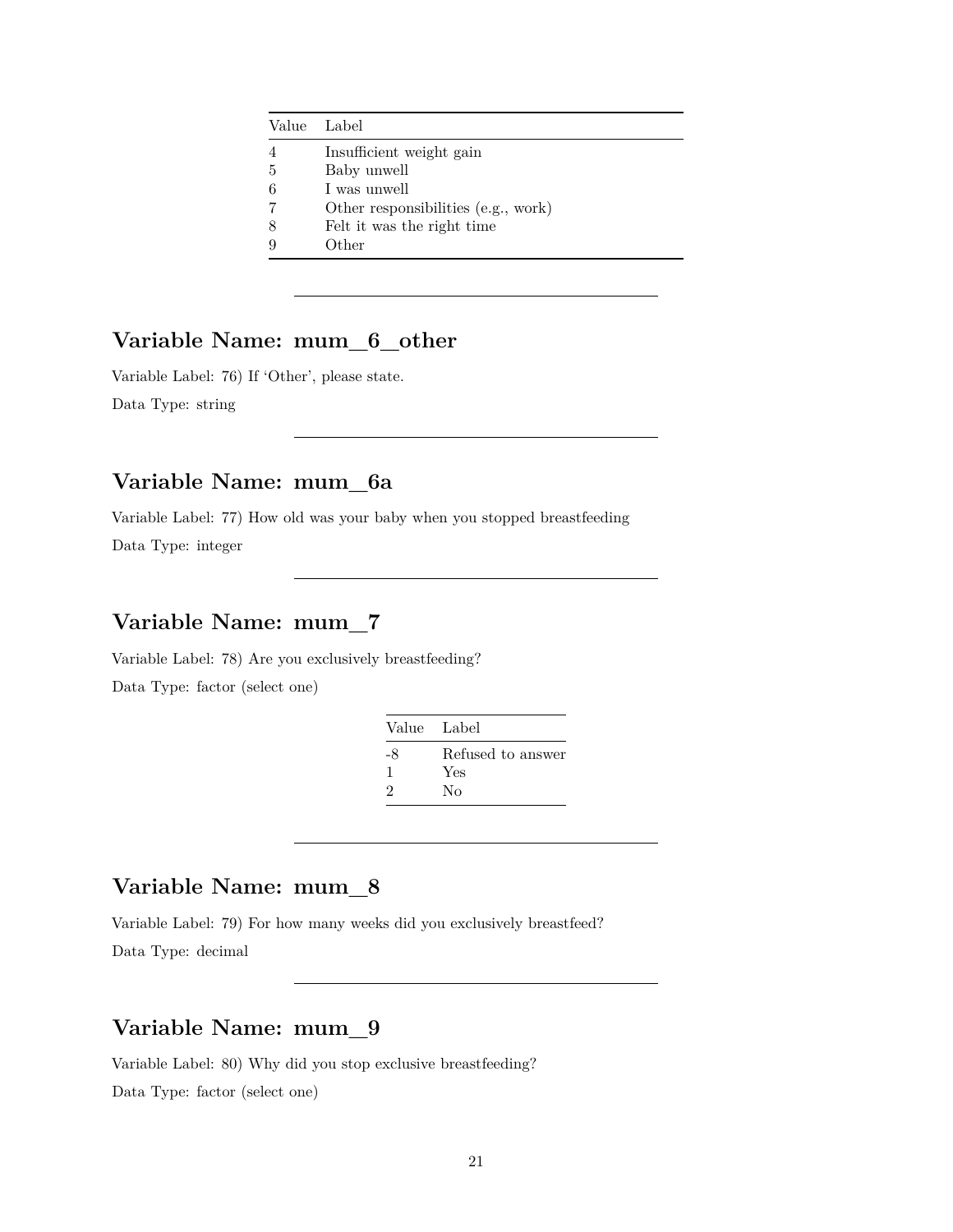| Value          | Label                                                    |
|----------------|----------------------------------------------------------|
| -8             | Refused to answer                                        |
| -1             | Difficult for the baby                                   |
| $\overline{2}$ | Difficult for me (e.g., sore, cracked, bleeding nipples) |
| 3              | Insufficient milk (the baby was always hungry)           |
| $\overline{4}$ | Insufficient weight gain                                 |
| 5              | Baby unwell                                              |
| 6              | I was unwell                                             |
| 7              | Other responsibilities (e.g., work)                      |
| 8              | Felt it was the right time                               |
| 9              | Bottle feeding allowed others to care for my baby        |
| 10             | Other                                                    |

## **Variable Name: mum\_9\_other**

Variable Label: 80.b) If 'Other', please state.

Data Type: string

# **Variable Name: mibs01**

Variable Label: 81.a) Loving Data Type: factor (select one)

| Value        | Label      |
|--------------|------------|
| $\mathbf{0}$ | Very much  |
| 1            | A lot      |
| 2            | A little   |
| 3            | Not at all |

## **Variable Name: mibs02**

Variable Label: 81.b) Resentful Data Type: factor (select one)

| Value Label |            |
|-------------|------------|
| 0           | Not at all |
| 1           | A little   |
| 2           | A lot      |
| 3           | Very much  |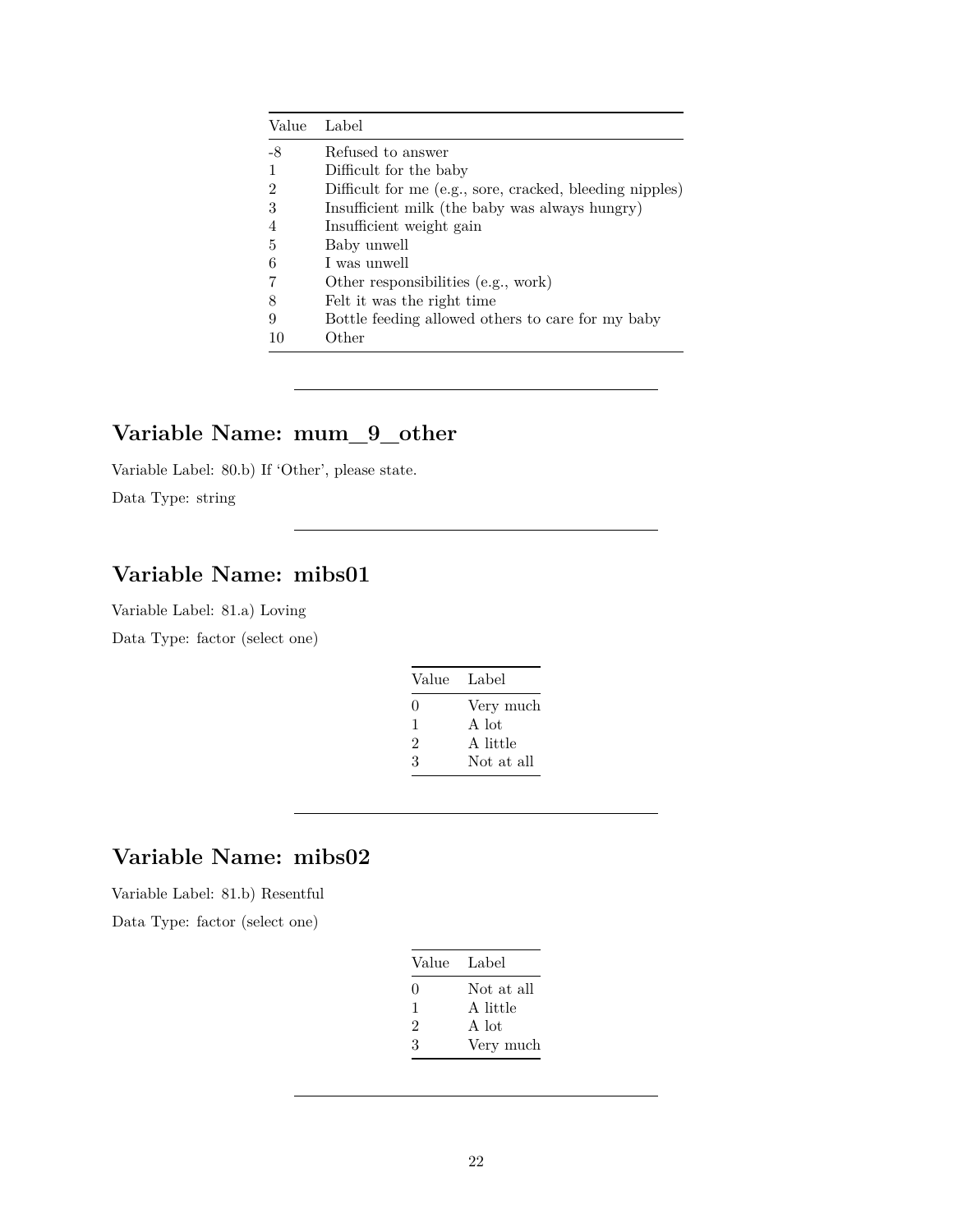## **Variable Name: mibs03**

Variable Label: 81.c) Neutral or felt nothing

Data Type: factor (select one)

| Value Label |            |
|-------------|------------|
| ∩           | Not at all |
| 1           | A little   |
| 2           | A lot      |
| 3           | Very much  |

## **Variable Name: mibs04**

Variable Label: 81.d) Joyful

Data Type: factor (select one)

| Value Label      |            |
|------------------|------------|
| $\left( \right)$ | Very much  |
| $\mathbf{1}$     | A lot      |
| 2                | A little   |
| ર                | Not at all |

## **Variable Name: mibs05**

Variable Label: 81.e) Dislike Data Type: factor (select one)

| Value Label  |            |
|--------------|------------|
| $\mathbf{0}$ | Not at all |
| 1            | A little   |
| 2            | A lot      |
| 3            | Very much  |

# **Variable Name: mibs06**

Variable Label: 81.f) Protective

| Value Label        |
|--------------------|
| Very much<br>A lot |
|                    |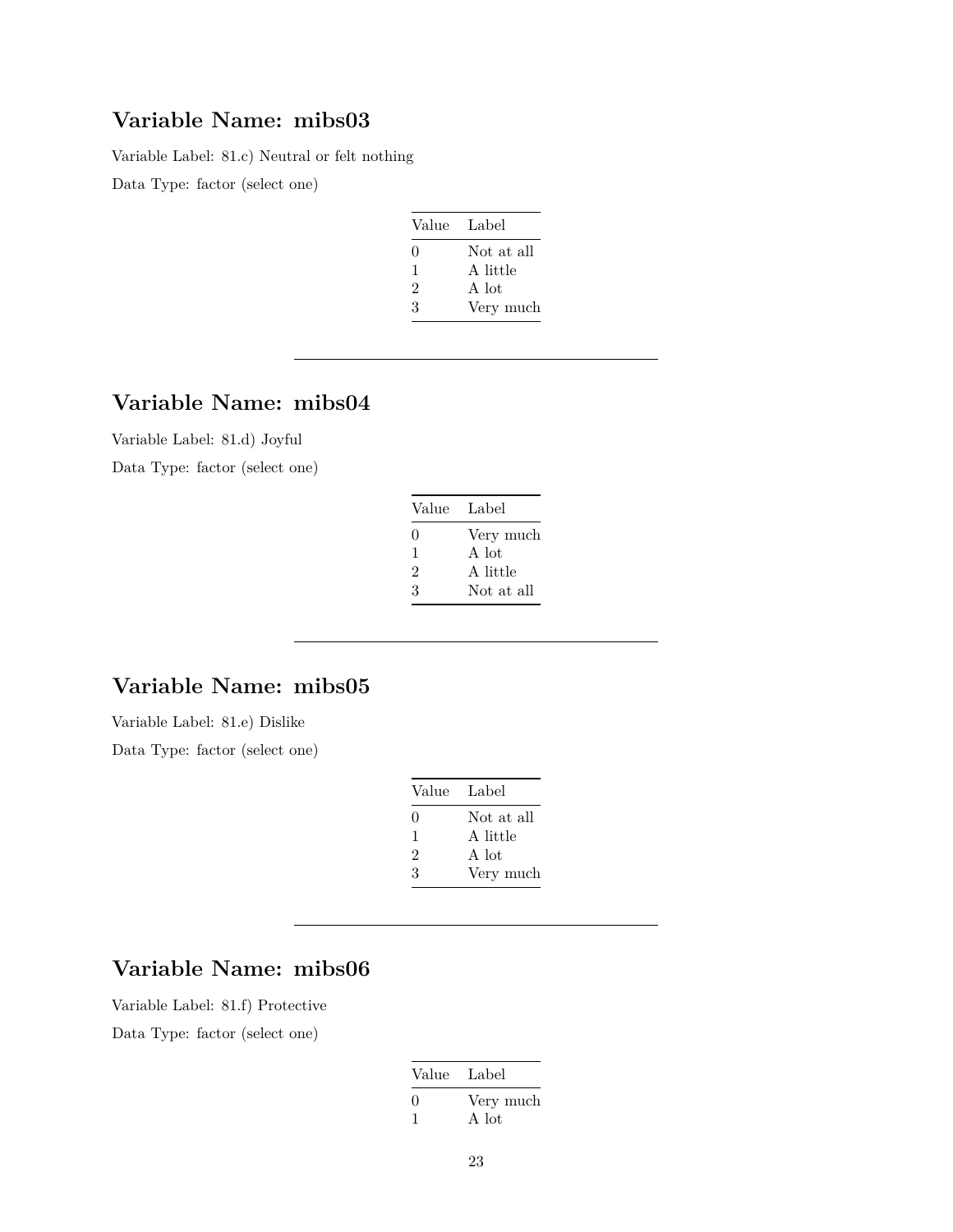| Value | Label      |
|-------|------------|
| '2    | A little   |
| 3     | Not at all |

## **Variable Name: mibs07**

Variable Label: 81.g) Disappointed Data Type: factor (select one)

| Value Label |            |
|-------------|------------|
| $\Omega$    | Not at all |
| 1           | A little   |
| 2           | A lot      |
| ર           | Very much  |

# **Variable Name: mibs08**

Variable Label: 81.h) Aggressive

Data Type: factor (select one)

| Value Label |            |
|-------------|------------|
| $\Omega$    | Not at all |
| 1           | A little   |
| 2           | A lot      |
| 3           | Very much  |

# **Variable Name: mum\_10**

Variable Label: 82) Are you currently using birth control?

| Value Label |                   |
|-------------|-------------------|
| -8          | Refused to answer |
| J.          | Yes               |
| 9           | Nο                |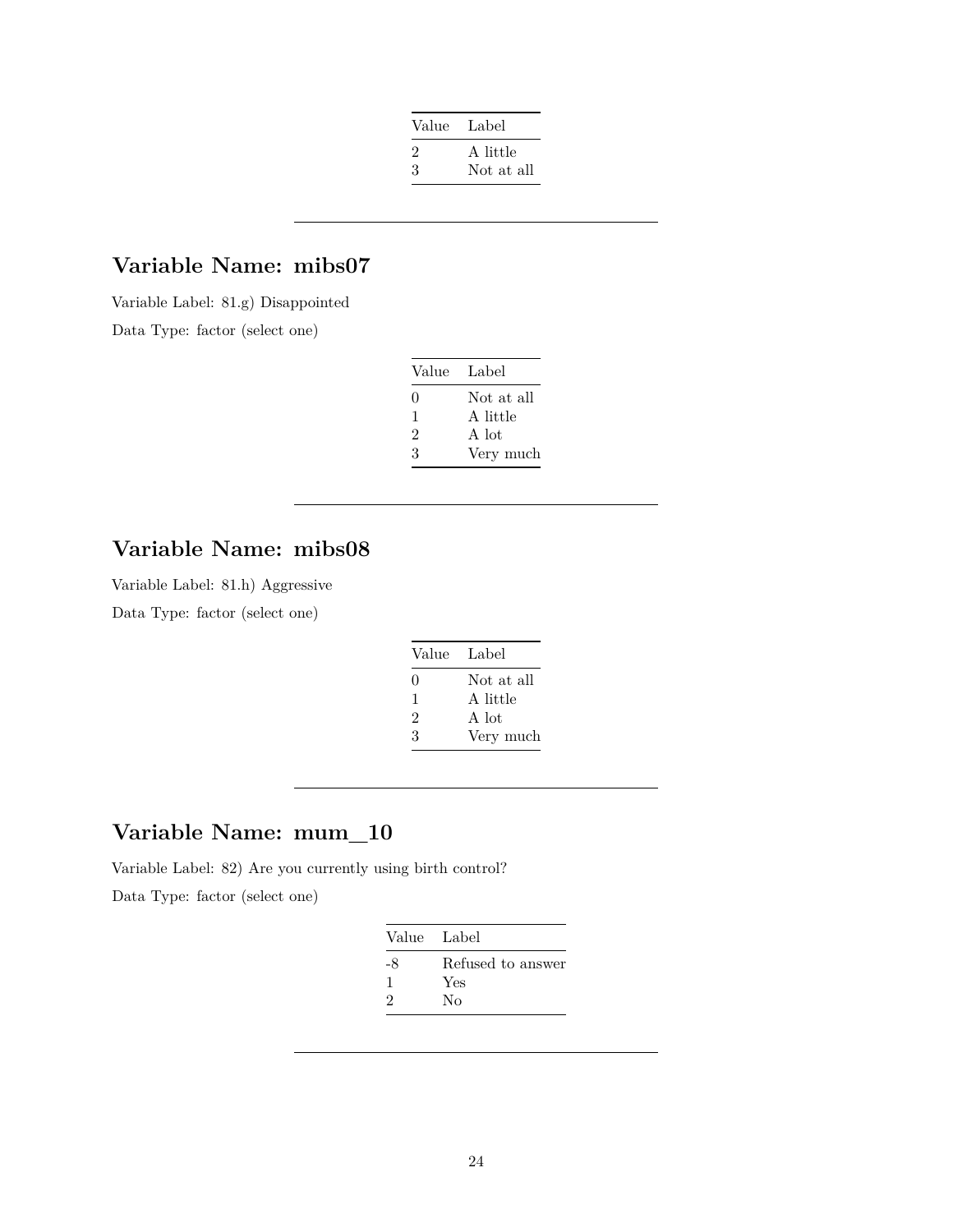## **Variable Name: mum\_11**

Variable Label: 83) What type of birth control are you using? Data Type: factor (select one)

| Value | Label                                          |
|-------|------------------------------------------------|
| -8    | Refused to answer                              |
|       | Female sterilisation                           |
| 2     | Male sterilisation                             |
| 3     | Oral contraceptive pill                        |
|       | Oral emergency contraceptive pill              |
| 5     | Sub dermal implant                             |
| 6     | Condoms                                        |
|       | IUD                                            |
| 8     | Natural (e.g., abstinence, withdrawal, rhythm) |
| 9     | Injection                                      |

## **Variable Name: mum\_12**

Variable Label: 84) Do you have ready access to birth control?

Data Type: factor (select one)

| Value Label |                   |
|-------------|-------------------|
| -8          | Refused to answer |
| J.          | Yes               |
| 2           | Nο                |

## **Variable Name: mum\_13a**

Variable Label: 85) Was this a planned pregnancy? Data Type: factor (select one)

| Value | - Label                       |
|-------|-------------------------------|
| -8    | Refused to answer             |
| 1     | Yes                           |
| 2     | Mostly, yes                   |
| 3     | Neither planned nor unplanned |
| 4     | Mostly, no                    |
| 5     | Nο                            |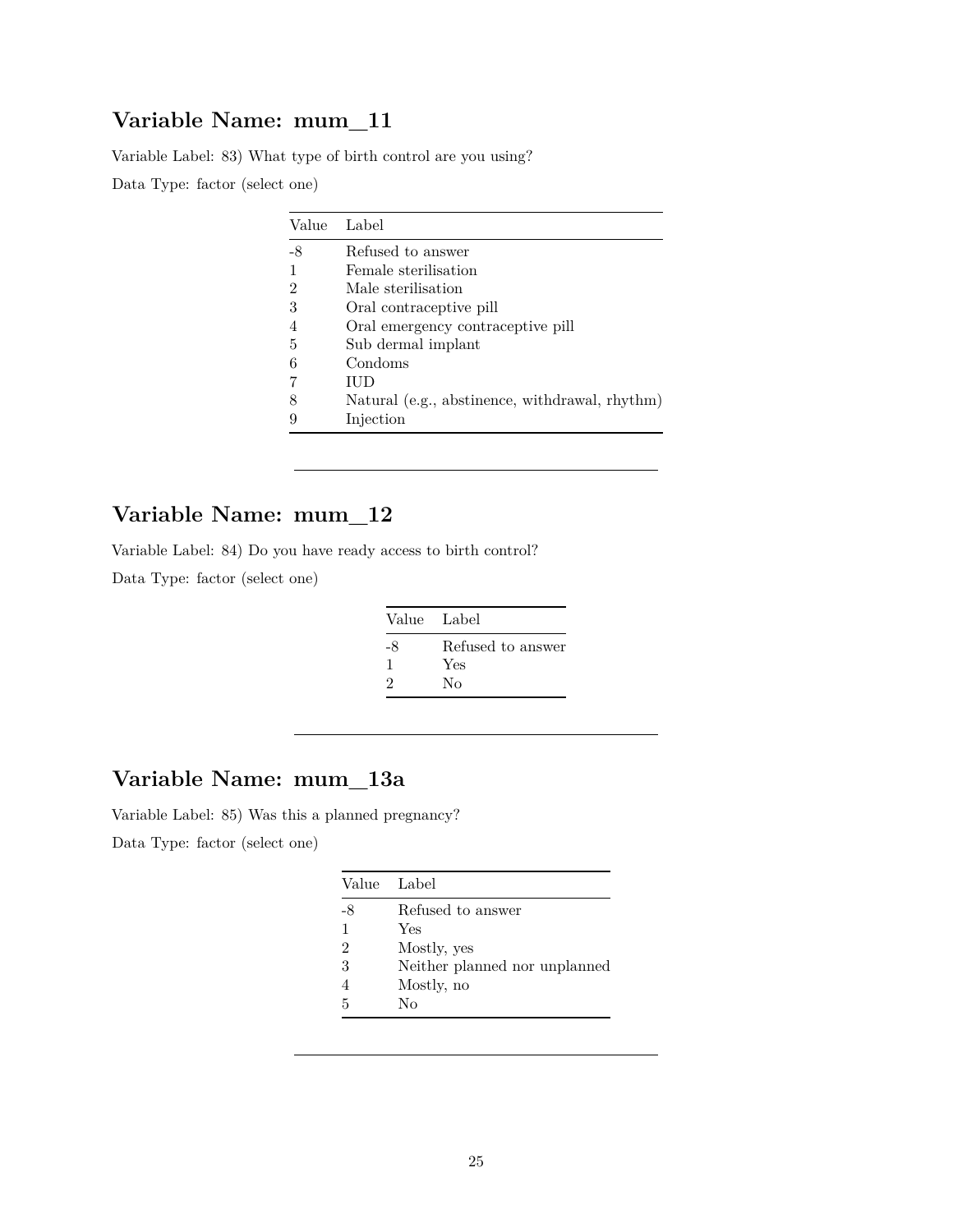## **Variable Name: mum\_13**

Variable Label: 86) Do you hope to have another baby in the future?

Data Type: factor (select one)

| Value Label |                   |
|-------------|-------------------|
| -8          | Refused to answer |
|             | Yes               |
| 9           | Nο                |

# **Variable Name: mum\_14**

Variable Label: 87) How long would you like to wait before you have another baby? Data Type: factor (select one)

|                | Value Label         |
|----------------|---------------------|
| -8             | Refused to answer   |
| $\mathbf{1}$   | less than 12 months |
| $\mathfrak{D}$ | 12-18 Months        |
| 3              | 18-24 Months        |
| $\overline{4}$ | 24-36 Months        |
| 5              | 3-5 Years           |
|                | More than 5 Years   |

## **Variable Name: mum**

Variable Label: NULL

Data Type: end\_group

## **Variable Name: urineLeak1**

Variable Label: 88.a) How often do you leak urine?

| Value Label    |                                 |
|----------------|---------------------------------|
| $\mathbf{0}$   | Never                           |
| 1              | About once a week or less often |
| $\mathfrak{D}$ | Two or three times a week       |
| 3              | About once a day                |
|                | Several times a day             |
| 5              | All the time                    |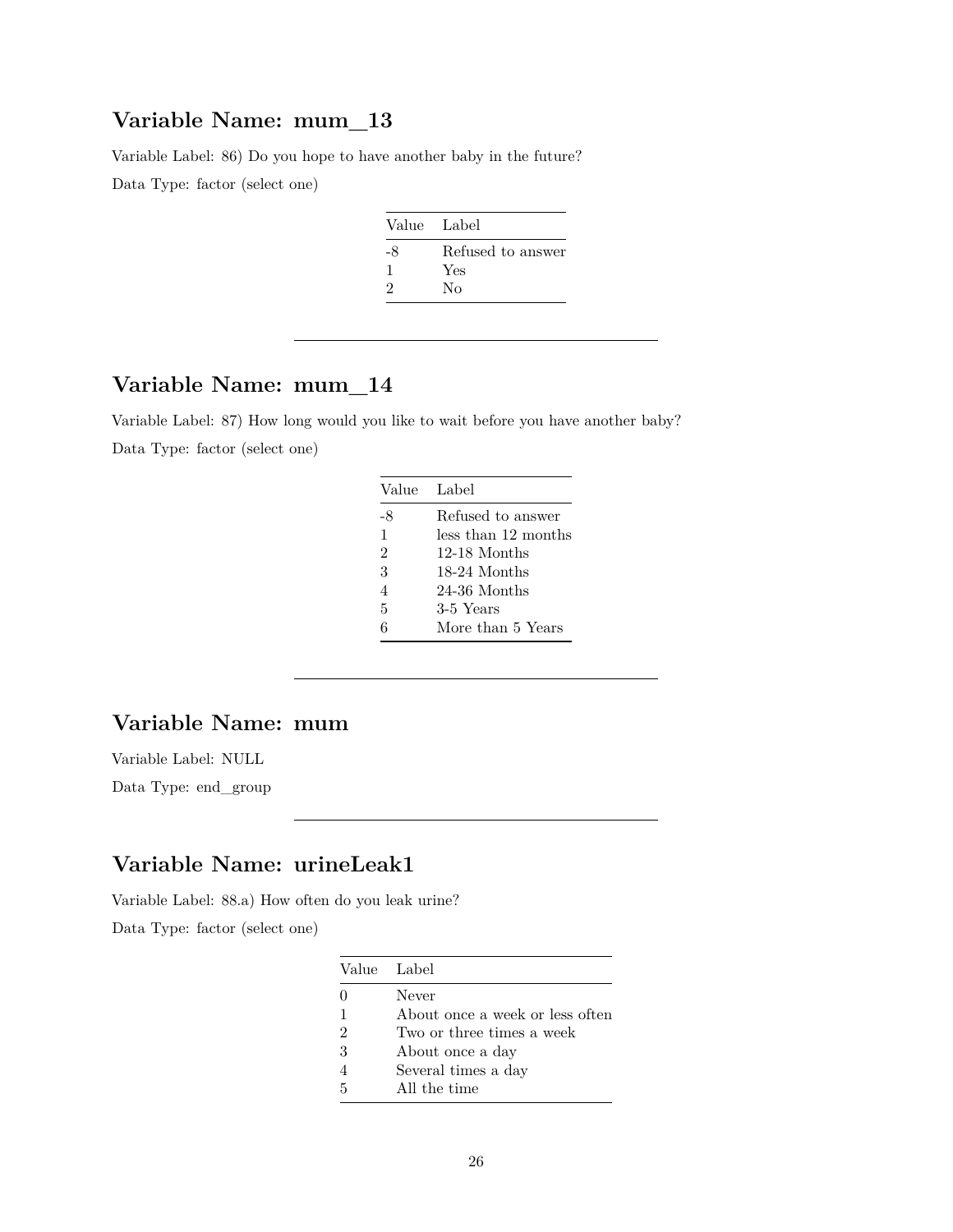## **Variable Name: urineLeak2**

Variable Label: 88.b) We would like to know how much urine you think leaks. How much urine do you usually leak (whether you wear protection or not)?

Data Type: factor (select one)

| Value Label    |                   |
|----------------|-------------------|
| $\mathbf{0}$   | None              |
| 1              | A small amount    |
| $\mathfrak{D}$ | A moderate amount |
| ર              | A large amount    |

## **Variable Name: urineLeak3**

Variable Label: 88.c) Overall, how much does leaking urine interfere with your everyday life? Please ring a number between 0 (not at all) and 10 (a great deal)

Data Type: factor (select one)

| Value          | Label          |
|----------------|----------------|
| $\overline{0}$ | $\overline{0}$ |
| 1              | 1              |
| $\overline{2}$ | $\overline{2}$ |
| 3              | 3              |
| 4              | 4              |
| 5              | 5              |
| 6              | 6              |
| 7              | 7              |
| 8              | 8              |
| 9              | 9              |
| 10             | 10             |
|                |                |

## **Variable Name: urineLeak4**

Variable Label: 88.d) When does urine leak? (Select all that apply)

Data Type: factor (select multiple)

|                  | Value Label                                     |
|------------------|-------------------------------------------------|
| $\left( \right)$ | Never ? urine does not leak                     |
|                  | Leaks before you can get to the toilet          |
| $\mathcal{D}$    | Leaks when you cough or sneeze                  |
| -3               | Leaks when you are asleep                       |
|                  | Leaks when you are physically active/exercising |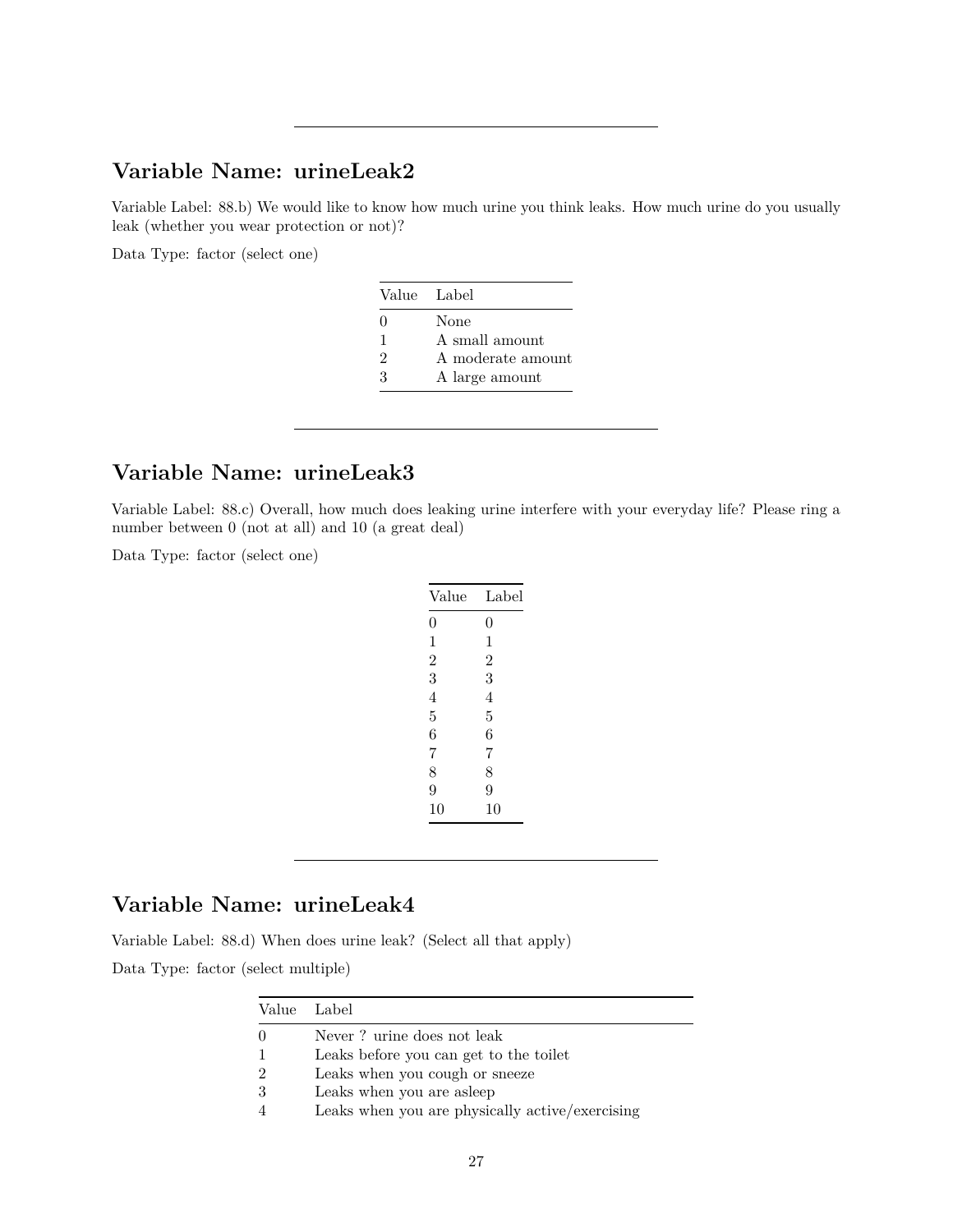|    | Value Label                                            |
|----|--------------------------------------------------------|
| 5. | Leaks when you have finished urinating and are dressed |
| 6  | Leaks for no obvious reason                            |
| 7  | Leaks all the time                                     |
|    |                                                        |

# **Variable Name: trigger2**

Variable Label: The following questions ask how you feel about your quality of life, health, or other areas of your life. I will read out each question to you, along with the response options. Please choose the answer that appears most appropriate. If you are unsure about which response to give to a question, the first response you think of is often the best one. Please keep in mind your standards, hopes, pleasures and concerns. We ask that you think about your life in the last four weeks.

Data Type: acknowledge

## **Variable Name: whoqol**

Variable Label: whoqol

Data Type: begin\_group

## **Variable Name: whoqol\_1**

Variable Label: 89) How would you rate your quality of life?

Data Type: factor (select one)

| Value Label    |                       |
|----------------|-----------------------|
| -8             | Refused to answer     |
| 1              | Very poor             |
| $\overline{2}$ | Poor                  |
| 3              | Neither poor nor good |
| $\overline{4}$ | Good                  |
| 5              | Very Good             |

# **Variable Name: whoqol\_2**

Variable Label: 90) How satisfied are you with your health? Data Type: factor (select one)

Value Label

-8 Refused to answer 1 Very dissatisfied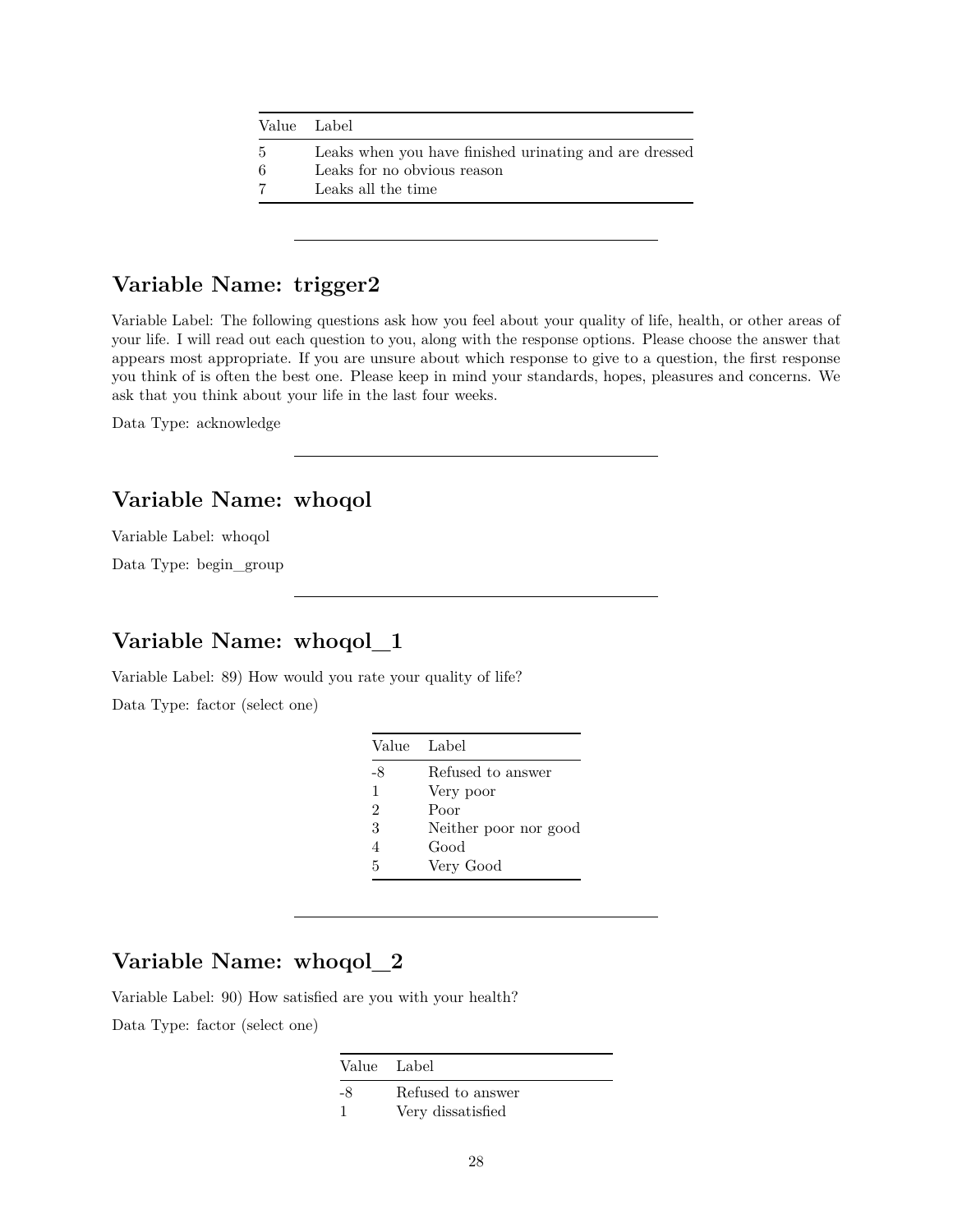|   | Value Label                        |
|---|------------------------------------|
| 2 | Dissatisfied                       |
| 3 | Neither satisfied nor dissatisfied |
|   | Satisfied                          |
| 5 | Very satisfied                     |
|   |                                    |

Variable Label: 91) To what extent do you feel that physical pain prevents you from doing what you need to do?

Data Type: factor (select one)

| Value Label    |                   |
|----------------|-------------------|
| -8             | Refused to answer |
| $\mathbf{1}$   | An extreme amount |
| $\mathfrak{D}$ | Very much         |
| 3              | A moderate amount |
| 4              | A little          |
| 5              | Not at all        |

### **Variable Name: whoqol\_4**

Variable Label: 92) How much do you need any medical treatment to function in your daily life? Data Type: factor (select one)

| Value Label       |
|-------------------|
| Refused to answer |
| An extreme amount |
| Very much         |
| A moderate amount |
| A little          |
| Not at all        |
|                   |

# **Variable Name: whoqol\_5**

Variable Label: 93) How much do you enjoy life?

| Value Label |                   |
|-------------|-------------------|
| -8          | Refused to answer |
| - 1         | Not at all        |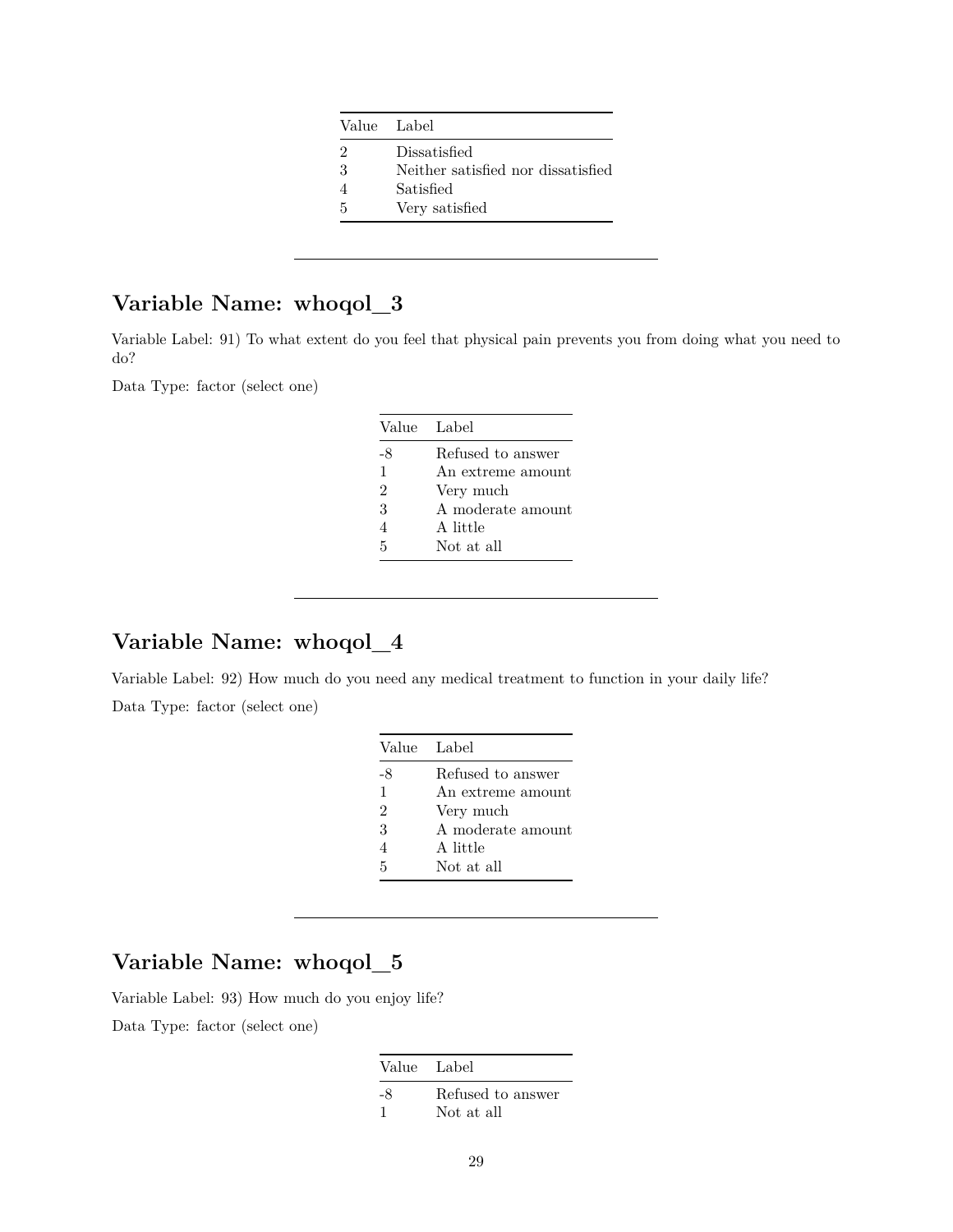| Value Label |                   |
|-------------|-------------------|
| 2           | A little          |
| 3           | A moderate amount |
|             | Very much         |
| 5           | An extreme amount |

Variable Label: 94) To what extent do you feel your life to be meaningful? Data Type: factor (select one)

| Value Label |                   |
|-------------|-------------------|
| -8          | Refused to answer |
| 1           | Not at all        |
| 2           | A little          |
| 3           | A moderate amount |
| 4           | Very much         |
| 5           | An extreme amount |

## **Variable Name: whoqol\_7**

Variable Label: 95) How well are you able to concentrate? Data Type: factor (select one)

| Value Label              |                   |
|--------------------------|-------------------|
| -8                       | Refused to answer |
| $\mathbf{1}$             | Not at all        |
| $\overline{2}$           | A little          |
| 3                        | A moderate amount |
| $\overline{\mathcal{A}}$ | Very much         |
| 5                        | Extremely         |

# **Variable Name: whoqol\_8**

Variable Label: 96) How safe do you feel in your daily life?

| Value Label |                   |
|-------------|-------------------|
| -8          | Refused to answer |
| -1          | Not at all        |
| 2           | A little          |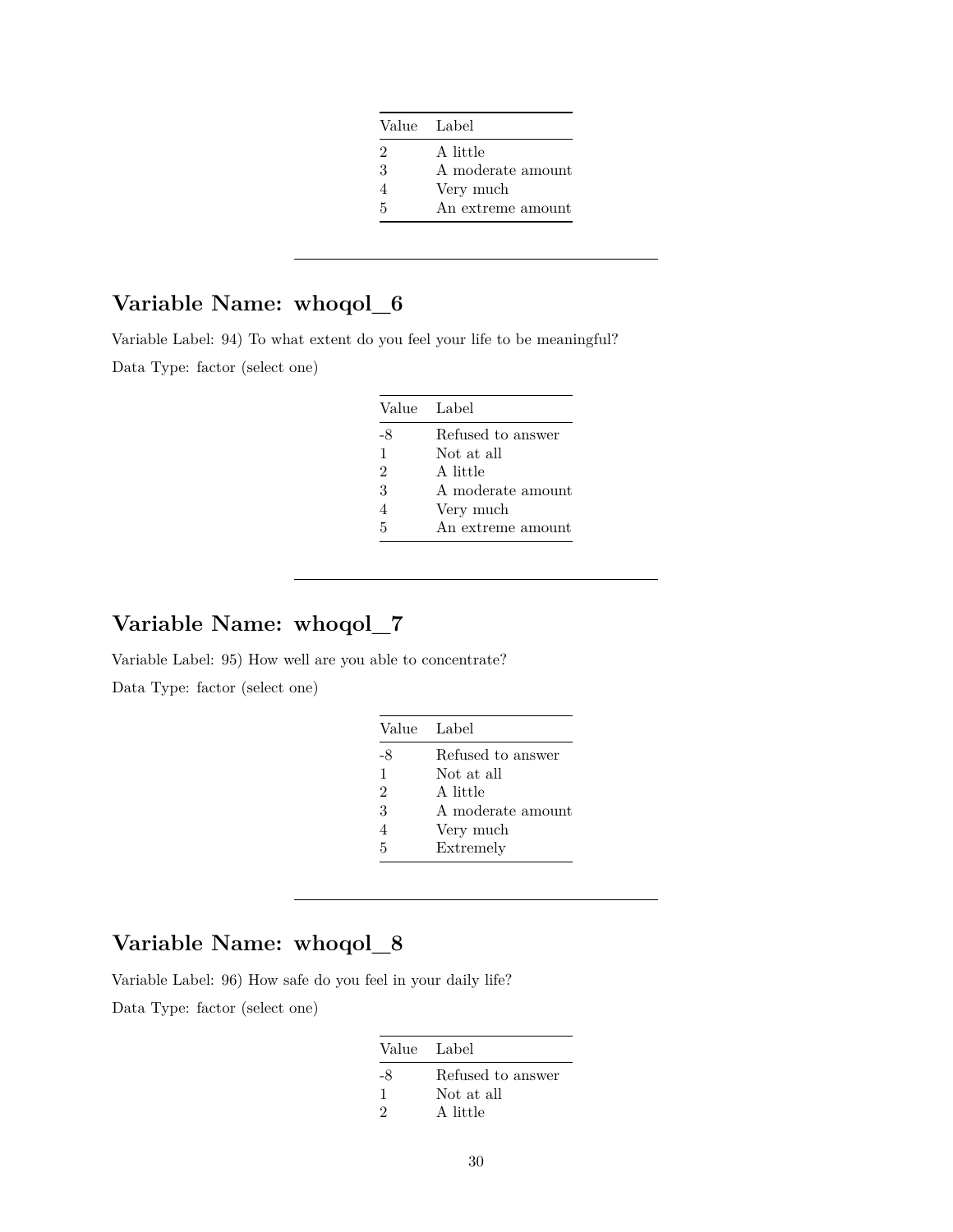| Value Label |                   |
|-------------|-------------------|
| З           | A moderate amount |
|             | Very much         |
| 5           | Extremely         |

Variable Label: 97) How healthy is your physical environment?

Data Type: factor (select one)

| Value Label    |                   |
|----------------|-------------------|
| -8             | Refused to answer |
| 1              | Not at all        |
| $\overline{2}$ | A little          |
| 3              | A moderate amount |
| $\overline{4}$ | Very much         |
| 5              | Extremely         |
|                |                   |

### **Variable Name: whoqol\_10**

Variable Label: 98) Do you have enough energy for everyday life? Data Type: factor (select one)

| Value Label |                   |
|-------------|-------------------|
| -8          | Refused to answer |
| 1           | Not at all        |
| 2           | A little          |
| 3           | Moderately        |
| 4           | Mostly            |
| 5           | Completely        |

# **Variable Name: whoqol\_11**

Variable Label: 99) Are you able to accept your bodily appearance?

| Value Label    |                   |
|----------------|-------------------|
| -8             | Refused to answer |
| 1              | Not at all        |
| $\mathfrak{D}$ | A little          |
| 3              | Moderately        |
|                |                   |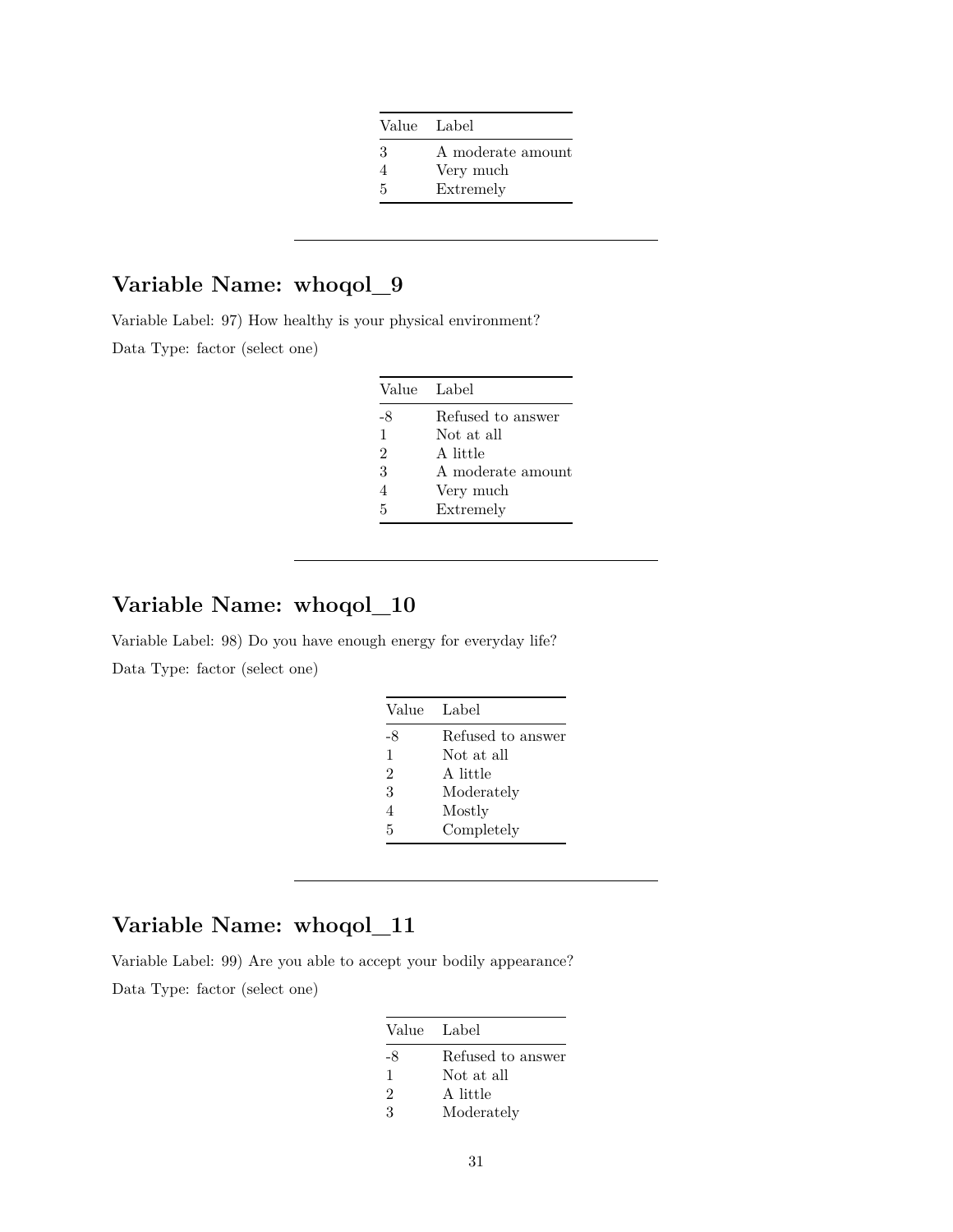| Value | Label      |
|-------|------------|
|       | Mostly     |
| 5     | Completely |

Variable Label: 100) Have you enough money to meet your needs? ? Data Type: factor (select one)

| Value          | Label             |
|----------------|-------------------|
| -8             | Refused to answer |
| 1              | Not at all        |
| $\overline{2}$ | A little          |
| 3              | Moderately        |
| $\overline{4}$ | Mostly            |
| 5              | Completely        |

# **Variable Name: whoqol\_13**

Variable Label: 101) How available to you is the information that you need in your day-to-day life? Data Type: factor (select one)

| Value          | Label             |
|----------------|-------------------|
| -8             | Refused to answer |
| $\mathbf{1}$   | Not at all        |
| $\overline{2}$ | A little          |
| 3              | Moderately        |
| $\overline{4}$ | Mostly            |
| 5              | Completely        |

## **Variable Name: whoqol\_14**

Variable Label: 102) To what extent do you have the opportunity for leisure activities? Data Type: factor (select one)

| Value Label    |                   |
|----------------|-------------------|
| -8             | Refused to answer |
| 1              | Not at all        |
| $\overline{2}$ | A little          |
| 3              | Moderately        |
|                | Mostly            |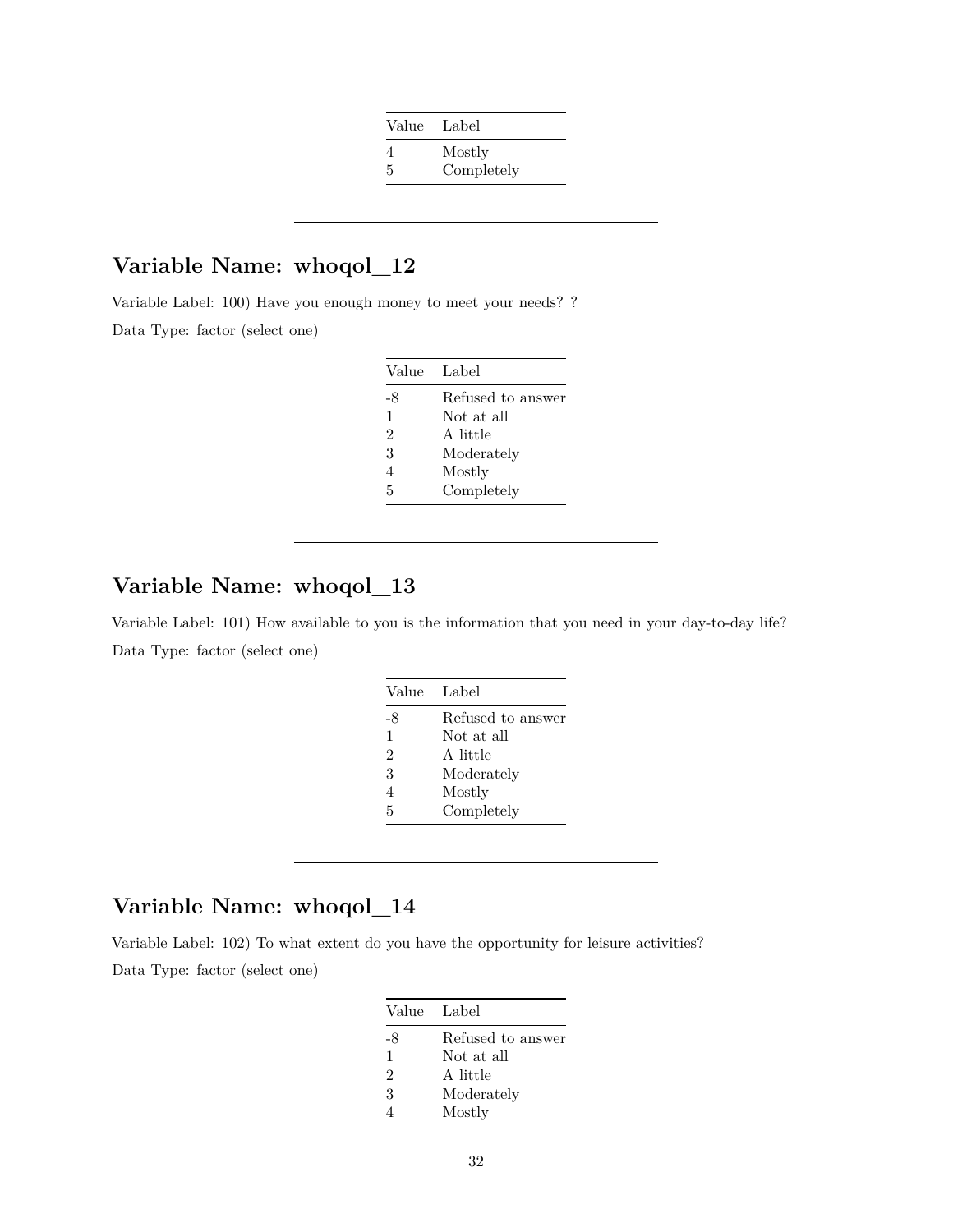Value Label 5 Completely

## **Variable Name: whoqol\_15**

Variable Label: 103) How well are you able to get around?

Data Type: factor (select one)

| Value Label    |                       |
|----------------|-----------------------|
| -8             | Refused to answer     |
| 1              | Very poor             |
| $\mathfrak{D}$ | Poor                  |
| 3              | Neither poor nor good |
| 4              | Good                  |
| 5              | Very Good             |

# **Variable Name: whoqol\_16**

Variable Label: 104) How satisfied are you with your sleep?

Data Type: factor (select one)

|    | Value Label                        |
|----|------------------------------------|
| -8 | Refused to answer                  |
| 1  | Very dissatisfied                  |
| 2  | Dissatisfied                       |
| 3  | Neither satisfied nor dissatisfied |
|    | Satisfied                          |
| 5  | Very satisfied                     |

# **Variable Name: whoqol\_17**

Variable Label: 105) How satisfied are you with your ability to perform your daily living activities? Data Type: factor (select one)

|                | Value Label                        |
|----------------|------------------------------------|
| -8             | Refused to answer                  |
| 1              | Very dissatisfied                  |
| $\mathfrak{D}$ | Dissatisfied                       |
| 3              | Neither satisfied nor dissatisfied |
|                | Satisfied                          |
| 5              | Very satisfied                     |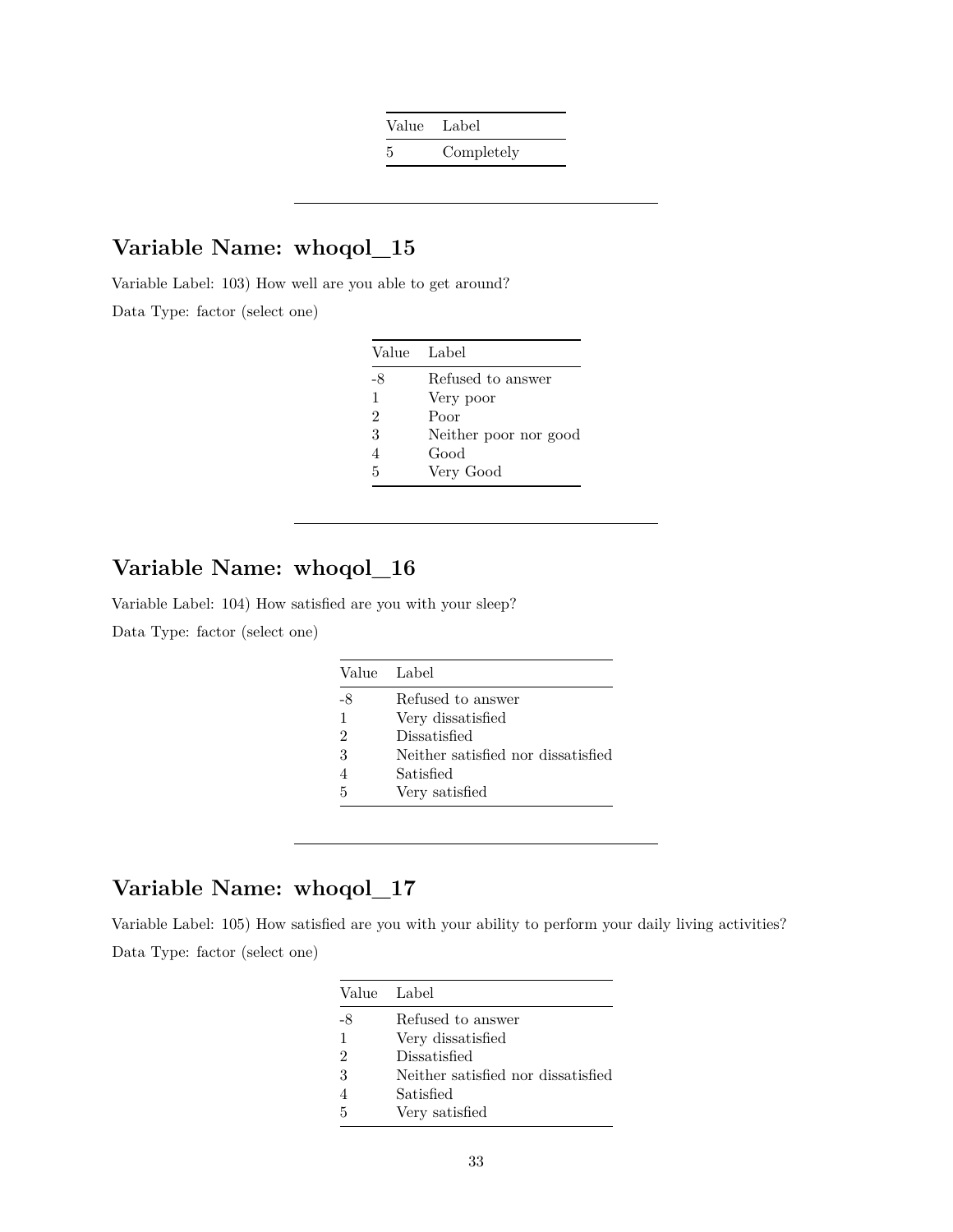Variable Label: 106) How satisfied are you with your capacity for work? Data Type: factor (select one)

|                | Value Label                        |
|----------------|------------------------------------|
| -8             | Refused to answer                  |
| 1              | Very dissatisfied                  |
| $\mathfrak{D}$ | Dissatisfied                       |
| 3              | Neither satisfied nor dissatisfied |
| 4              | Satisfied                          |
| 5              | Very satisfied                     |

# **Variable Name: whoqol\_19**

Variable Label: 107) How satisfied are you with yourself?

Data Type: factor (select one)

| Value Label |                                    |
|-------------|------------------------------------|
| -8          | Refused to answer                  |
| 1           | Very dissatisfied                  |
| 2           | Dissatisfied                       |
| 3           | Neither satisfied nor dissatisfied |
|             | Satisfied                          |
| 5           | Very satisfied                     |

# **Variable Name: whoqol\_20**

Variable Label: 108) How satisfied are you with your personal relationships? Data Type: factor (select one)

|               | Value Label                        |
|---------------|------------------------------------|
| -8            | Refused to answer                  |
| 1             | Very dissatisfied                  |
| $\mathcal{D}$ | Dissatisfied                       |
| 3             | Neither satisfied nor dissatisfied |
| 4             | Satisfied                          |
| 5             | Very satisfied                     |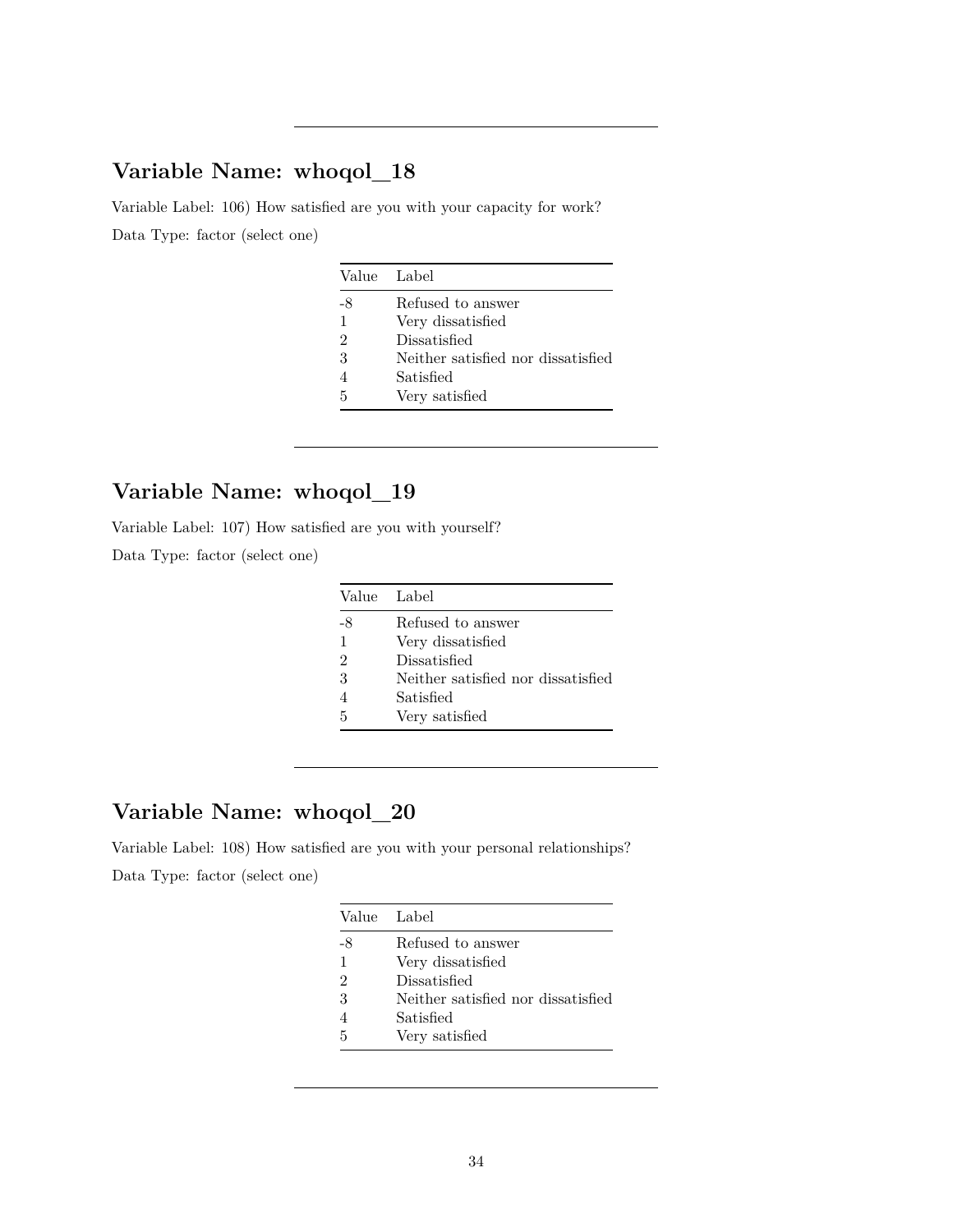Variable Label: 109) How satisfied are you with your sex life?

Data Type: factor (select one)

|               | Value Label                        |
|---------------|------------------------------------|
| -8            | Refused to answer                  |
| 1             | Very dissatisfied                  |
| $\mathcal{D}$ | Dissatisfied                       |
| 3             | Neither satisfied nor dissatisfied |
| 4             | Satisfied                          |
| 5             | Very satisfied                     |

## **Variable Name: whoqol\_22**

Variable Label: 110) How satisfied are you with the support you get from your friends? Data Type: factor (select one)

|    | Value Label                        |
|----|------------------------------------|
| -8 | Refused to answer                  |
| 1  | Very dissatisfied                  |
| 2  | Dissatisfied                       |
| 3  | Neither satisfied nor dissatisfied |
|    | Satisfied                          |
| 5  | Very satisfied                     |

### **Variable Name: whoqol\_23**

Variable Label: 111) How satisfied are you with the conditions of your living place? Data Type: factor (select one)

|    | Value Label                        |
|----|------------------------------------|
| -8 | Refused to answer                  |
| 1  | Very dissatisfied                  |
| 2  | Dissatisfied                       |
| 3  | Neither satisfied nor dissatisfied |
| 4  | Satisfied                          |
| 5  | Very satisfied                     |

## **Variable Name: whoqol\_24**

Variable Label: 112) How satisfied are you with your access to health services?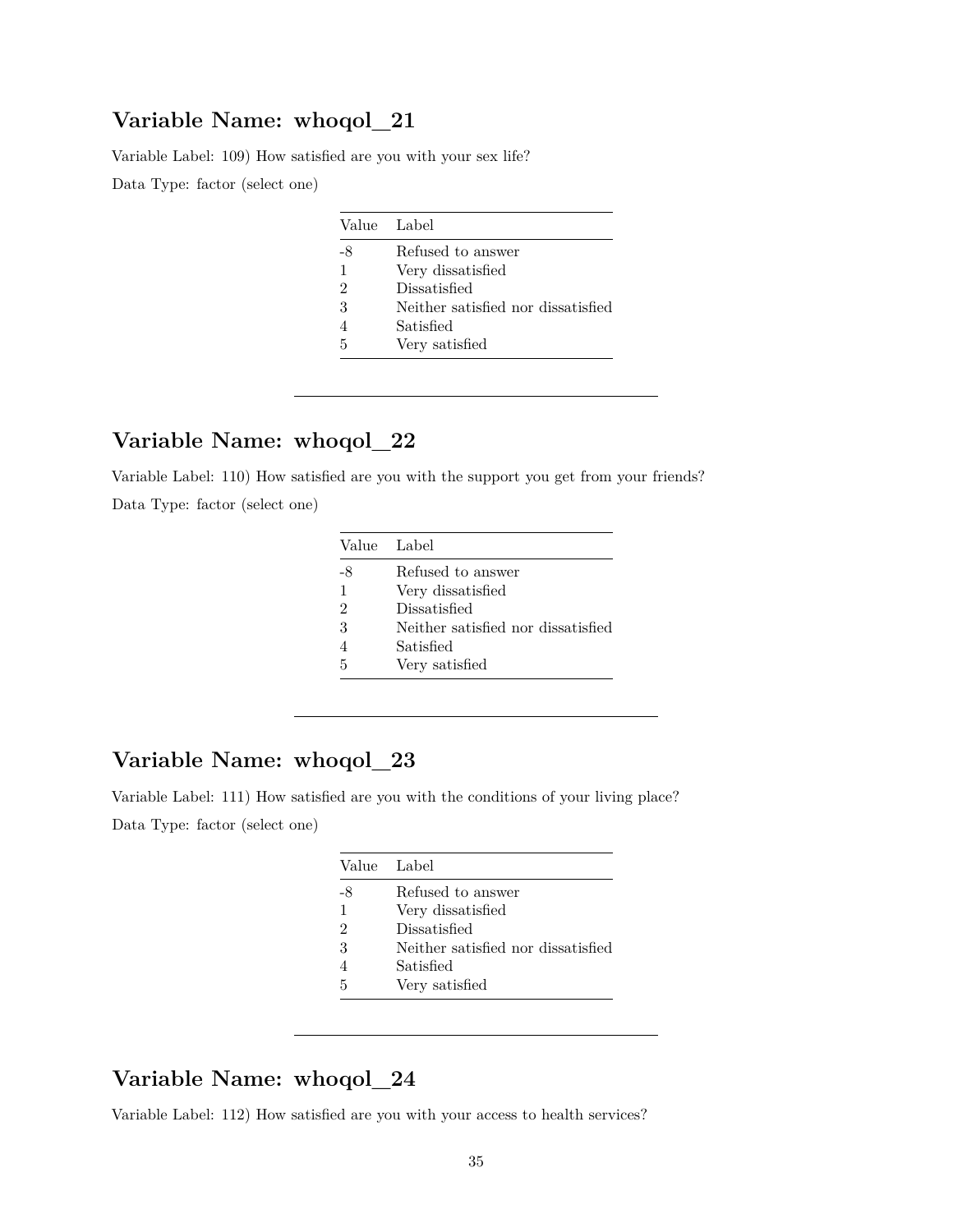Data Type: factor (select one)

| Value | - Label                            |
|-------|------------------------------------|
| -8    | Refused to answer                  |
| 1     | Very dissatisfied                  |
| 2     | Dissatisfied                       |
| 3     | Neither satisfied nor dissatisfied |
| 4     | Satisfied                          |
| 5     | Very satisfied                     |

# **Variable Name: whoqol\_25**

Variable Label: 113) How satisfied are you with your transport? Data Type: factor (select one)

| Value Label                        |
|------------------------------------|
| Refused to answer                  |
| Very dissatisfied                  |
| Dissatisfied                       |
| Neither satisfied nor dissatisfied |
| Satisfied                          |
| Very satisfied                     |
|                                    |

## **Variable Name: whoqol\_26**

Variable Label: 114) How often do you have negative feelings such as blue mood, despair, anxiety, depression? Data Type: factor (select one)

| Value | Label             |
|-------|-------------------|
| -8    | Refused to answer |
| 1     | Always            |
| 2     | Very Often        |
| 3     | Quite Often       |
| 4     | Seldom            |
| 5     | Never             |

# **Variable Name: whoqol**

Variable Label: NULL

Data Type: end\_group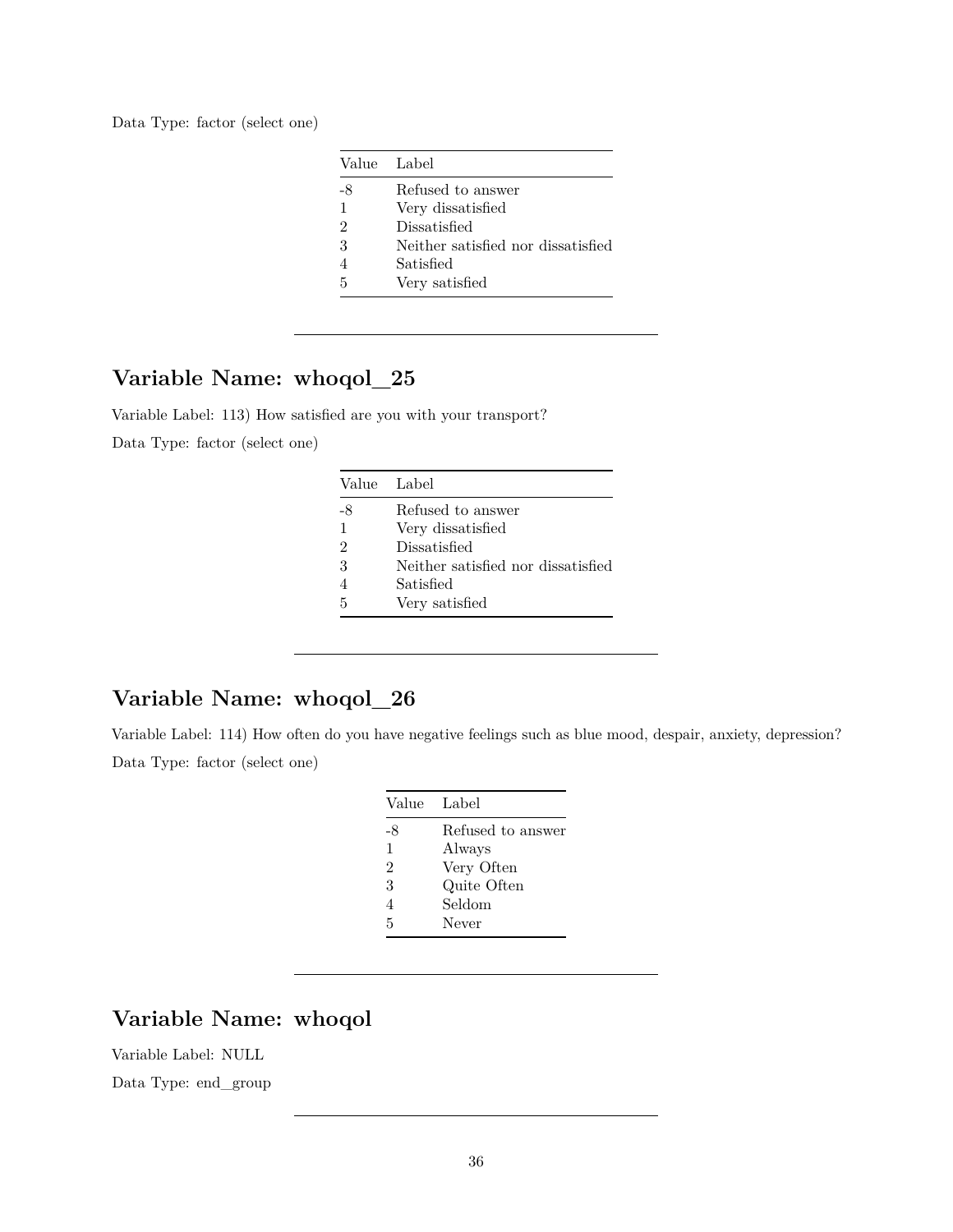### **Variable Name: trigger3**

Variable Label: I am now going to ask you some questions about your stress and mental health. Please read/listen to each statement and the rating which indicates how much the statement applied to you over the past week. There are no right or wrong answers. Do not spend too much time on any statement

Data Type: acknowledge

### **Variable Name: dass**

Variable Label: dass Data Type: begin\_group

## **Variable Name: dass\_1**

Variable Label: 115) I found it hard to wind down.

Data Type: factor (select one)

| Value Label   |                                                                |
|---------------|----------------------------------------------------------------|
| -8            | Refused to answer                                              |
| $\Omega$      | Did not apply to me at all                                     |
|               | Applied to me to some degree, or some of the time              |
| $\mathcal{D}$ | Applied to me to a considerable degree, or a good part of time |
| 3             | Applied to me very much, or most of the time                   |

## **Variable Name: dass\_2**

Variable Label: 116) was aware of dryness of my mouth.

Data Type: factor (select one)

| Value          | Label                                                          |
|----------------|----------------------------------------------------------------|
| -8             | Refused to answer                                              |
| $\Omega$       | Did not apply to me at all                                     |
| $\mathbf{1}$   | Applied to me to some degree, or some of the time              |
| $\overline{2}$ | Applied to me to a considerable degree, or a good part of time |
| 3              | Applied to me very much, or most of the time                   |

## **Variable Name: dass\_3**

Variable Label: 117) I couldn't seem to experience any positive feeling at all.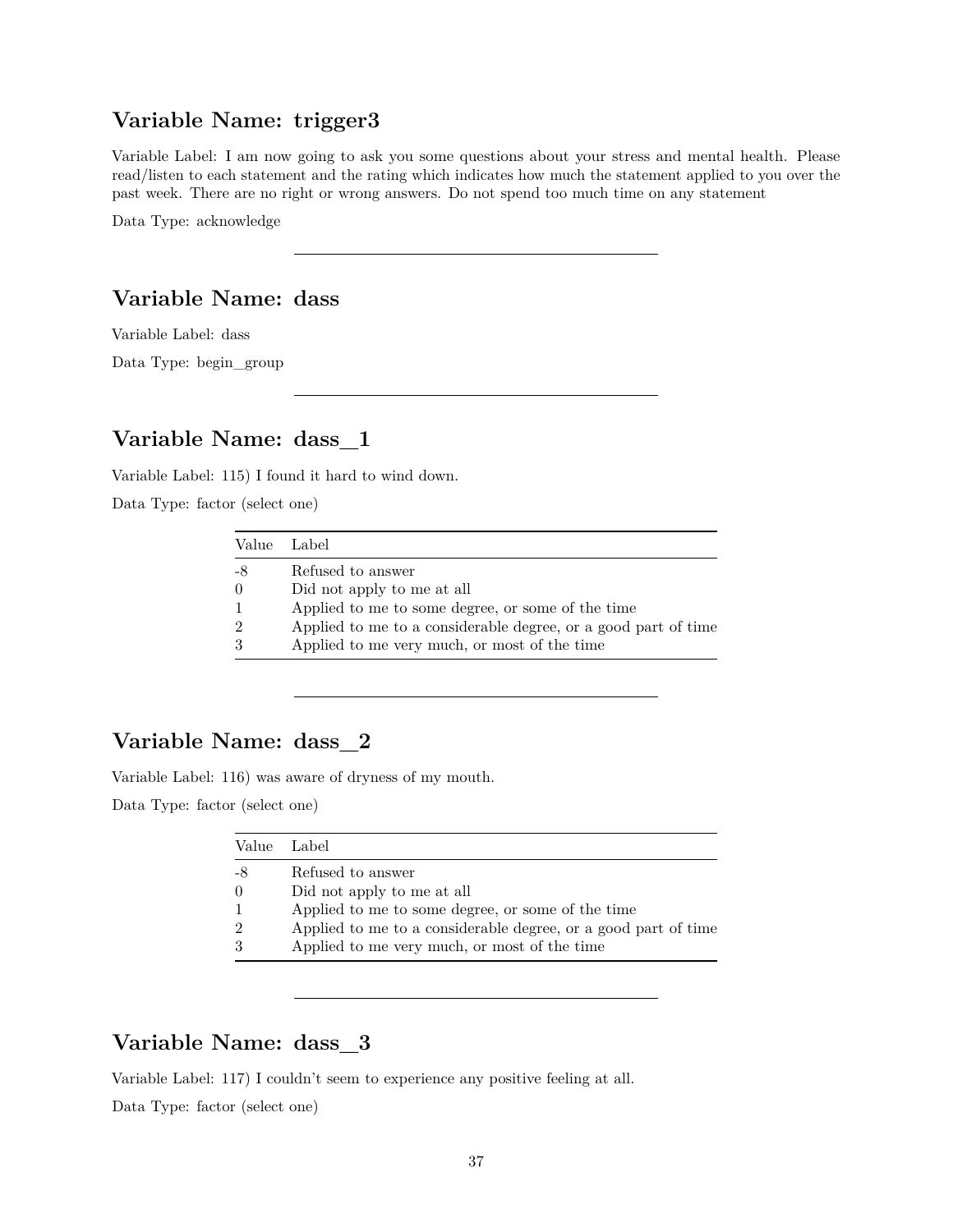|                | Value Label                                                    |
|----------------|----------------------------------------------------------------|
| -8             | Refused to answer                                              |
| $\left($       | Did not apply to me at all                                     |
| $\mathbf{1}$   | Applied to me to some degree, or some of the time              |
| $\overline{2}$ | Applied to me to a considerable degree, or a good part of time |
| 3              | Applied to me very much, or most of the time                   |
|                |                                                                |

Variable Label: 118) I experienced breathing difficulty (eg, excessively rapid breathing, breathlessness in the absence of physical exertion).

Data Type: factor (select one)

| Value Label |                                                                |
|-------------|----------------------------------------------------------------|
| -8          | Refused to answer                                              |
|             | Did not apply to me at all                                     |
|             | Applied to me to some degree, or some of the time              |
|             | Applied to me to a considerable degree, or a good part of time |
|             | Applied to me very much, or most of the time                   |

### **Variable Name: dass\_5**

Variable Label: 119) I found it difficult to work up the initiative to do things.

Data Type: factor (select one)

| Value          | Label                                                          |
|----------------|----------------------------------------------------------------|
| -8             | Refused to answer                                              |
| $\Omega$       | Did not apply to me at all                                     |
| $\mathbf{1}$   | Applied to me to some degree, or some of the time              |
| $\overline{2}$ | Applied to me to a considerable degree, or a good part of time |
| 3              | Applied to me very much, or most of the time                   |

# **Variable Name: dass\_6**

Variable Label: 120) I tended to over-react to situations.

|          | Value Label                                       |
|----------|---------------------------------------------------|
| -8       | Refused to answer                                 |
| $\Omega$ | Did not apply to me at all                        |
|          | Applied to me to some degree, or some of the time |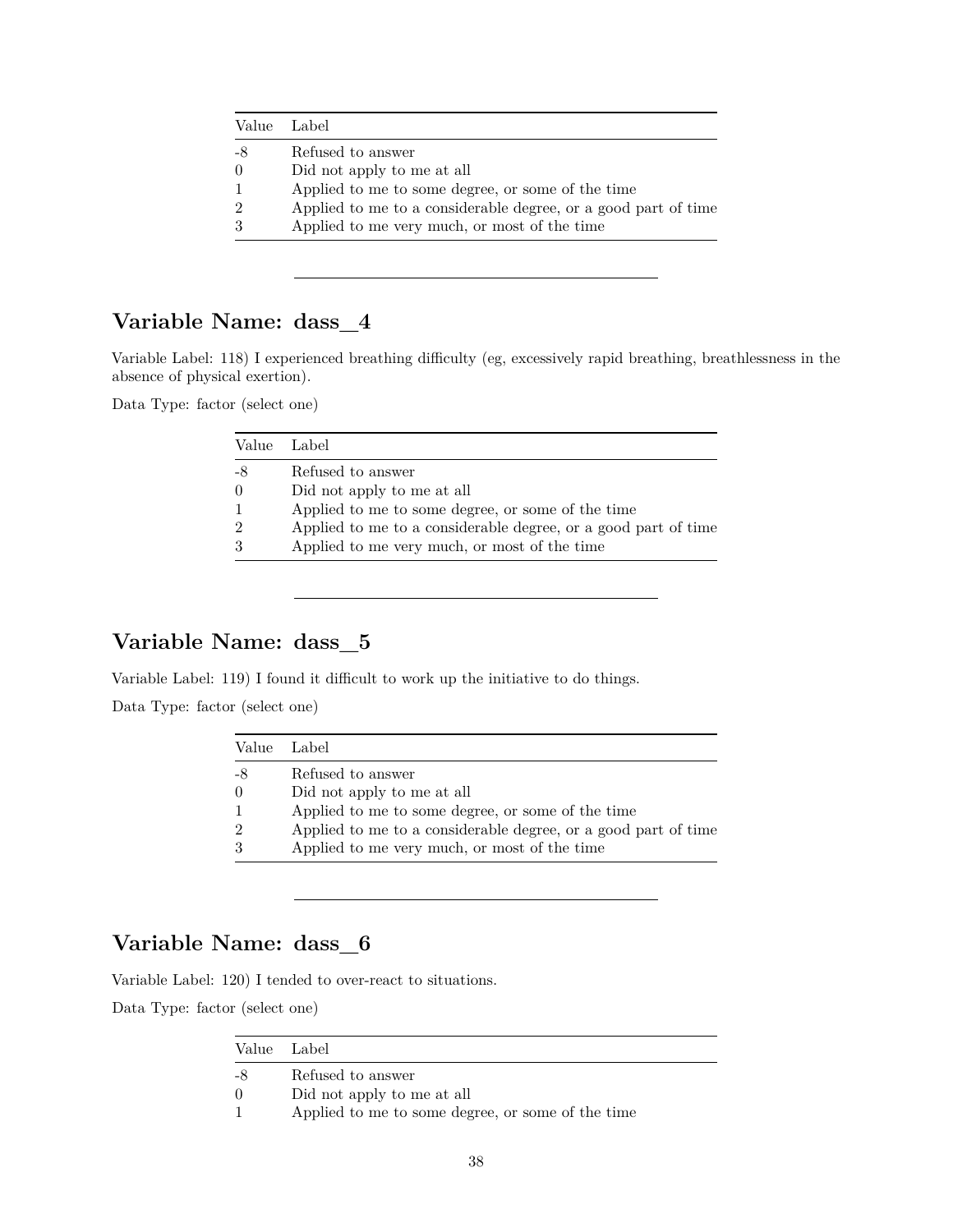| Value Label    |                                                                |
|----------------|----------------------------------------------------------------|
| $\overline{2}$ | Applied to me to a considerable degree, or a good part of time |
| 3              | Applied to me very much, or most of the time                   |

Variable Label: 121) I experienced trembling (eg, in the hands).

Data Type: factor (select one)

| Value Label    |                                                                |
|----------------|----------------------------------------------------------------|
| -8             | Refused to answer                                              |
| $\theta$       | Did not apply to me at all                                     |
| $\overline{1}$ | Applied to me to some degree, or some of the time              |
| $\overline{2}$ | Applied to me to a considerable degree, or a good part of time |
| 3              | Applied to me very much, or most of the time                   |

## **Variable Name: dass\_8**

Variable Label: 122) I think I use a lot of energy during the nervous situation.

Data Type: factor (select one)

|                | Value Label                                                    |
|----------------|----------------------------------------------------------------|
| -8             | Refused to answer                                              |
| $\Omega$       | Did not apply to me at all                                     |
| $\mathbf{1}$   | Applied to me to some degree, or some of the time              |
| $\overline{2}$ | Applied to me to a considerable degree, or a good part of time |
| 3              | Applied to me very much, or most of the time                   |

# **Variable Name: dass\_9**

Variable Label: 123) I was worried about situations in which I might panic and make a fool of myself. Data Type: factor (select one)

|    | Value Label                                                    |
|----|----------------------------------------------------------------|
| -8 | Refused to answer                                              |
|    | Did not apply to me at all                                     |
|    | Applied to me to some degree, or some of the time              |
|    | Applied to me to a considerable degree, or a good part of time |
|    | Applied to me very much, or most of the time                   |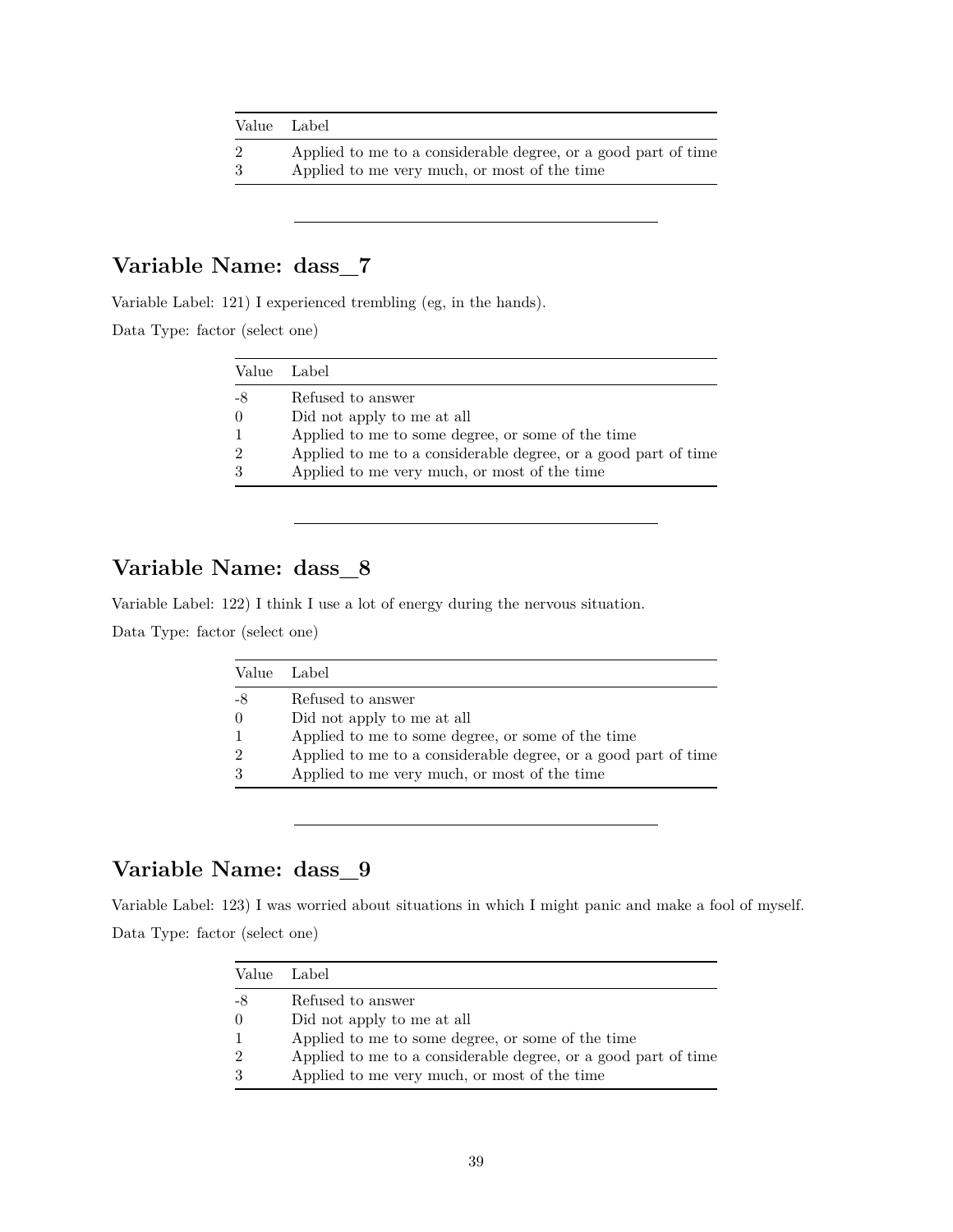Variable Label: 124) I felt that I had nothing to look forward to.

Data Type: factor (select one)

|                | Value Label                                                    |
|----------------|----------------------------------------------------------------|
| -8             | Refused to answer                                              |
| $\theta$       | Did not apply to me at all                                     |
| $\mathbf{1}$   | Applied to me to some degree, or some of the time              |
| $\overline{2}$ | Applied to me to a considerable degree, or a good part of time |
| 3              | Applied to me very much, or most of the time                   |
|                |                                                                |

## **Variable Name: dass\_11**

Variable Label: 125) I found myself getting agitated.

Data Type: factor (select one)

|                | Value Label                                                    |
|----------------|----------------------------------------------------------------|
| -8             | Refused to answer                                              |
| $\Omega$       | Did not apply to me at all                                     |
| $\mathbf{1}$   | Applied to me to some degree, or some of the time              |
| $\overline{2}$ | Applied to me to a considerable degree, or a good part of time |
| 3              | Applied to me very much, or most of the time                   |

## **Variable Name: dass\_12**

Variable Label: 126) I found it difficult to relax.

Data Type: factor (select one)

|                  | Value Label                                                    |
|------------------|----------------------------------------------------------------|
|                  | Refused to answer                                              |
| $\left( \right)$ | Did not apply to me at all                                     |
|                  | Applied to me to some degree, or some of the time              |
|                  | Applied to me to a considerable degree, or a good part of time |
|                  | Applied to me very much, or most of the time                   |

## **Variable Name: dass\_13**

Variable Label: 127) I felt down-hearted and blue.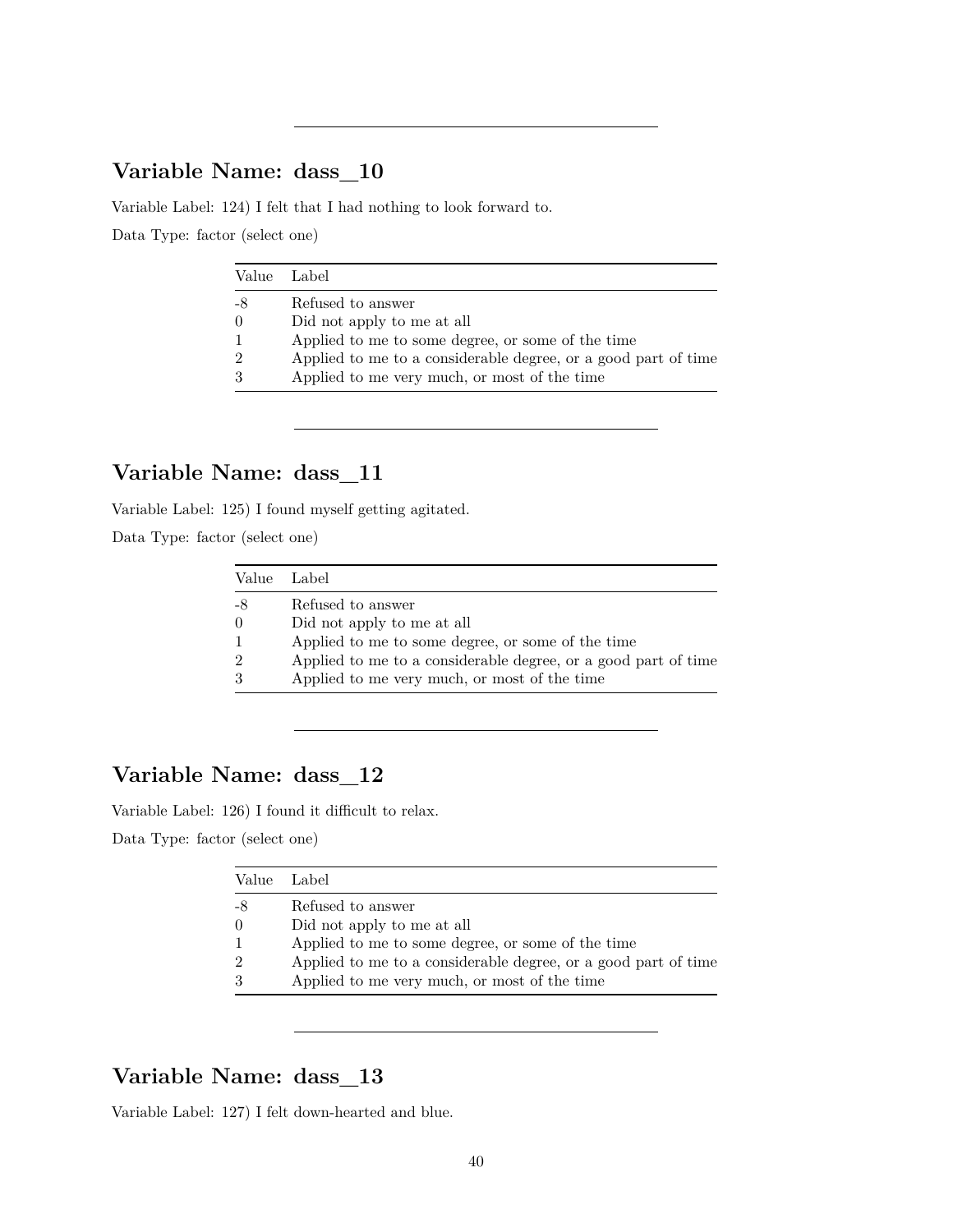Data Type: factor (select one)

| Value Label                                                    |
|----------------------------------------------------------------|
| Refused to answer                                              |
| Did not apply to me at all                                     |
| Applied to me to some degree, or some of the time              |
| Applied to me to a considerable degree, or a good part of time |
| Applied to me very much, or most of the time                   |
|                                                                |

## **Variable Name: dass\_14**

Variable Label: 128) I was intolerant of anything that kept me from getting on with what I was doing. Data Type: factor (select one)

|                | Value Label                                                    |
|----------------|----------------------------------------------------------------|
| -8             | Refused to answer                                              |
| $\Omega$       | Did not apply to me at all                                     |
| $\mathbf{1}$   | Applied to me to some degree, or some of the time              |
| $\overline{2}$ | Applied to me to a considerable degree, or a good part of time |
| 3              | Applied to me very much, or most of the time                   |
|                |                                                                |

# **Variable Name: dass\_15**

Variable Label: 129) I felt I was close to panic.

Data Type: factor (select one)

| Value         | Label                                                          |
|---------------|----------------------------------------------------------------|
| -8            | Refused to answer                                              |
| $\theta$      | Did not apply to me at all                                     |
|               | Applied to me to some degree, or some of the time              |
| $\mathcal{D}$ | Applied to me to a considerable degree, or a good part of time |
| 3             | Applied to me very much, or most of the time                   |

## **Variable Name: dass\_16**

Variable Label: 130) I was unable to become enthusiastic about anything.

|    | Value Label                |  |
|----|----------------------------|--|
| -8 | Refused to answer          |  |
| 0  | Did not apply to me at all |  |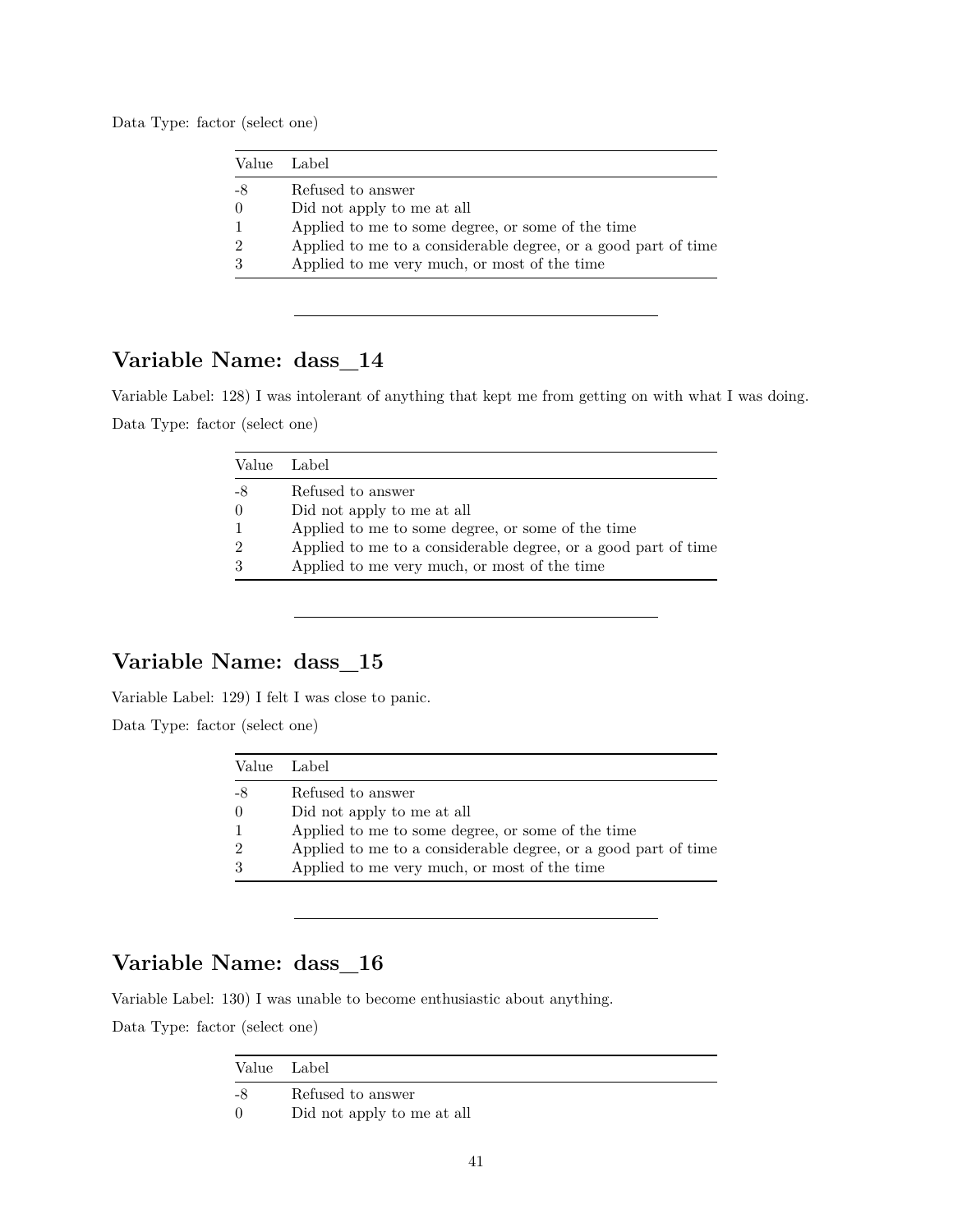| Value Label    |                                                                |
|----------------|----------------------------------------------------------------|
|                | Applied to me to some degree, or some of the time              |
| $\overline{2}$ | Applied to me to a considerable degree, or a good part of time |
| -3             | Applied to me very much, or most of the time                   |

Variable Label: 131) I felt I wasn't worth much as a person.

Data Type: factor (select one)

| Value Label    |                                                                |
|----------------|----------------------------------------------------------------|
| -8             | Refused to answer                                              |
| $\theta$       | Did not apply to me at all                                     |
| $\overline{1}$ | Applied to me to some degree, or some of the time              |
| $\mathcal{D}$  | Applied to me to a considerable degree, or a good part of time |
| 3              | Applied to me very much, or most of the time                   |

# **Variable Name: dass\_18**

Variable Label: 132) I felt that I was rather touchy.

Data Type: factor (select one)

| Value Label                                                    |
|----------------------------------------------------------------|
| Refused to answer                                              |
| Did not apply to me at all                                     |
| Applied to me to some degree, or some of the time              |
| Applied to me to a considerable degree, or a good part of time |
| Applied to me very much, or most of the time                   |
|                                                                |

## **Variable Name: dass\_19**

Variable Label: 133) I was aware of the action of my heart in the absence of physical exertion (eg, sense of heart rate increase, heart missing a beat).

| Value Label   |                                                                |
|---------------|----------------------------------------------------------------|
| -8            | Refused to answer                                              |
| $\theta$      | Did not apply to me at all                                     |
|               | Applied to me to some degree, or some of the time              |
| $\mathcal{D}$ | Applied to me to a considerable degree, or a good part of time |
| -3            | Applied to me very much, or most of the time                   |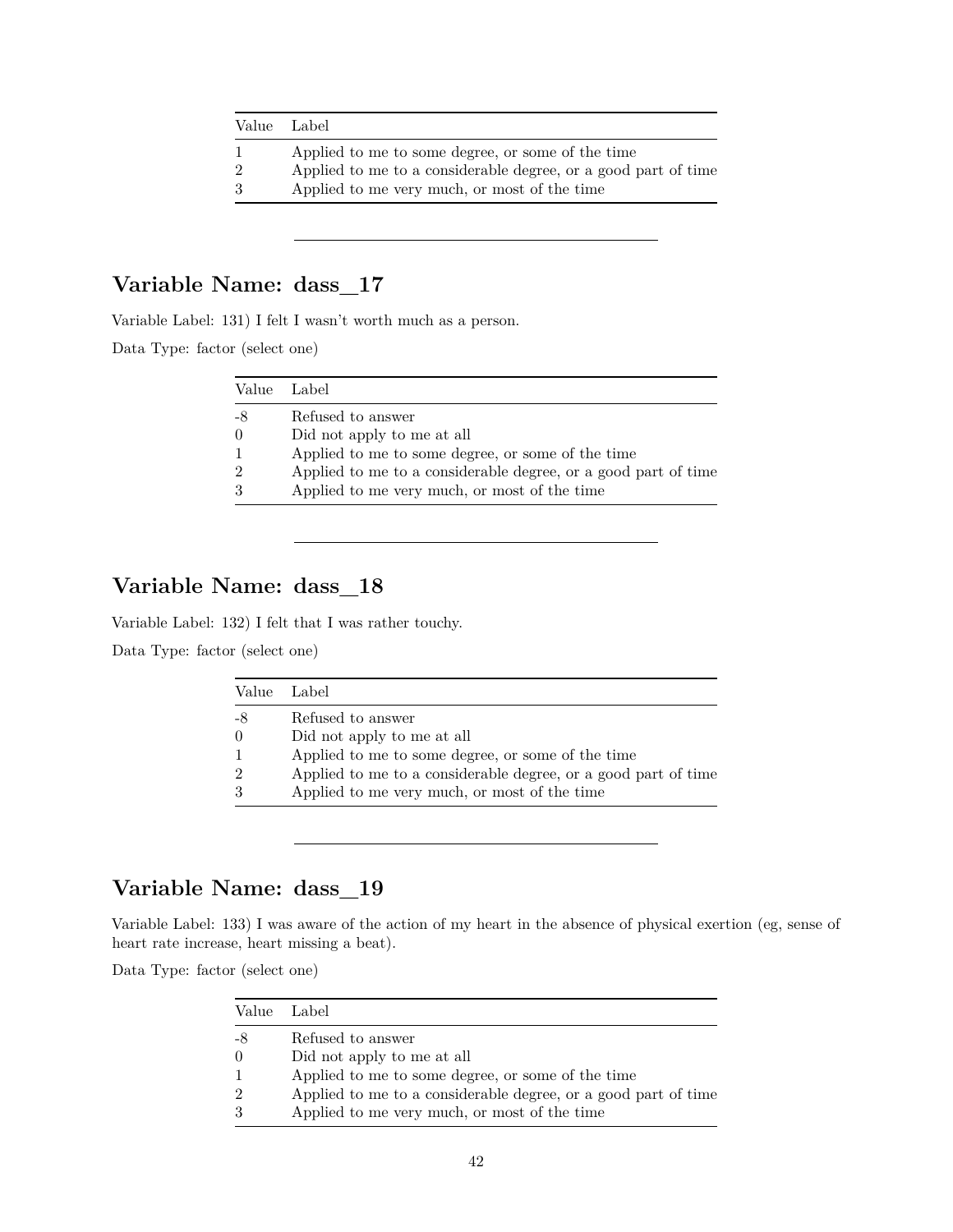Variable Label: 134) I felt scared without any good reason.

Data Type: factor (select one)

|                | Value Label                                                    |
|----------------|----------------------------------------------------------------|
| -8             | Refused to answer                                              |
| $\theta$       | Did not apply to me at all                                     |
| $\overline{1}$ | Applied to me to some degree, or some of the time              |
| $\mathcal{D}$  | Applied to me to a considerable degree, or a good part of time |
| 3              | Applied to me very much, or most of the time                   |
|                |                                                                |

### **Variable Name: dass\_21**

Variable Label: 135) I felt that life was meaningless.

Data Type: factor (select one)

| Value Label    |                                                                |
|----------------|----------------------------------------------------------------|
| -8             | Refused to answer                                              |
| $\theta$       | Did not apply to me at all                                     |
| $\overline{1}$ | Applied to me to some degree, or some of the time              |
| $\overline{2}$ | Applied to me to a considerable degree, or a good part of time |
| 3              | Applied to me very much, or most of the time                   |

## **Variable Name: dass**

Variable Label: NULL Data Type: end\_group

### **Variable Name: epds**

Variable Label: Edinburgh Postnatal Depression Scale (EPDS)

Data Type: begin\_group

## **Variable Name: epds1**

Variable Label: 136) I have been able to laugh and see the funny side of things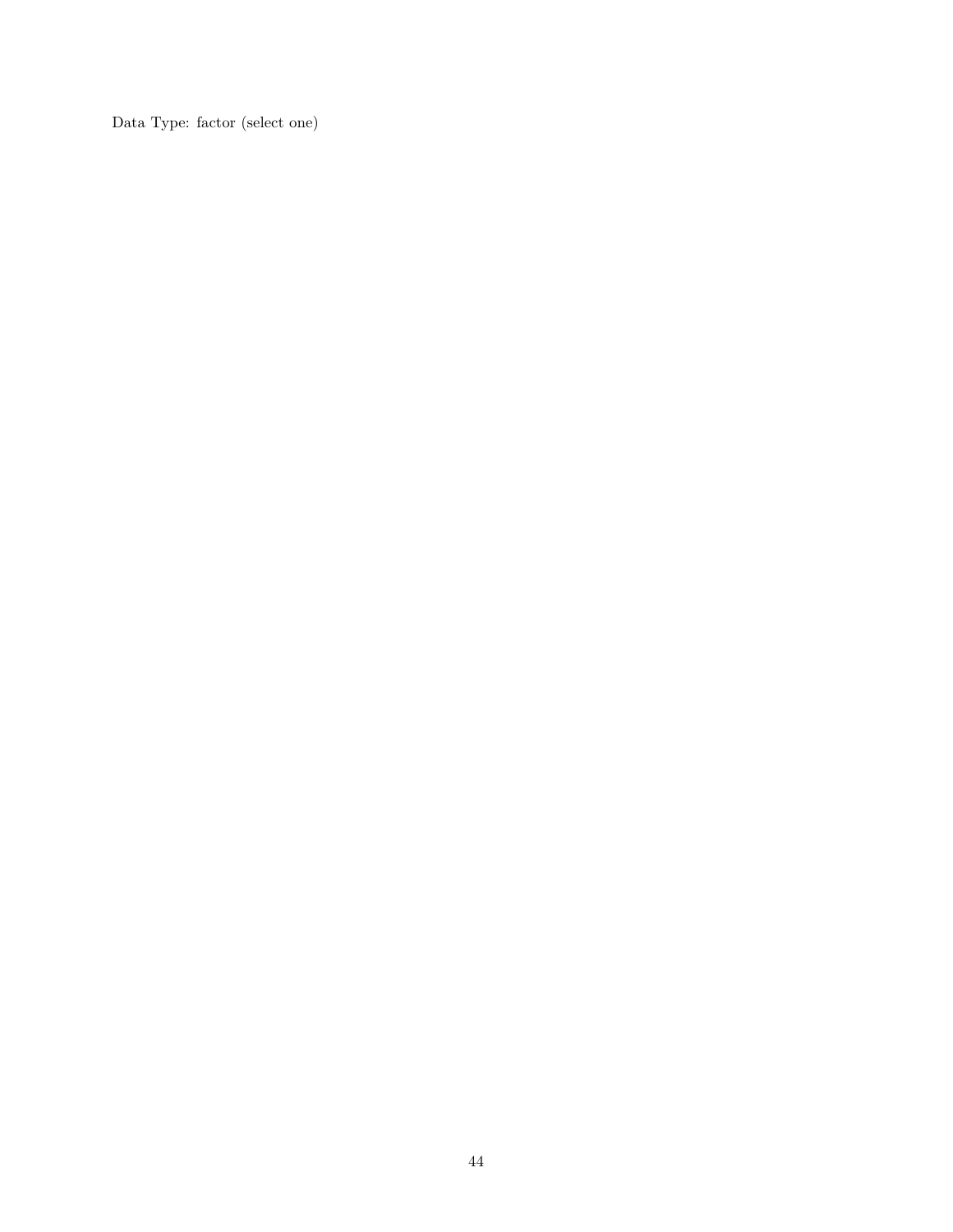|              | Value Label                |
|--------------|----------------------------|
| $\mathbf{0}$ | As much as I always could  |
|              | Not quite so much now      |
| 2            | Definitely not so much now |
| 3            | Not at all                 |

# **Variable Name: epds2**

Variable Label: 137) I have looked forward with enjoyment to things

Data Type: factor (select one)

|                | Value Label                    |
|----------------|--------------------------------|
| $\mathbf{0}$   | As much as I ever did          |
| 1              | Rather less than I used to     |
| $\mathfrak{D}$ | Definitely less than I used to |
| 3              | Hardly at all                  |

# **Variable Name: epds3**

Variable Label: 138) I have blamed myself unnecessarily when things went wrong Data Type: factor (select one)

| Value Label    |                       |
|----------------|-----------------------|
| $\Omega$       | Yes, most of the time |
| 1              | Yes, some of the time |
| $\mathfrak{D}$ | Not very often        |
| $\mathcal{R}$  | No, never             |

## **Variable Name: epds4**

Variable Label: 139) I have been anxious or worried for no good reason

| Value Label |                 |
|-------------|-----------------|
| $\Omega$    | No, not at all  |
| 1           | Hardly ever     |
| 2           | Yes, sometimes  |
| 3           | Yes, very often |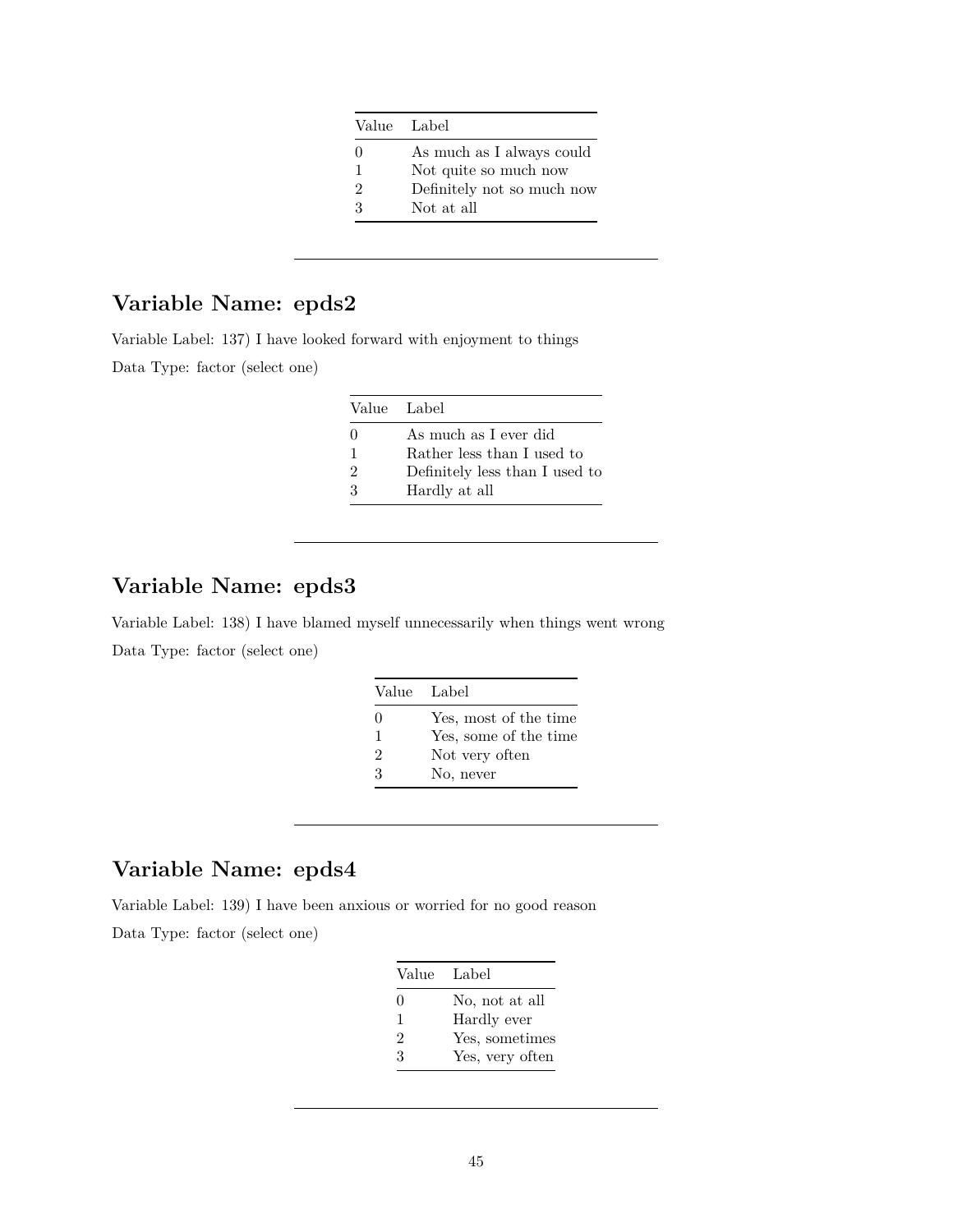### **Variable Name: epds5**

Variable Label: 140) I have felt scared or panicky for no very good reason

Data Type: factor (select one)

| Value Label    |                  |
|----------------|------------------|
| $\Omega$       | Yes, quite a lot |
| 1.             | Yes, sometimes   |
| $\overline{2}$ | No, not much     |
| 3              | No, not at all   |

## **Variable Name: epds6**

Variable Label: 141) Things have been getting on top of me

Data Type: factor (select one)

|                             | Value Label                                              |
|-----------------------------|----------------------------------------------------------|
| $\Omega$                    | Yes, most of the time I haven?t been able to cope at all |
|                             | Yes, sometimes I haven?t been coping as well as usual    |
| $\mathcal{D}_{\mathcal{L}}$ | No, most of the time I have coped quite well             |
| 3                           | No, I have been coping as well as ever                   |

## **Variable Name: epds7**

Variable Label: 142) I have been so unhappy that I have had difficulty sleeping Data Type: factor (select one)

| Value Label |                       |
|-------------|-----------------------|
| $\Omega$    | Yes, most of the time |
| 1           | Yes, sometimes        |
| 2           | Not very often        |
| 3           | No, not at all        |

## **Variable Name: epds8**

Variable Label: 143) I have felt sad or miserable

| Value Label |                                           |
|-------------|-------------------------------------------|
| $\Omega$    | Yes, most of the time<br>Yes, quite often |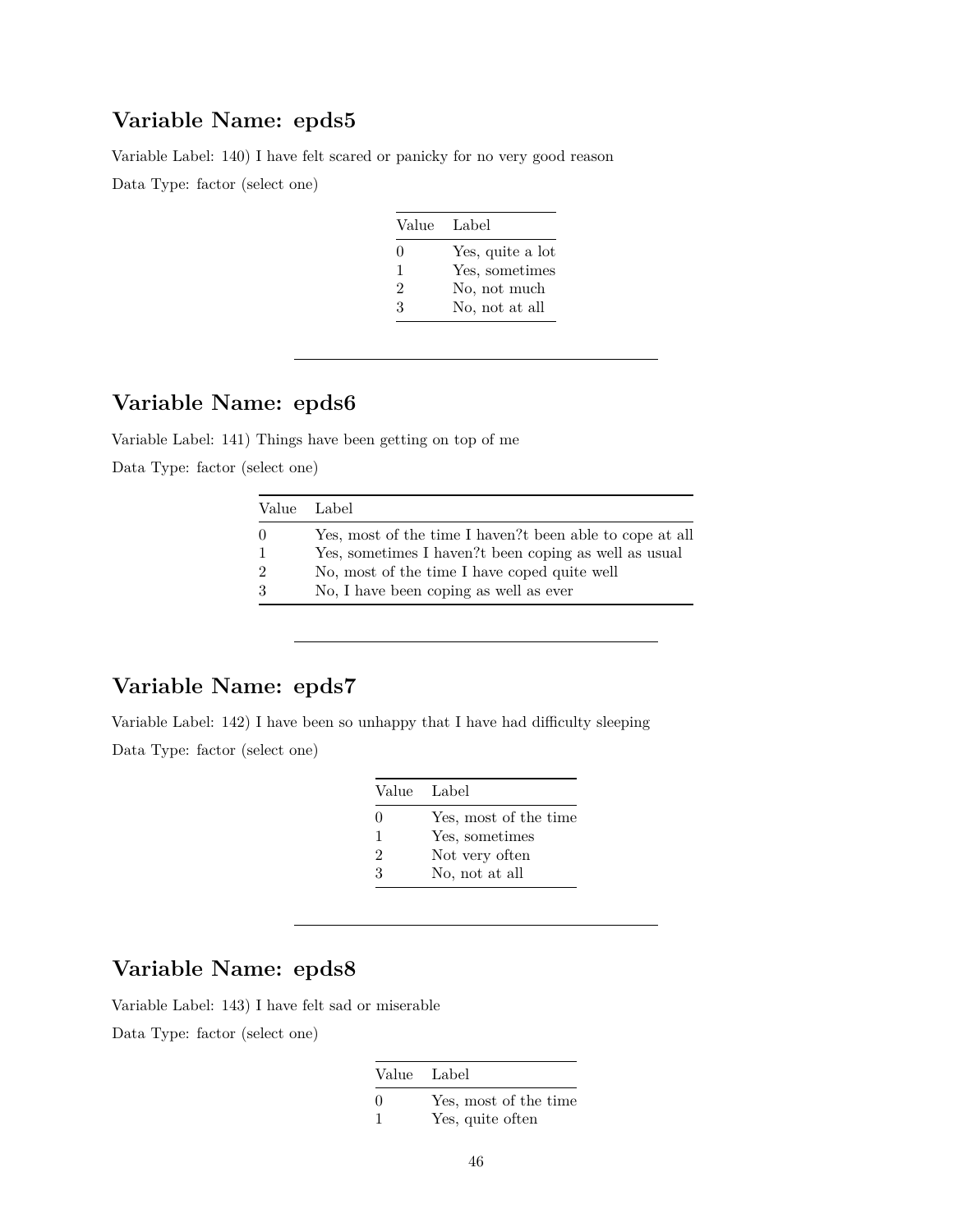| Value Label |                |
|-------------|----------------|
| 2           | Not very often |
| 3           | No, not at all |

### **Variable Name: epds9**

Variable Label: 144) I have been so unhappy that I have been crying Data Type: factor (select one)

| Value             | Label                 |
|-------------------|-----------------------|
| $\mathbf{\Omega}$ | Yes, most of the time |
| 1                 | Yes, quite often      |
| $\mathfrak{D}$    | Only occasionally     |
| З                 | No, never             |

## **Variable Name: epds10**

Variable Label: 145) The thought of harming myself has occurred to me Data Type: factor (select one)

|   | Value Label      |
|---|------------------|
| 0 | Yes, quite often |
| 1 | Sometimes        |
| 2 | Hardly ever      |
| 3 | Never            |

## **Variable Name: epds**

Variable Label: NULL

Data Type: end\_group

# **Variable Name: trigger5**

Variable Label: Now I would like to ask you some questions about your baby/babies. Some of the question may be answered more easily from the Rekod Ibu

Data Type: acknowledge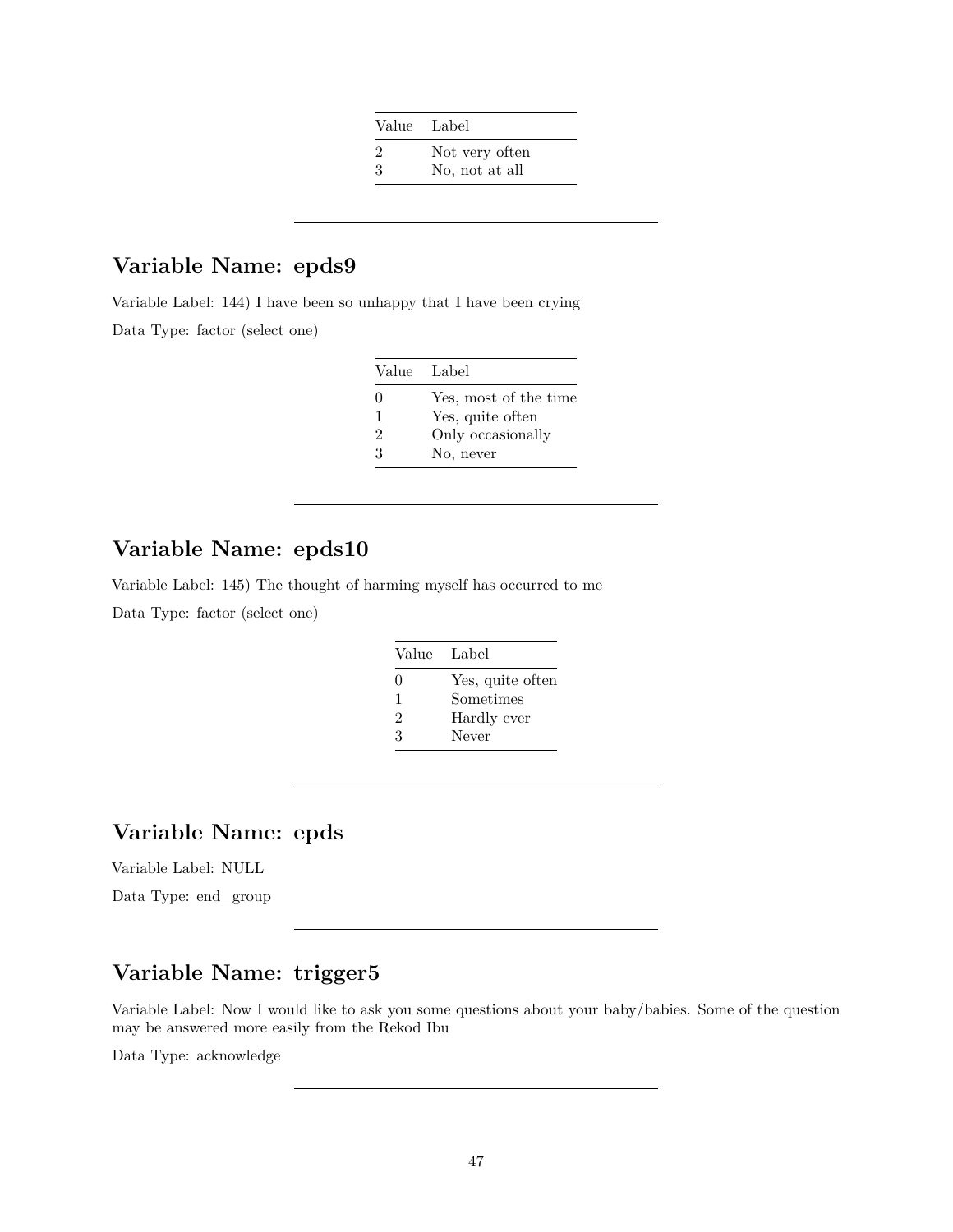### **Variable Name: infant**

Variable Label: Infant Data Type: begin\_group

## **Variable Name: infant\_repeat**

Variable Label: NULL Data Type: begin\_repeat

## **Variable Name: infant\_1**

Variable Label: 146) What is your baby's name? Data Type: string

## **Variable Name: infant\_1a**

Variable Label: 147) What was \${infant\_1}'s date of birth? Data Type: date

### **Variable Name: infant\_1b**

Variable Label: 148) What time \${infant\_1} was born (24 Hour clock)? Data Type: time

## **Variable Name: infant\_1c**

Variable Label: 149) What is the sex of \${infant\_1}

|                             | Value Label               |
|-----------------------------|---------------------------|
|                             | Male                      |
| $\mathcal{D}_{\mathcal{L}}$ | Female                    |
| З                           | Ambiguous / Indeterminate |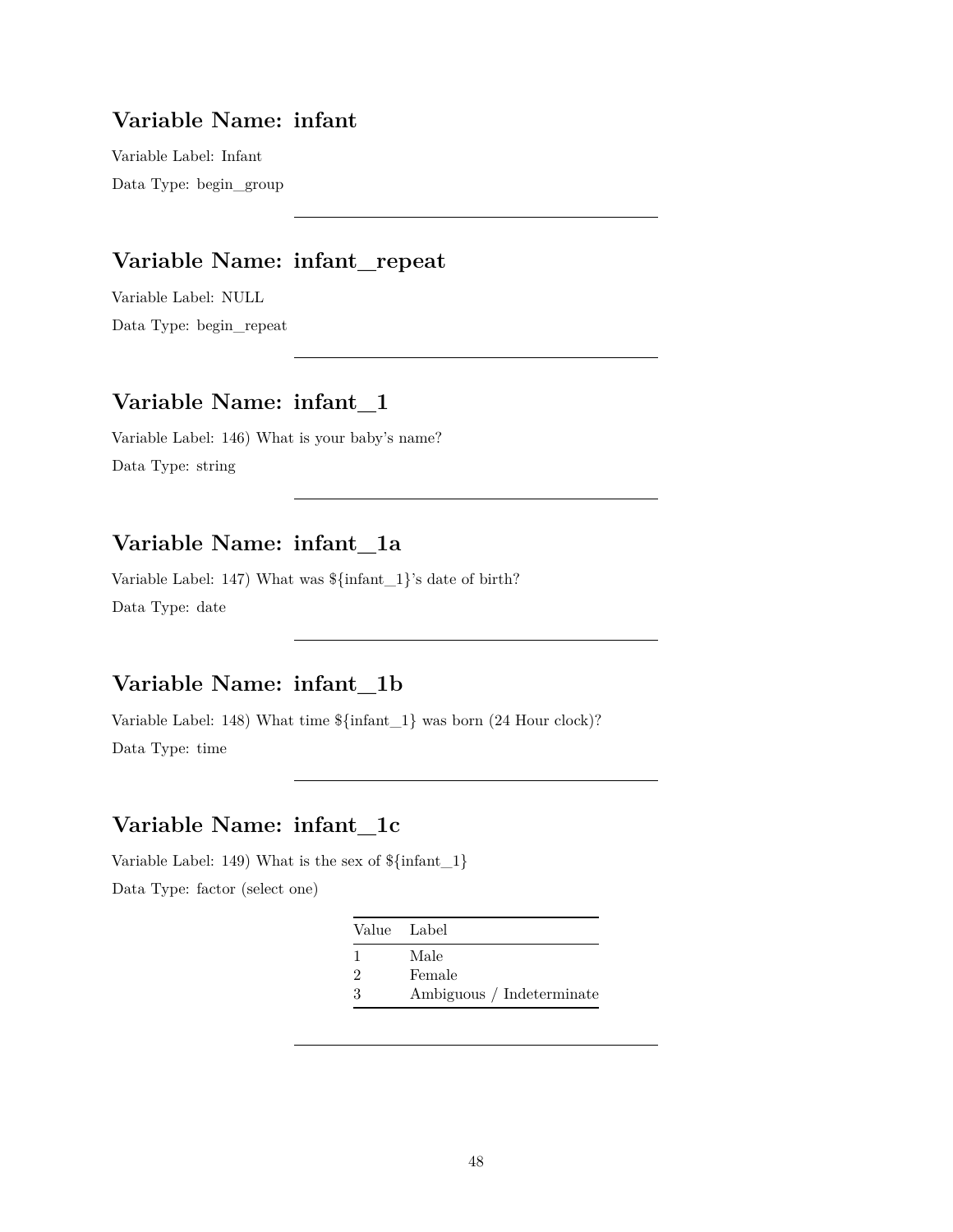### **Variable Name: infant\_1d**

Variable Label: 150) What was \${infant\_1}'s gestational age at birth (in weeks)? Data Type: integer

## **Variable Name: infant\_1e**

Variable Label: 151) Where was \${infant\_1} born?

Data Type: factor (select one)

| Label                                         |
|-----------------------------------------------|
| Refused to answer                             |
| Segamat District Hospital                     |
| Other Government Hopsital not in the district |
| Private Hopsital                              |
| Private Clinic                                |
| Klinik Kesihatan                              |
| Klinik Desa                                   |
| Home                                          |
|                                               |

# **Variable Name: infant\_1f**

Variable Label: 152) What was the type of delivery?

Data Type: factor (select one)

| Value        | Label                     |
|--------------|---------------------------|
| -8           | Refused to answer         |
| $\mathbf{1}$ | Standard Vaginal delivery |
| 2            | Breech vaginal delivery   |
| 3            | Forceps vaginal delivery  |
| 4            | Vacuum vaginal delivery   |
| 5            | Elective Caesarean        |
| 6            | Emergency Caesarean       |

### **Variable Name: infant\_1g**

Variable Label: 153) What complications were there?

Data Type: factor (select multiple)

|            | Value Label       |
|------------|-------------------|
| -8         | Refused to answer |
| $^{\circ}$ | NO COMPLICATIONS  |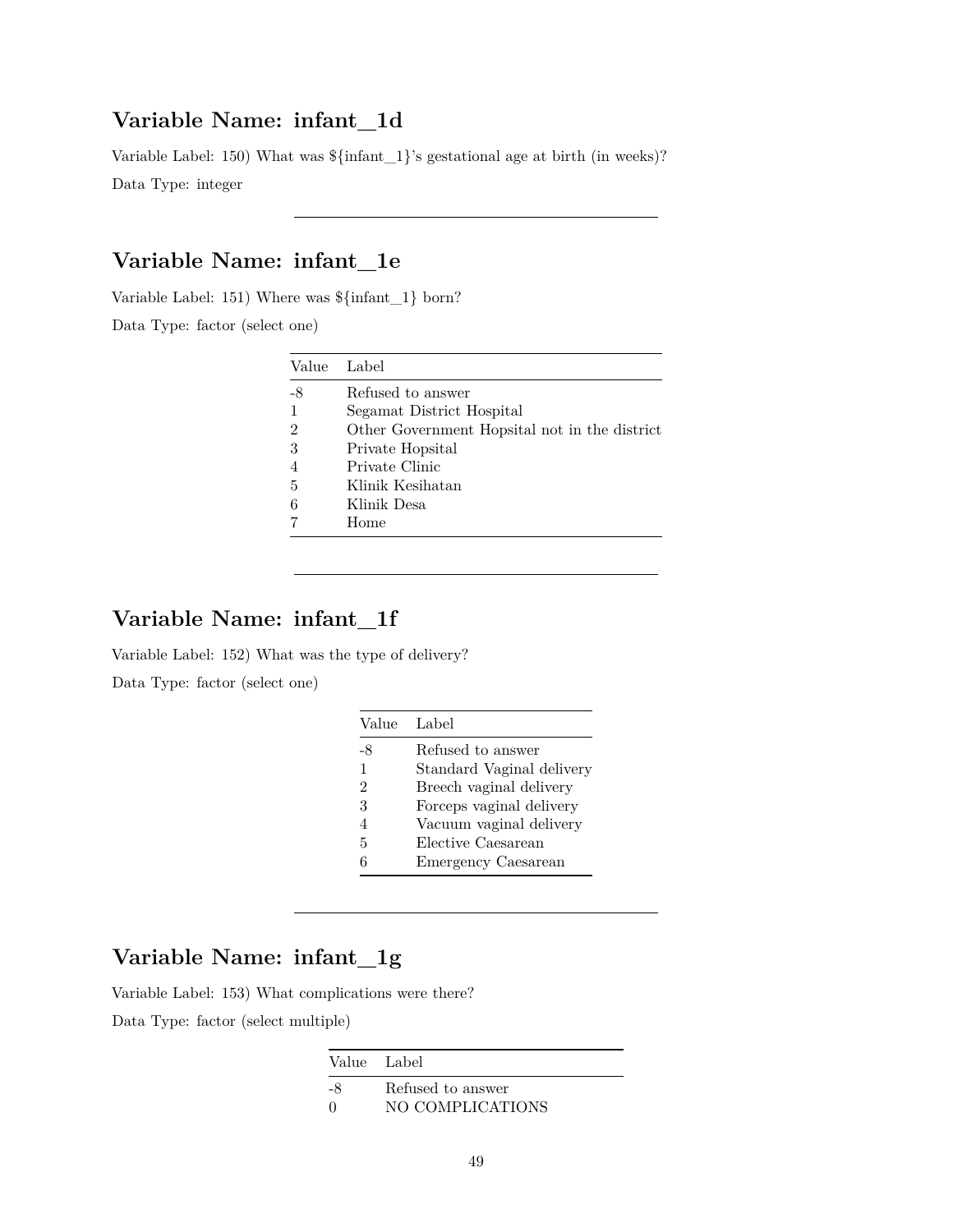| Value Label |                                 |
|-------------|---------------------------------|
| 1           | Foetal distress                 |
| 2           | Prolonged labour                |
| 3           | Meconium stained liquor         |
|             | Neonatal jaundice               |
| 5           | Congenital abnormalities        |
| հ           | Maternal postpartum haemorrhage |

## **Variable Name: infant\_1h**

Variable Label: 154) What was the APGAR Score at 1 Minute? Data Type: string

### **Variable Name: infant\_1i**

Variable Label: 155) What was the APGAR Score at 5 Minutes? Data Type: string

## **Variable Name: infant\_1j**

Variable Label: 156) \${infant\_1}'s birth weight in KILOGRAMS Data Type: string

## **Variable Name: infant\_1k**

Variable Label: 157) \${infant\_1}'s birth length in CENTIMETERS Data Type: string

## **Variable Name: infant\_1m**

Variable Label: 158) \${infant\_1}'s head circumference at birth in CENTIMETERS Data Type: string

### **Variable Name: nric\_available\_2**

Variable Label: 159) Can you see the \${infant\_1}'s MyKID (MyKID, MyPR, MyTentera, etc.)? Data Type: factor (select one)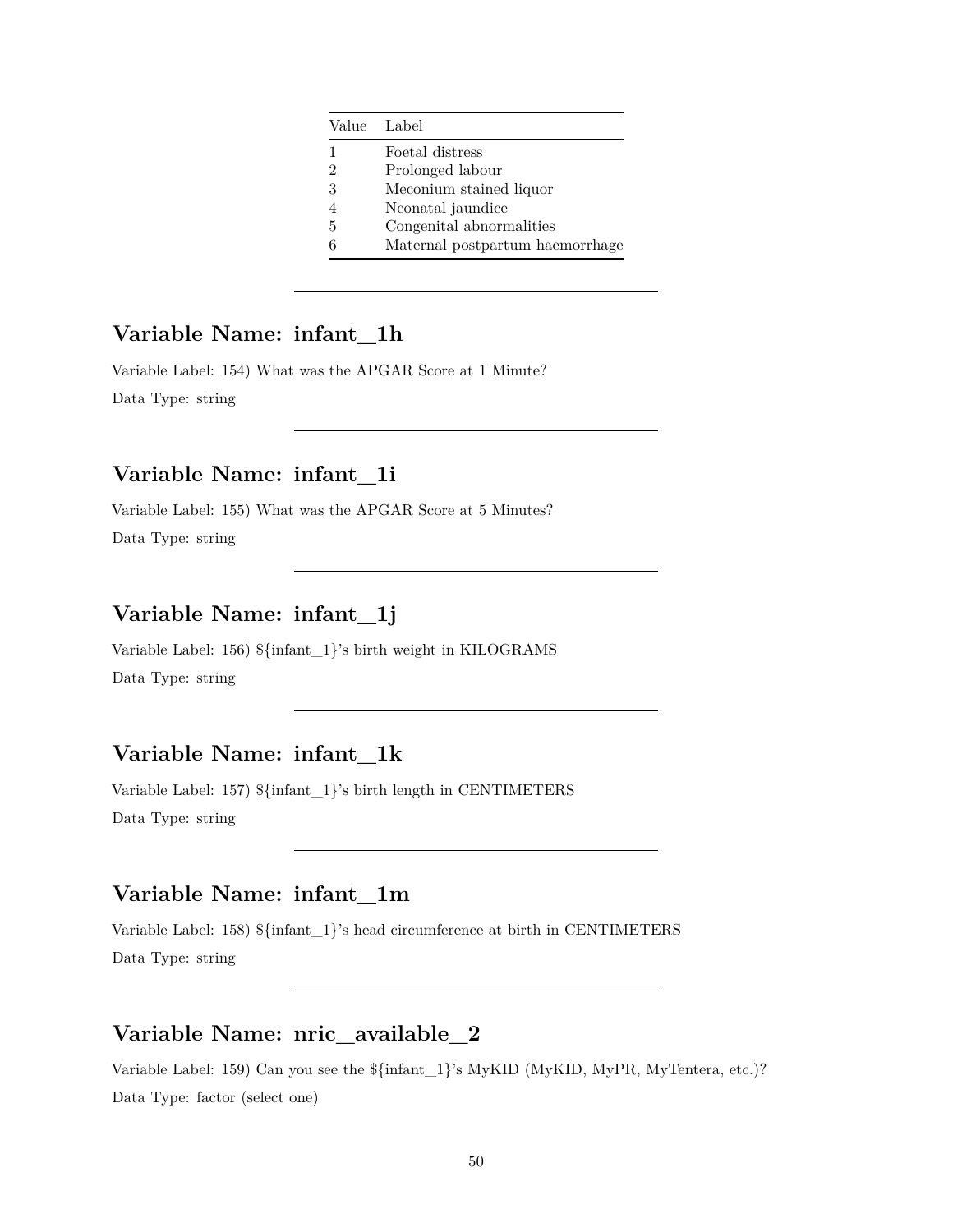| Label |
|-------|
| Yes   |
| No    |
|       |

### **Variable Name: mykid1**

Variable Label: 160) What is 's MyKID number? Data Type: string

### **Variable Name: mykid2**

Variable Label: 161) Re-enter MyKID number?

Data Type: string

## **Variable Name: type\_of\_id2**

Variable Label: 162) If you cannot see the MyKID, what form of ID is recorded on the SEACO Form/Maternal health record?

Data Type: factor (select one)

|               | Value Label                          |
|---------------|--------------------------------------|
| 1             | Don't have any of the ID             |
| $\mathcal{D}$ | Other Malaysian Government issued ID |
| 3             | Foreign passport                     |
|               | Other                                |
| 5             | ID Missing (I will ask the Mother)   |

## **Variable Name: other\_id2**

Variable Label: 163) Enter the ID number they have

Data Type: string

## **Variable Name: infant\_2**

Variable Label: 164) Where does sleep at night? Data Type: factor (select one)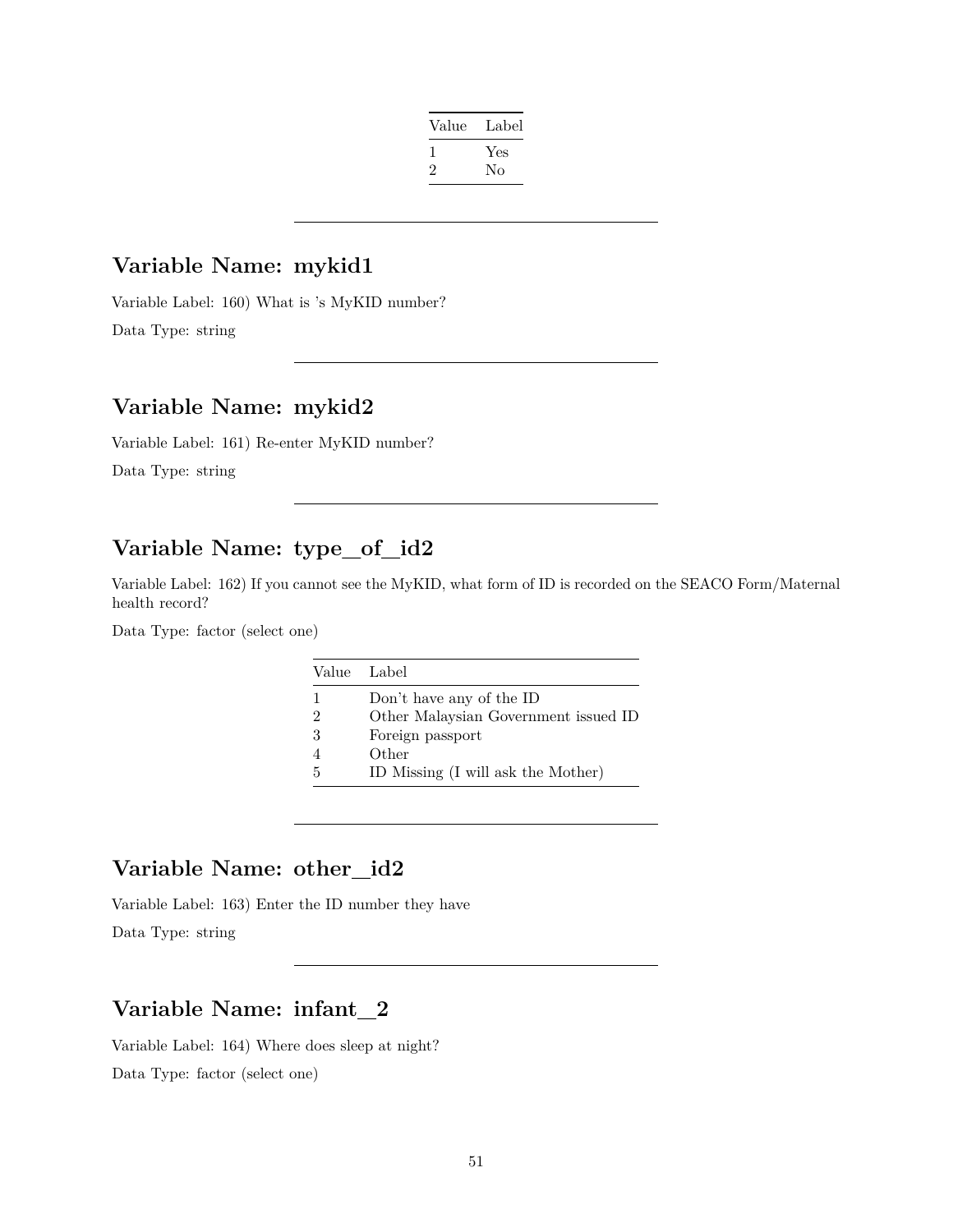| Value          | Label                                                                             |
|----------------|-----------------------------------------------------------------------------------|
| $-8$           | Refused to answer                                                                 |
| 1              | In the same bed with an adult?                                                    |
| $\mathfrak{D}$ | In the same room with an adult, but in their own<br>bed/cot?                      |
| $\mathcal{S}$  | In a separate room from an adult, in their own<br>bed/cot?                        |
| 4              | In a separate room from an adult, sharing a<br>bed/cot with another infant/child? |
| 5              | Other                                                                             |

# **Variable Name: infant\_2\_other**

Variable Label: 165) If 'Other', please state. Data Type: string

## **Variable Name: infant\_3**

Variable Label: 166) Who does \${infant\_1} sleep with at night?

Data Type: factor (select one)

|      | Value Label                           |
|------|---------------------------------------|
| $-8$ | Refused to answer                     |
| 1    | $\{\infty\}$ 's Mother and Father.    |
| 2    | ${\sin\{\text{ant}\_1\}}$ 's Mother.  |
| 3    | ${\sf finfant}_1$ 's Father.          |
| 4    | $\{\infty\}$ 's Grand-mother or Aunt. |
| 5    | A maid.                               |
| 6    | Another adult.                        |

# **Variable Name: infant\_4**

Variable Label: 167) Has \${infant\_1} sustained any injuries since birth?

| Value Label       |
|-------------------|
| Refused to answer |
| Yes               |
| No                |
|                   |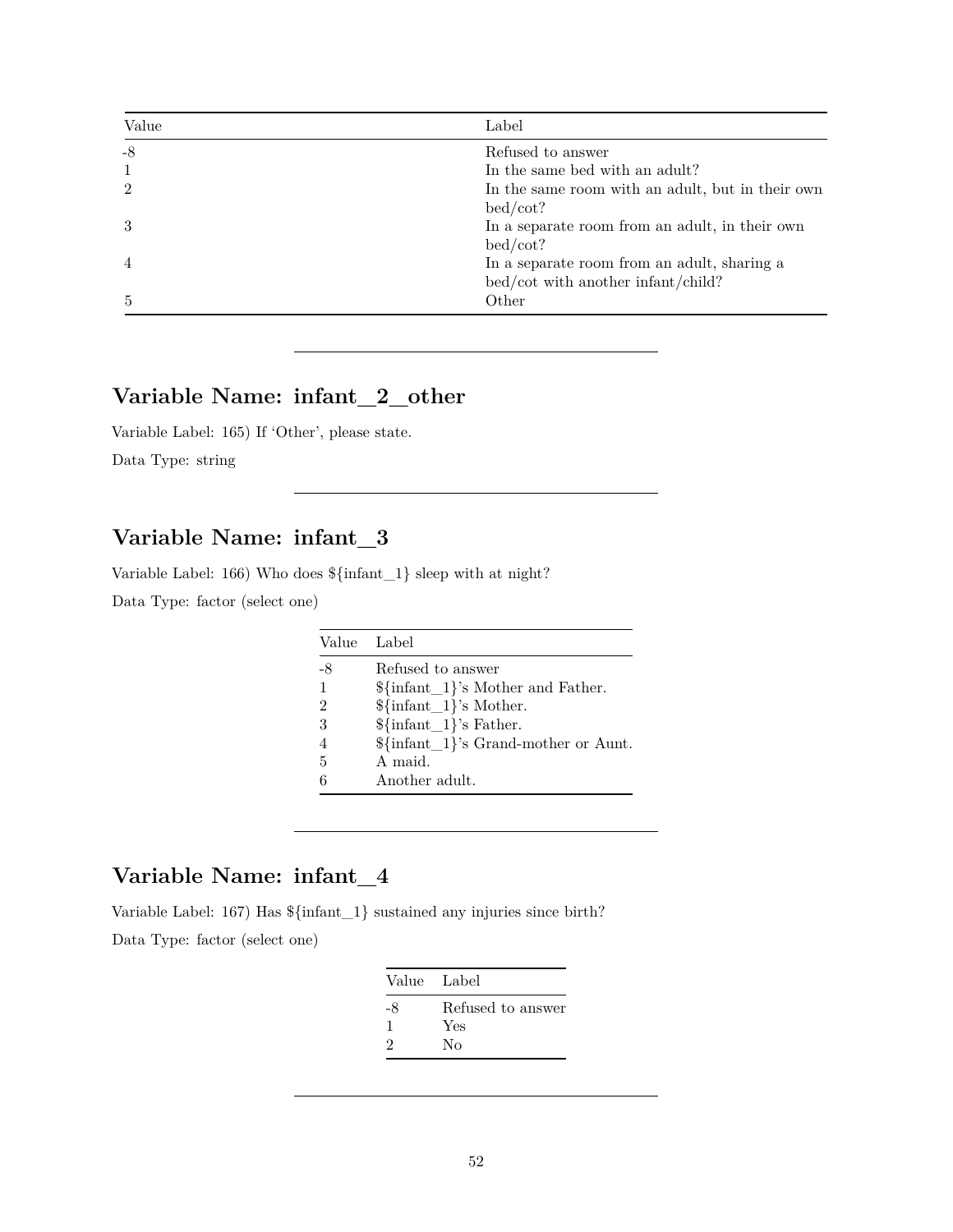#### **Variable Name: infant\_5**

Variable Label: 168) Describe \${infant\_1} 's injuries? Data Type: string

### **Variable Name: infant\_6**

Variable Label: 169) Has \${infant\_1} had any health problems since birth? For example, jaundice. Data Type: factor (select one)

| Value Label |                   |
|-------------|-------------------|
| -8          | Refused to answer |
| 1           | Yes               |
| 2           | Nο                |

### **Variable Name: infant\_7**

Variable Label: 170) Describe \${infant\_1} 's health problems. Data Type: string

### **Variable Name: infant\_9**

Variable Label: 171) When was \${infant\_1} last checked by a nurse? Data Type: date

## **Variable Name: infant\_10**

Variable Label: 172) \${infant\_1}'s weight at the last health check (KILOGRAMS) Data Type: string

### **Variable Name: infant\_11**

Variable Label: 173) \${infant\_1}'s length at the last health check (in CENTIMETERS) Data Type: string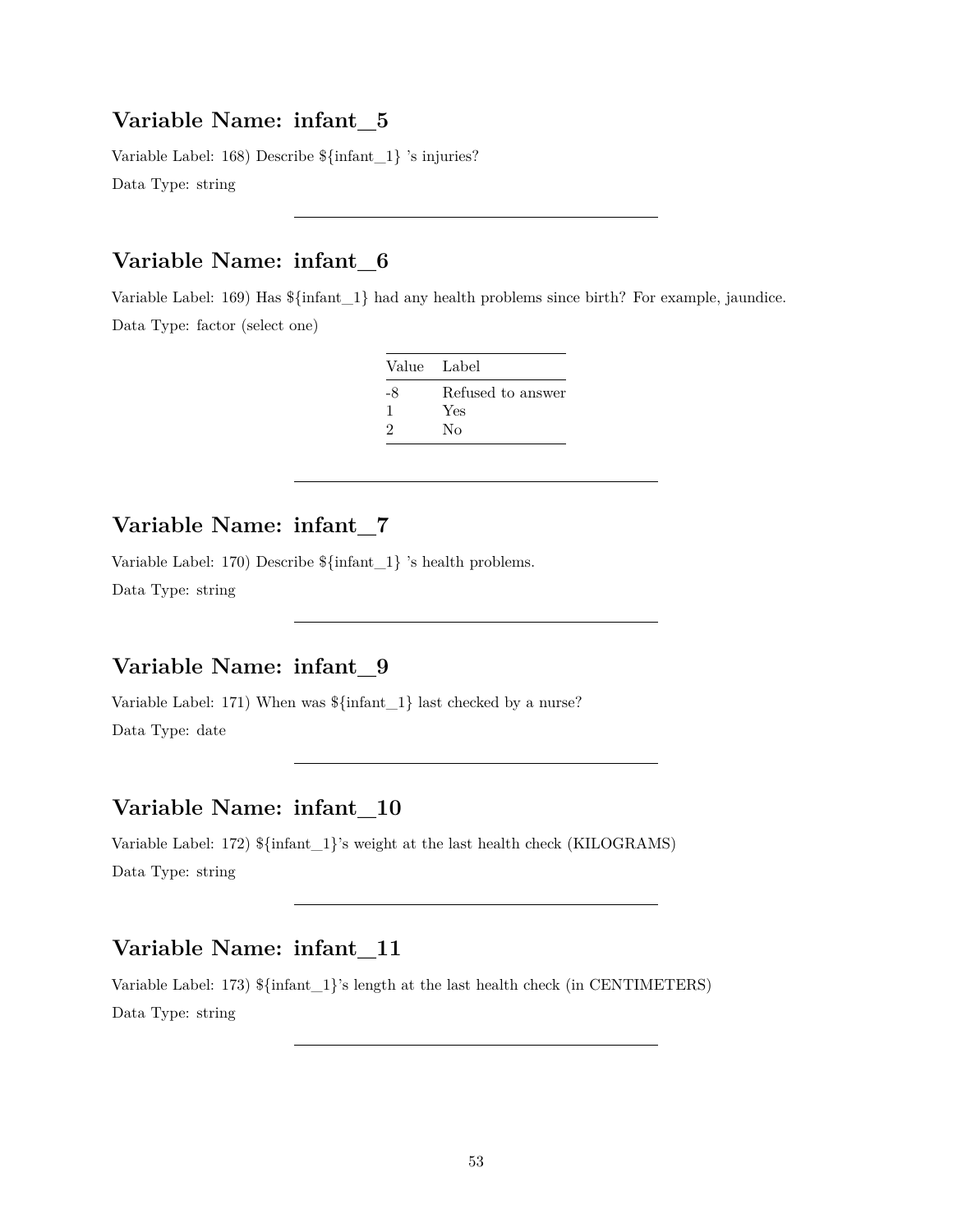#### **Variable Name: infant\_12**

Variable Label: 174)  $\{in1\}$ 's head circumference at the last health check (in CENTIMETERS) Data Type: string

### **Variable Name: NA**

Variable Label: NULL Data Type: end\_repeat

## **Variable Name: infant**

Variable Label: NULL Data Type: end\_group

## **Variable Name: health\_record**

Variable Label: Health Record Data Type: begin\_group

# **Variable Name: registration\_number\_1**

Variable Label: 175) Do you know the registration number of mother's health record book? Data Type: factor (select one)

| Value        | Label |
|--------------|-------|
| $\mathbf{I}$ | Yes   |
| '2           | Nο    |

### **Variable Name: registration\_number**

Variable Label: 176) What is the registration number of mother's health record book? Data Type: string

## **Variable Name: date\_tha\_1**

Variable Label: 177) Do you know the THA (LMP)- last period date stated in mother's health record book?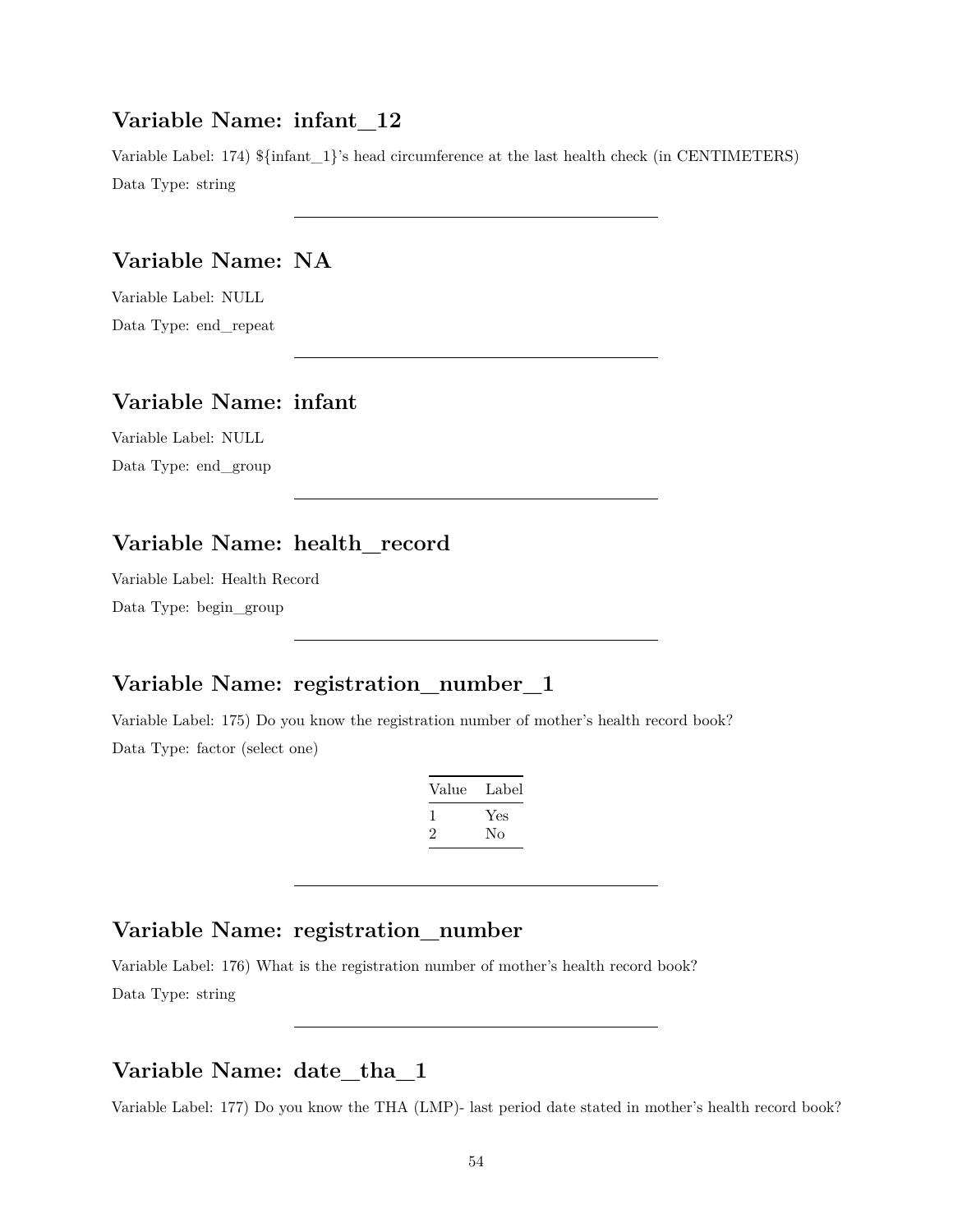Data Type: factor (select one)

| Value | Label |
|-------|-------|
|       | Yes   |
| ۰,    | Nο    |

#### **Variable Name: date\_tha**

Variable Label: 178) When is THA (LMP)- last period date stated in mother's health record book? Data Type: date

### **Variable Name: date\_tal\_1**

Variable Label: 179) Do you know the TAL (EDD)- estimated due date of delivery based on last period stated in mother's health record book?

Data Type: factor (select one)

| Value        | Label |
|--------------|-------|
| $\mathbf{I}$ | Yes   |
| 2            | No    |

### **Variable Name: date\_tal**

Variable Label: 180) When is TAL (EDD)- estimated due date of delivery based on last period stated in mother's health record book?

Data Type: date

## **Variable Name: health\_record**

Variable Label: NULL

Data Type: end\_group

# **Variable Name: infant\_eligible**

Variable Label: NULL

Data Type: end\_group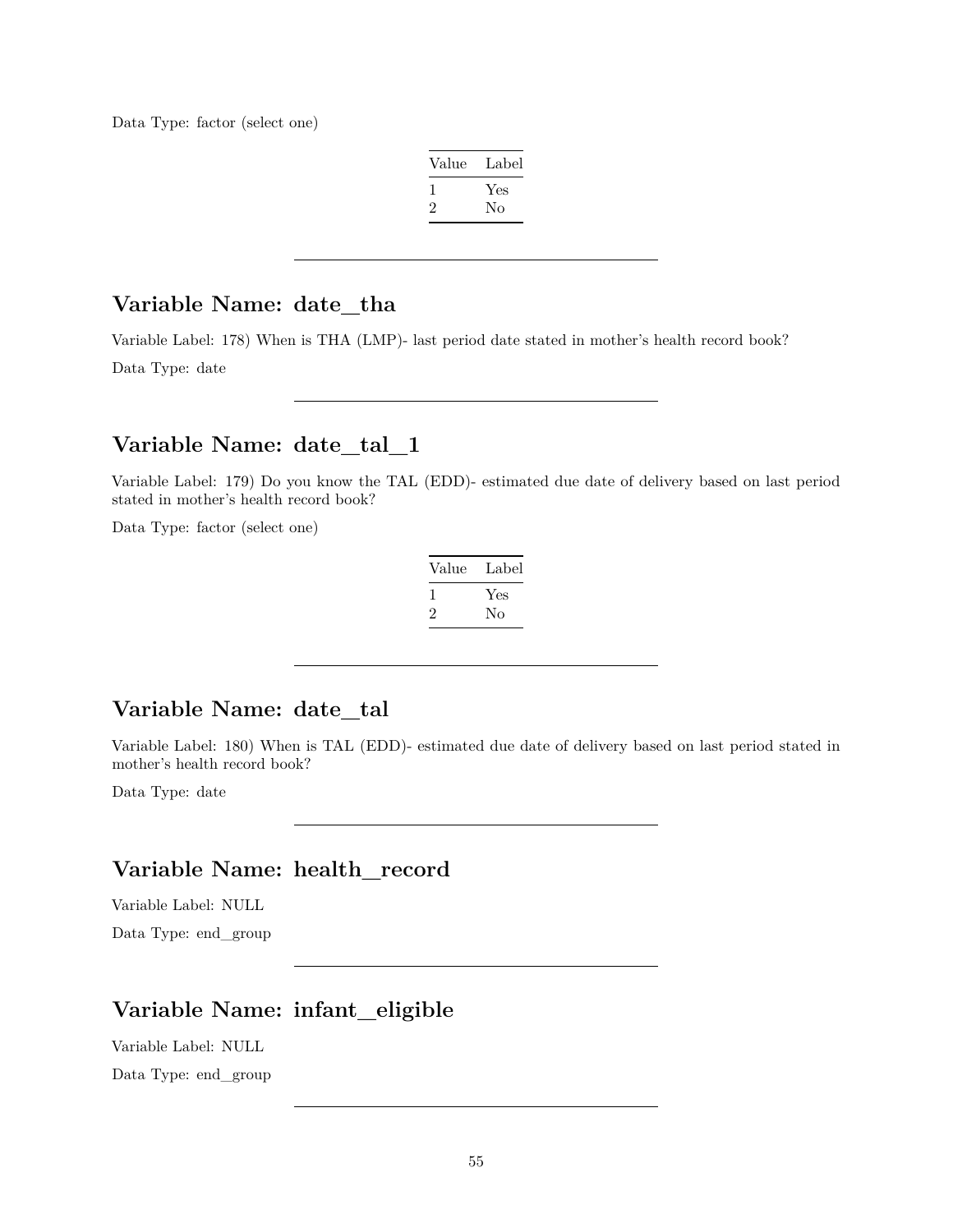### **Variable Name: agree\_group**

Variable Label: NULL Data Type: end\_group

### **Variable Name: reasonGive**

Variable Label: 181) Is the reason of refusal from:

Data Type: factor (select one)

|    | Value Label       |
|----|-------------------|
|    | Observation       |
| ') | Respondent answer |

# **Variable Name: categoryRejectChoose**

Variable Label: 182) Category of reject

Data Type: factor (select one)

| Value          | Label                                                 |
|----------------|-------------------------------------------------------|
| 1              | No interest in survey (don?t feel interview/research) |
|                | is necessary)                                         |
| $\overline{2}$ | Complete avoidance (ex:Respondent at home but         |
|                | didn?t give response/did not have a chance to         |
|                | introduce)                                            |
| 3              | Not a suitable time (Grief $\int$ in the period of    |
|                | mourning/ busy with other work)                       |
| $\overline{4}$ | Too frequent visits from SEACO                        |
| 5              | Concerning of data privacy                            |
| 6              | Appointments scheduled but eventually refused         |
|                | with no reason                                        |
|                | Others                                                |
| 8              | Potential withdrawal                                  |
| 9              | Withdrawal                                            |
| 10             | <b>Blacklist</b>                                      |

# **Variable Name: reasonOthers**

Variable Label: 183) Please specify the reason of refuse? Data Type: string